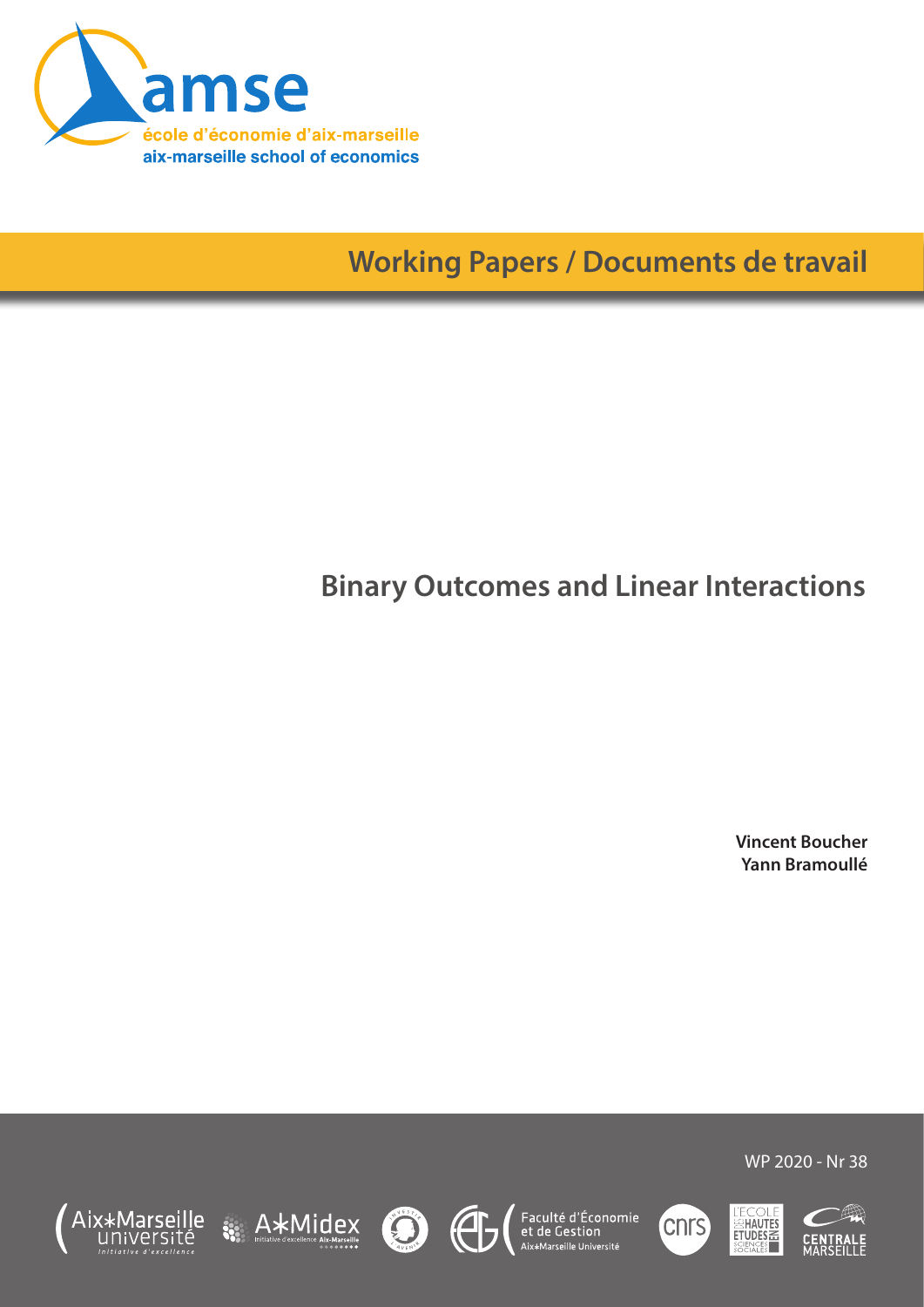## Binary Outcomes and Linear Interactions†

Vincent Boucher\* and Yann Bramoullé\*\*

November 2020

#### Abstract

[Heckman and MaCurdy](#page-30-0) [\(1985\)](#page-30-0) first showed that binary outcomes are compatible with linear econometric models of interactions. This key insight was unduly discarded by the literature on the econometrics of games. We consider general models of linear interactions in binary outcomes that nest linear models of peer effects in networks and linear models of entry games. We characterize when these models are well defined. Errors must have a specific discrete structure. We then analyze the models' game-theoretic microfoundations. Under complete information and linear utilities, we characterize the preference shocks under which the linear model of interactions forms a Nash equilibrium of the game. Under incomplete information and independence, we show that the linear model of interactions forms a Bayes-Nash equilibrium if and only if preference shocks are iid and uniformly distributed. We also obtain conditions for uniqueness. Finally, we propose two simple consistent estimators. We revisit the empirical analyses of teenage smoking and peer effects of [Lee, Li, and](#page-31-0) [Lin](#page-31-0) [\(2014\)](#page-31-0) and of entry into airline markets of [Ciliberto and Tamer](#page-29-0) [\(2009\)](#page-29-0). Our reanalyses showcase the main interests of the linear framework and suggest that the estimations in these two studies suffer from endogeneity problems.

Keywords: Binary Outcomes, Linear Probability Model, Peer Effects, Econometrics of Games.

\*Department of Economics, Université Laval, CRREP and CREATE; Email: vincent.boucher@ecn.ulaval.ca

\*\*Aix-Marseille University, CNRS, Aix-Marseille School of Economics; Email: yann.bramoulle@univ-amu.fr

<sup>†</sup> We thank Habiba Djebbari, Arthur Lewbel, the participants at various seminars and conferences for their helpful comments, and Aureo de Paula for invaluable feedback. This work was supported by the French National Research Agency Grant ANR-17-EURE-0020.

This research uses data from Add Health, a program directed by Kathleen Mullan Harris and designed by J. Richard Udry, Peter S. Bearman, and Kathleen Mullan Harris at the University of North Carolina at Chapel Hill, and funded by Grant P01-HD31921 from the Eunice Kennedy Shriver National Institute of Child Health and Human Development, with cooperative funding from 23 other federal agencies and foundations. Special acknowledgment is given to Ronald R. Rindfuss and Barbara Entwisle for assistance in the original design. Information on how to obtain Add Health data files is available on the Add Health website (<http://www.cpc.unc.edu/addhealth>). No direct support was received from Grant P01-HD31921 for this research.

The replication codes are available at <https://github.com/vincentboucherecn/linearbinaryinteractions>. We used [Hlavac](#page-30-1) [\(2018\)](#page-30-1) for some of the tables.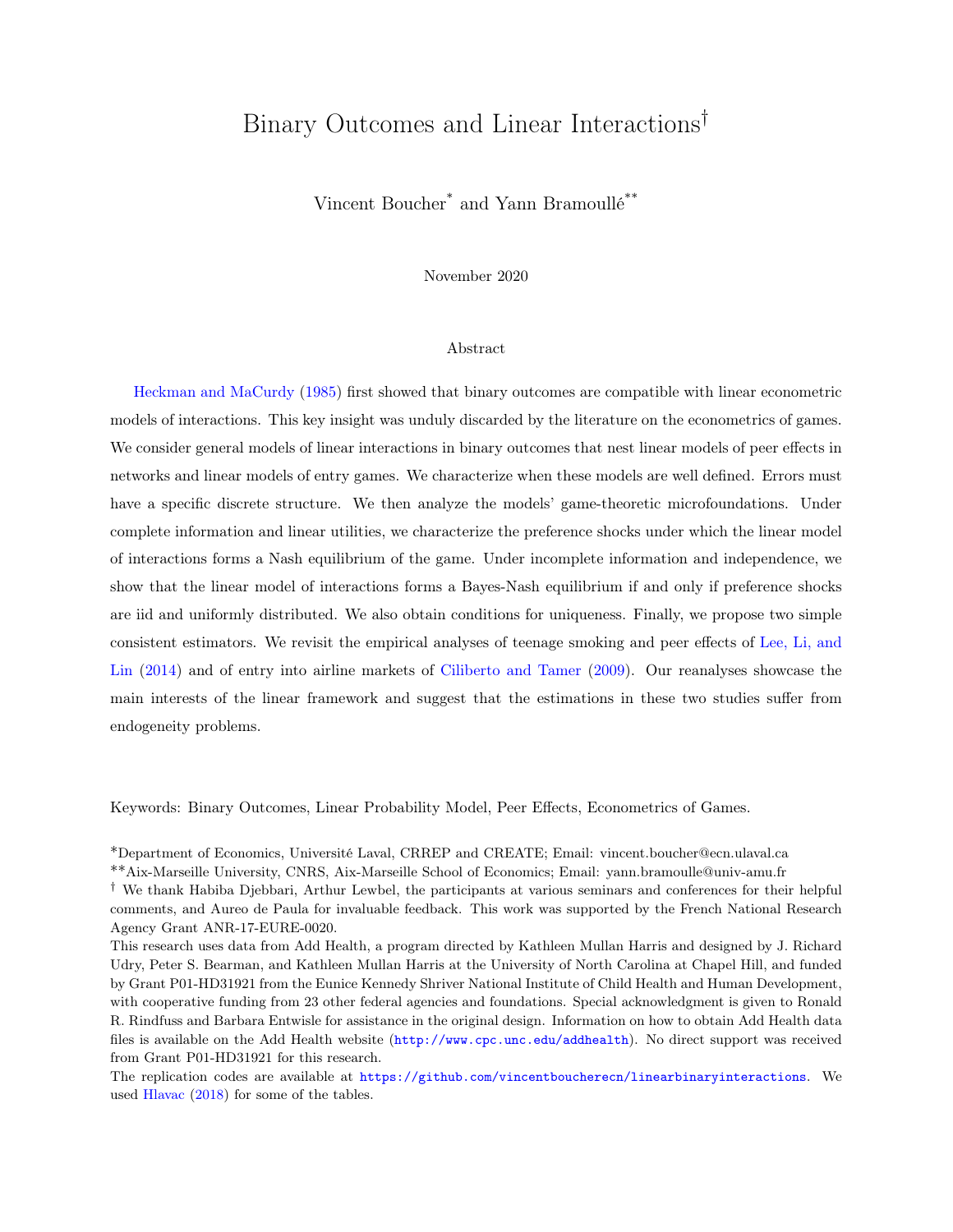## 1 Introduction

In many contexts, researchers are interested in estimating interactions in agents' decisions and outcomes. A teenager's smoking may depend on whether their friends smoke. A firm's entry into a market may depend on the entry of its competitors. Social and strategic interactions likely play a key role in many important issues, including health, academic achievement, public good provision, consumption and imperfect competition.<sup>[1](#page-2-0)</sup> Obtaining credible causal estimates of social and strategic interactions, however, requires addressing some formidable econometric challenges. With binary outcomes, in particular, simultaneity in the behavior of interacting agents may yield multiple equilibria, see [Brock and Durlauf](#page-29-1) [\(2001\)](#page-29-1) and [Tamer](#page-32-0) [\(2003\)](#page-32-0). Addressing multiplicity is a central objective of the econometrics of games, surveyed in [Bajari, Hong, and Nekipelov](#page-28-0) [\(2013\)](#page-28-0) and [De Paula](#page-30-2) [\(2013\)](#page-30-2). In the past 30 years, researchers have made great progress on this issue and have developed econometric frameworks that can, in principle, be used to analyze models with multiple equilibria. The ability to account for multiplicity, however, often comes at a significant cost in terms of practical implementation. At this stage, estimating interactions in binary outcomes under multiplicity may be computationally challenging, may require unrealistic amounts of data and cannot be done while controlling for unobserved heterogeneity with standard fixed effects.

To address these concerns, we propose to revisit linear models of interactions in binary outcomes. [Heckman](#page-30-0) [and MaCurdy](#page-30-0) [\(1985\)](#page-30-0) showed that binary outcomes are compatible with classical econometric models where an agent's outcome depends linearly on others' outcomes. This key insight, however, was discarded by the literature on the econometrics of games,<sup>[2](#page-2-1)</sup> perhaps because of a belief that these models lack microfoundations. We show that this belief is unfounded and argue that this neglect is undue, given the well-known advantages of linear models. Estimation of linear models is straightforward, they have minimal data requirements, and these models can easily handle fixed effects. Moreover, we show that they can be embedded in models with multiple equilibria. We thus believe that linear models of interactions in binary outcomes should be rehabilitated, even if only as an intermediate step within a deeper analysis.

We consider a general model of linear interactions in binary outcomes. The model notably nests linear-inmeans models of peer effects in networks [\(Bramoullé, Djebbari, and Fortin,](#page-29-2) [2009\)](#page-29-2) and linear models of entry games [\(Jovanovic,](#page-30-3) [1989\)](#page-30-3). We develop our analysis in four stages. We first build on [Heckman and MaCurdy](#page-30-0) [\(1985\)](#page-30-0) and characterize when this model is well defined (Theorem 1). Errors must have a specific discrete structure, imposed by the binary nature of the outcomes. The model then inherits well-known properties of linear interaction models with continuous outcomes. It generically has a unique solution, and identification is characterized by standard rank conditions, see [Wooldridge](#page-32-1) [\(2010,](#page-32-1) Section 9), [Bramoullé, Djebbari, and](#page-29-2) [Fortin](#page-29-2) [\(2009\)](#page-29-2).

<span id="page-2-0"></span><sup>1</sup>See, e.g., [Fadlon and Nielsen](#page-30-4) [\(2019\)](#page-30-4) on health, [Sacerdote](#page-32-2) [\(2011\)](#page-32-2) on academic achievement, [Foster and Rosenzweig](#page-30-5) [\(1995\)](#page-30-5) on public good provision, [Kuhn et al.](#page-30-6) [\(2011\)](#page-30-6) on consumption, and [Berry](#page-28-1) [\(1992\)](#page-28-1) on imperfect competition.

<span id="page-2-1"></span><sup>&</sup>lt;sup>2</sup>None of the articles and surveys in our references cite [Heckman and MaCurdy](#page-30-0) [\(1985\)](#page-30-0) or estimate a linear model of interactions.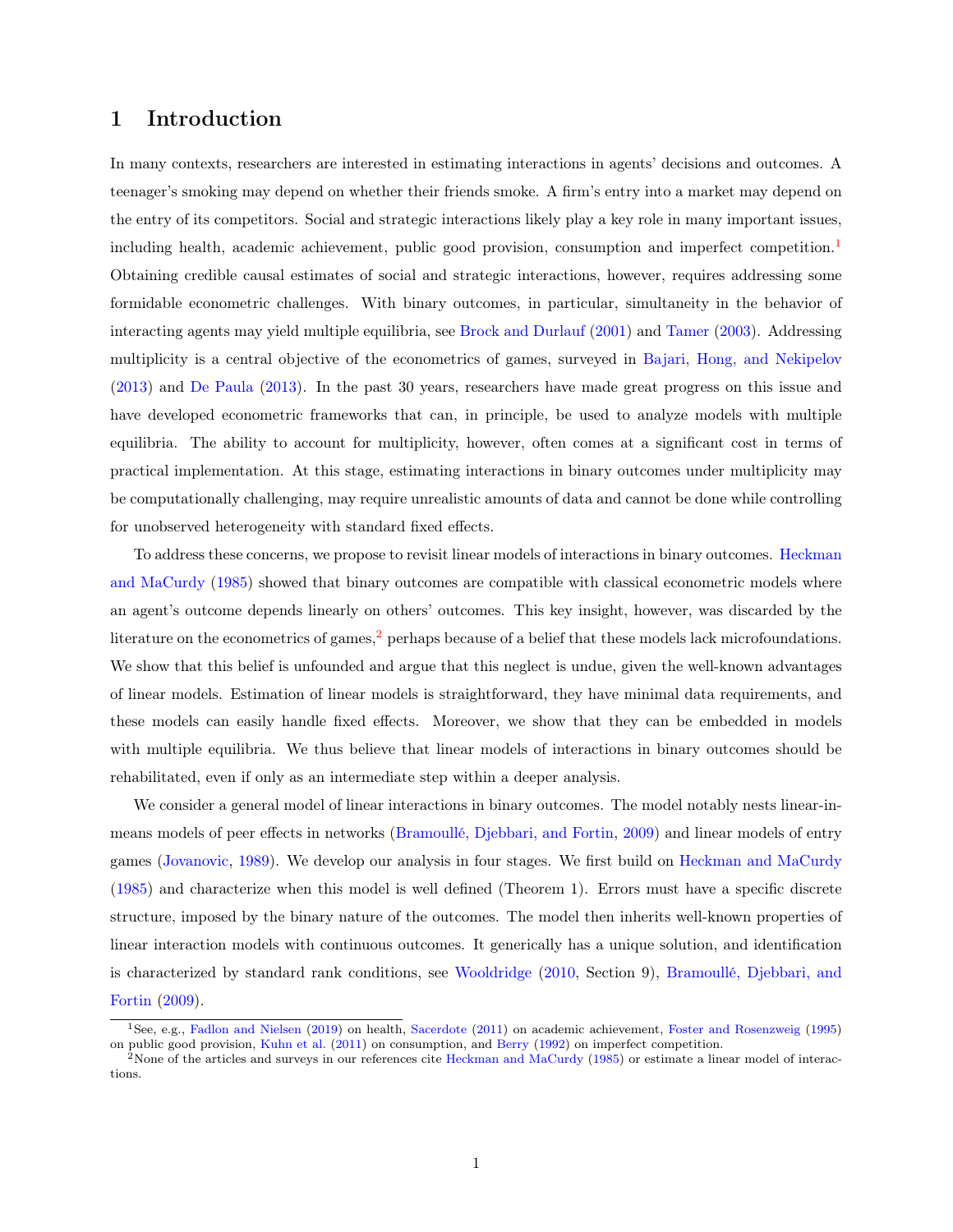We then analyze the game-theoretic microfoundations of the econometric model. We adopt standard assumptions of the literature on the econometrics of games but with a different perspective. Most studies in this literature make assumptions on the underlying utilities and preference shocks, and they derive econometrically relevant implications on the data generating process. In contrast, we start with assumptions on the data generating process—the linear model of interactions—and characterize compatible microfoundations. We consider games of complete and incomplete information. Under complete information, we characterize the preference shocks such that outcomes in the linear model of interactions form a Nash equilibrium of the game with linear utilities. We further derive sufficient conditions for uniqueness in dominant strategies (Theorem 2). Different preference shocks are compatible, and they can notably be independent and continuously distributed. In the presence of multiple equilibria, we show that outcomes in the linear model of interactions form the only Nash equilibrium robust to increases in shock dispersion (Proposition 1). Under incomplete information, we show that under independence, outcomes in the linear model of interactions form an interior Bayes-Nash equilibrium of the game with linear utilities if and only if preference shocks are iid and uniformly distributed. Furthermore, this is the unique Bayes-Nash equilibrium under moderate interactions (Theorem 3). Overall, our results provide game-theoretic microfoundations for the linear model of interactions in binary outcomes.

Our analysis highlights the importance of distinguishing between two types of stochastic terms: errors, defined from the data generating process, and *preference shocks*, appearing in underlying microfoundations. The binary nature of the outcomes imposes strong restrictions on the data generating process. Reduced-form errors are always binary, and, in our context, structural errors are discrete. Preference shocks are not subject to these restrictions, however, and are generally not identified without further assumptions. Thus even with linear utilities, many different preference shocks are generally compatible with the data generating process.

In a third stage, we propose two simple estimators to analyze interactions in binary outcomes on real data, which are consistent in a many-groups asymptotic framework. One is a classical Two-Stage Least Squares (2SLS), the other is a Nonlinear Least Squares (NLS) exploiting the structure of reduced-form equations. We discuss the estimators' properties and compare their small-sample performances through Monte Carlo simulations. The NLS appears to be more efficient. Including fixed effects in a NLS estimation may be problematic, however, due to the incidental parameter problem. By contrast, eliminating group-level unobservables through within-group deviations is standard in 2SLS estimations, and hence the 2SLS may be preferred, in practice, for most applications.

Finally, we analyze real data with our proposed linear framework. To highlight differences with existing approaches, we revisit two studies: [Lee, Li, and Lin](#page-31-0) [\(2014\)](#page-31-0) on peer effects in teenage smoking and [Ciliberto](#page-29-0) [and Tamer](#page-29-0) [\(2009\)](#page-29-0) on entry into airline markets. We reanalyze the same data as in the original studies and assess the robustness of the original results. These reanalyses illustrate the main advantages of the linear framework: ease of implementation, the availability of overidentification tests, and the ability to handle fixed effects. In contrast, existing nonlinear frameworks are generally computationally demanding, lack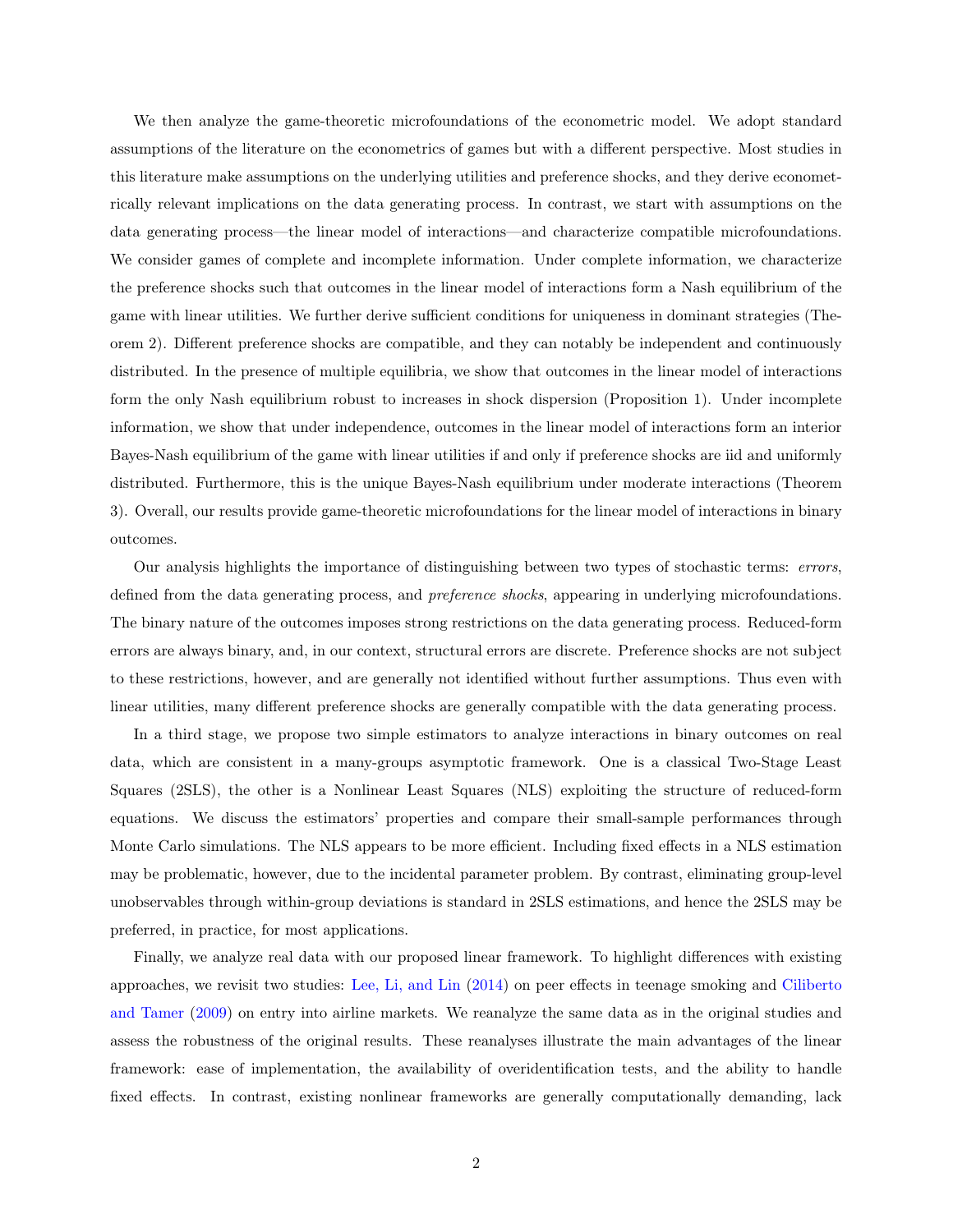overidentification tests, and cannot handle large sets of fixed effects. In [Lee, Li, and Lin](#page-31-0) [\(2014\)](#page-31-0), we can include fixed effects at the school-grade level, a natural feature missing from the original analysis. With or without these fixed effects, linear estimates of endogenous peer effects are positive and significant, as observed in the original study. The joint validity of the instruments is, however, strongly rejected by overidentification tests.

For [Ciliberto and Tamer](#page-29-0) [\(2009\)](#page-29-0), we can include airline fixed effects, which were also absent from the original analysis. Results from our reanalysis are qualitatively different from the original results. Estimates of strategic interactions between airlines are generally positive and significant in a linear framework, whereas they are negative and significant in [Ciliberto and Tamer](#page-29-0) [\(2009\)](#page-29-0). Absent a proper means of testing one specification versus another, we can only speculate on the causes behind these differences.<sup>[3](#page-4-0)</sup> As in many studies in the econometrics of games, the first step of [Ciliberto and Tamer](#page-29-0) [\(2009\)](#page-29-0)'s estimation method is to obtain nonparametric estimates of conditional choice probabilities. These estimates capture how the probabilities of all possible market outcomes depend on all covariates. The estimation of conditional choice probabilities suffers from a well-known curse of dimensionality in practice, see [Andrews, Berry, and Barwick](#page-28-2) [\(2004\)](#page-28-2). This problem appears to be severe in [Ciliberto and Tamer](#page-29-0) [\(2009\)](#page-29-0)'s application, as researchers must obtain nonparametric estimates of 63 functions of 20 variables with only 2, 742 observations. In contrast, estimates of conditional choice probabilities are not required to estimate linear models. More generally, linear estimations are not affected by a curse of dimensionality, and we suspect this plays an important role in explaining the different results. In addition, the joint validity of the instruments is also strongly rejected by overidentification tests. This suggests that the original analyses of [Lee, Li, and Lin](#page-31-0) [\(2014\)](#page-31-0) and [Ciliberto](#page-29-0) [and Tamer](#page-29-0) [\(2009\)](#page-29-0), as well as our reanalyses, suffer from endogeneity problems.

Our analysis contributes, first, to a large and still-expanding literature on peer effects.[4](#page-4-1) Early studies focused on group interactions. Population is then partitioned into groups; agents interact with all other members of their group and with no members of another group. [Brock and Durlauf](#page-29-1) [\(2001\)](#page-29-1) first proposed a microfounded econometric framework to analyze peer effects on binary outcomes. They consider a setup of incomplete information under group interactions. They show that the model has a unique equilibrium under moderate interactions and multiple equilibria under strong interactions. [Soetevent and Kooreman](#page-32-3) [\(2007\)](#page-32-3) analyze peer effects on binary outcomes under complete information and group interactions. They find that the game typically has a large number of equilibria. They propose a simulated maximum likelihood estimator based on the assumption that all Nash equilibria are equally likely. [Nakajima](#page-32-4) [\(2007\)](#page-32-4) also analyzes peer effects on binary outcomes under complete information and group interactions. He considers a stochastic Markov process where agents sequentially and myopically play a best response. He assumes that the likelihood function is equal to the steady-state distribution of this process. Recent studies consider more

<span id="page-4-0"></span><sup>&</sup>lt;sup>3</sup>[Ciliberto and Tamer](#page-29-0) [\(2009\)](#page-29-0) develop and implement a partial identification approach. Although no direct specification tests are available, measures of goodness of fit are quantitatively similar across the two specifications, with a slight advantage to the linear models.

<span id="page-4-1"></span><sup>4</sup>See, for instance, [Manski](#page-31-1) [\(2000\)](#page-31-1), [Kline and Tamer](#page-30-7) [\(Forthcoming\)](#page-30-7), and [Angrist](#page-28-3) [\(2014\)](#page-28-3) for a critical review.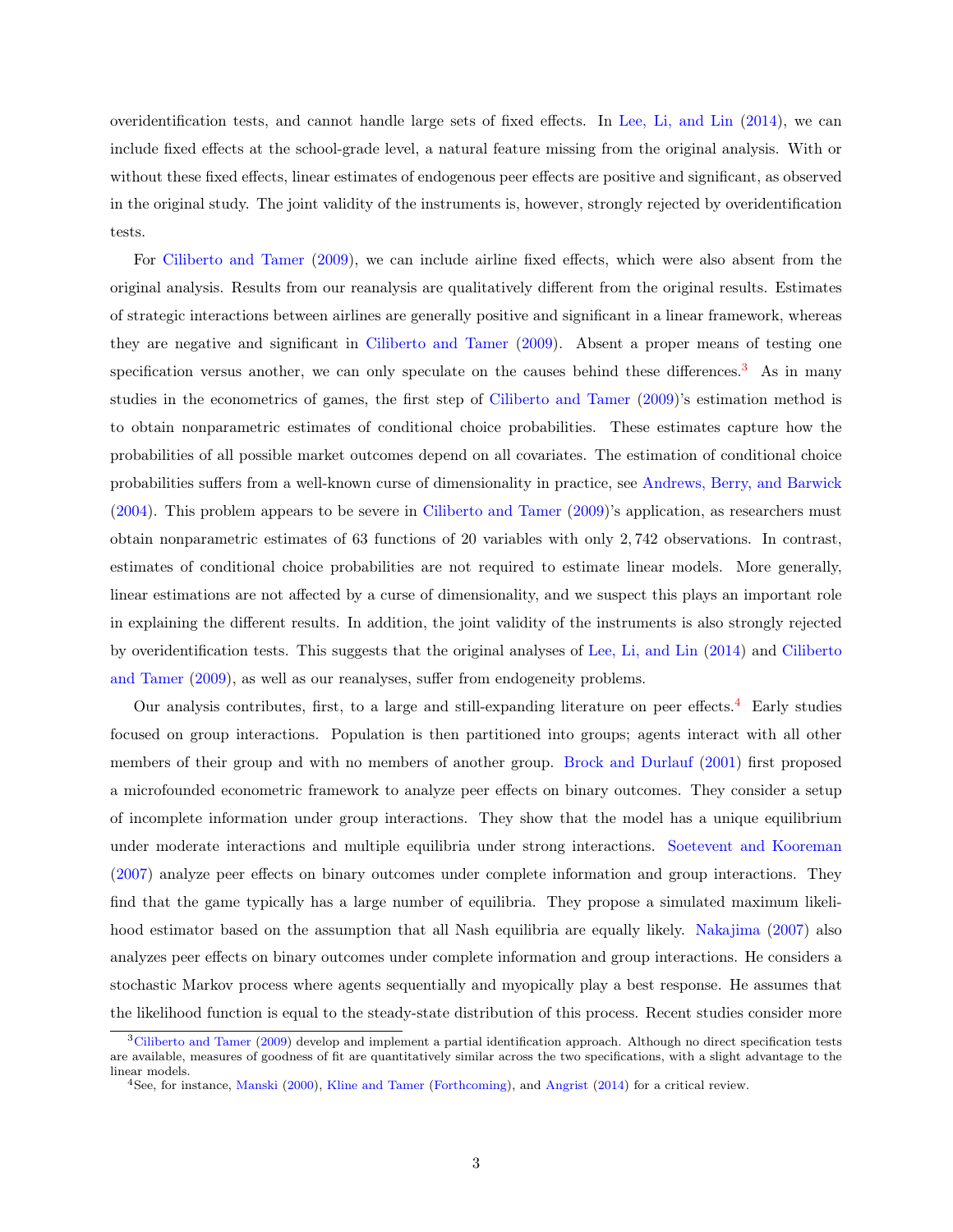complex network interactions.[5](#page-5-0) [Li and Zhao](#page-31-2) [\(2016\)](#page-31-2) adapt partial identification approaches under complete information to the analysis of peer effects in networks and binary outcomes. [Lee, Li, and Lin](#page-31-0) [\(2014\)](#page-31-0) extend the incomplete information framework of [Brock and Durlauf](#page-29-1) [\(2001\)](#page-29-1) to networks. They show that uniqueness holds under moderate interactions and propose an iterative simulated maximum likelihood estimator based on a subroutine that repeatedly computes the solution of a high-dimensional nonlinear fixed-point system. All these studies develop nonlinear frameworks to analyze peer effects on binary outcomes.

In contrast, we show that linear models of peer effects, traditionally used to study continuous outcomes [\(Manski](#page-31-3) [\(1993\)](#page-31-3)), can also be used for binary outcomes. We show that these models can be given proper microfoundations and maintain key properties when applied to binary outcomes. This concerns, in particular, the identification results and ideas of [Bramoullé, Djebbari, and Fortin](#page-29-2) [\(2009\)](#page-29-2), which exploit holes in the network structure to solve the reflection problem. $6\text{ }$  $6\text{ }$  We revisit the empirical analysis of peer effects and teenage smoking of [Lee, Li, and Lin](#page-31-0) [\(2014\)](#page-31-0). We obtain similar estimates of endogenous peer effects through a much simpler estimation procedure. In addition, we can control for school-grade fixed effects and verify whether the network-based instruments pass overidentification tests, two features absent from the original study.

Our analysis contributes, more generally, to the literature on the econometrics of games. Since the early work of [Jovanovic](#page-30-3) [\(1989\)](#page-30-3) and [Bjorn and Vuong](#page-28-4) [\(1997\)](#page-28-4), researchers have made great progress on the empirical analysis of models with multiple equilibria. Applied researchers who wish to estimate interactions in binary outcomes under multiplicity can, notably, specify a flexible selection mechanism dependent on estimated parameters [\(Bajari, Hong, and Ryan,](#page-28-5) [2010\)](#page-28-5), adopt a partial identification approach under complete information [\(Ciliberto and Tamer,](#page-29-0) [2009\)](#page-29-0), or assume that the same equilibrium is played across games under incomplete information [\(Aguirregabiria and Mira,](#page-28-6) [2007\)](#page-28-6). Preference shocks are generally assumed to be logistically or normally distributed. Different assumptions yield different nonlinear econometric frameworks; a common first step is often to obtain flexible estimates of conditional choice probabilities. Despite this important methodological progress, however, two features may limit the usefulness of these approaches for obtaining credible causal estimates. First, and depending on the context, econometric frameworks developed to handle multiplicity may have unrealistic data requirements. We argue that this applies to the application in [Ciliberto and Tamer](#page-29-0) [\(2009\)](#page-29-0). Second, introducing unobserved heterogeneity in these frameworks is generally impractical or unfeasible. Due to the incidental parameter problem, nonlinear estimators usually cannot handle fixed effects, whose numbers grow at the same rate as sample size. While they could, in principle, account for a finite number of fixed effects, their introduction further intensifies the data requirements.[7](#page-5-2)

<span id="page-5-0"></span><sup>5</sup>About 10 years ago, four studies independently understood that the reflection problem [\(Manski](#page-31-3) [\(1993\)](#page-31-3)) is naturally solved by network interactions [\(Bramoullé, Djebbari, and Fortin](#page-29-2) [\(2009\)](#page-29-2), [De Giorgi, Pellizzari, and Redaelli](#page-29-3) [\(2010\)](#page-29-3), [Lin](#page-31-4) [\(2010\)](#page-31-4), and [Laschever](#page-31-5) [\(2013\)](#page-31-5)). Since then, the literature on peer effects in networks has rapidly grown and extended in many directions, see [Boucher and Fortin](#page-28-7) [\(2015\)](#page-28-7), [De Paula](#page-30-8) [\(2017\)](#page-30-8), and [Bramoullé, Djebbari, and Fortin](#page-29-4) [\(2020\)](#page-29-4). Relatively few studies, however, analyze peer effects in networks and binary outcomes.

<span id="page-5-1"></span> $6$ The linear framework can also, of course, be applied to analyze peer effects in binary outcomes with group interactions, under appropriate identification conditions. For instance, [Soetevent and Kooreman](#page-32-3) [\(2007\)](#page-32-3) and [Nakajima](#page-32-4) [\(2007\)](#page-32-4) assume that an agent's outcome does not depend directly on their peers' characteristics (no contextual peer effects). We can easily estimate linear interaction models of their data under the same assumption.

<span id="page-5-2"></span><sup>7</sup>[Aguirregabiria and Mira](#page-28-8) [\(2019\)](#page-28-8) show that identification may hold under incomplete information, multiplicity, and unobserved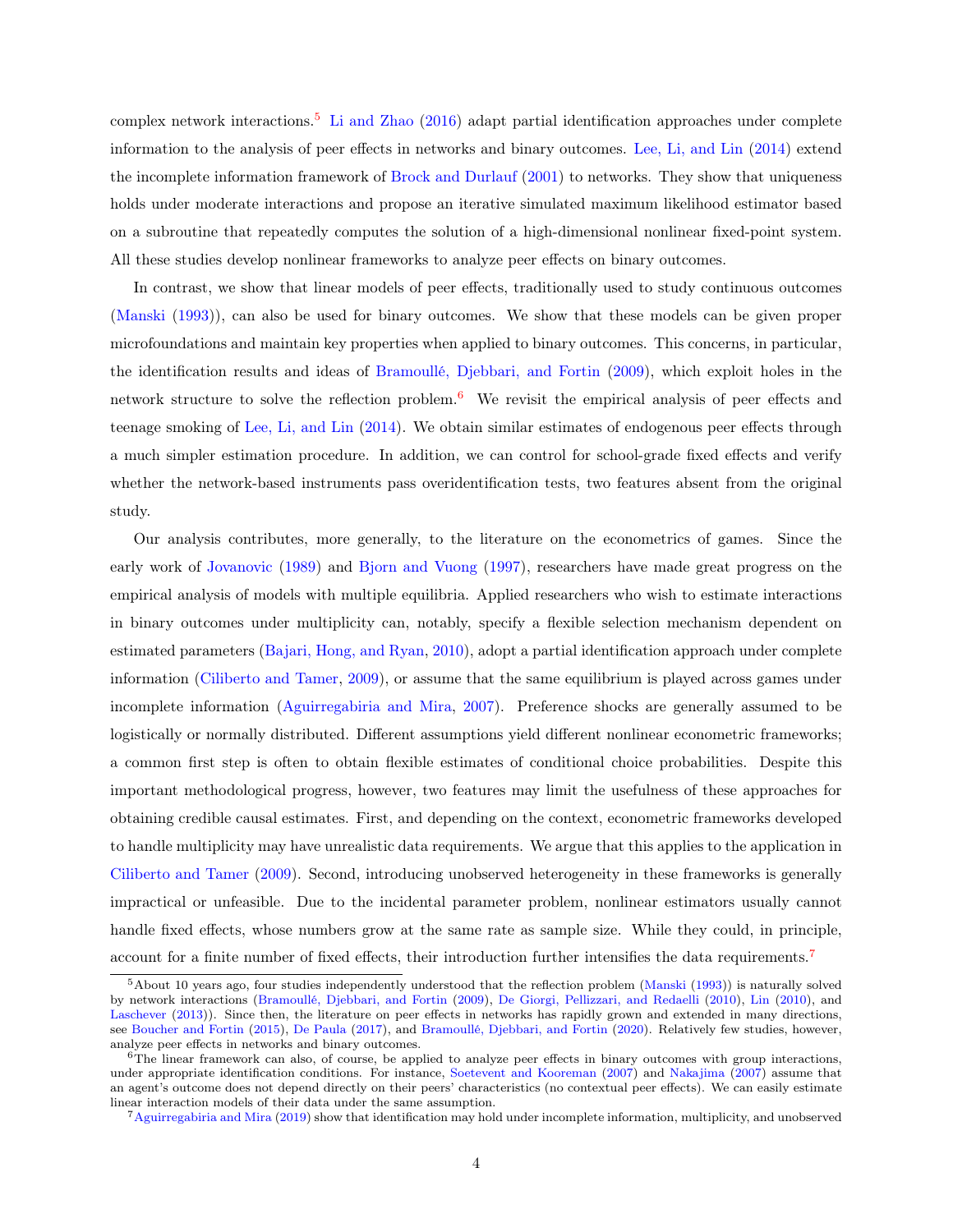To help reconcile the structural and reduced-form approaches, we propose to rehabilitate linear models of interactions in binary outcomes. While linear models cannot account for multiplicity, they provide a natural benchmark. They are very easy to implement, have minimal data requirements, and can easily handle fixed effects. They have transparent identification conditions and well-understood overidentification tests. [Heckman and MaCurdy](#page-30-0) [\(1985\)](#page-30-0) first showed that classical linear models of simultaneous equations are compatible with binary endogenous variables. We build on this early work<sup>[8](#page-6-0)</sup> and provide the first systematic analysis of the game-theoretic microfoundations of linear models of interactions. We show that they can be obtained as equilibria of games of complete or incomplete information with linear utilities and we characterize compatible preference shocks. Preference shocks can be independent and continuously distributed under complete information and iid and uniformly distributed under incomplete information. Discarding linear models of interactions simply because they do not emerge as equilibria of game-theoretic models with logistic or normal preference shocks seems rather extreme. Microfoundations and preference shocks are, in any case, not identified from the data generating process without making strong assumptions. We thus believe that linear models have a legitimate place in the toolkit of applied researchers interested in interactions in binary outcomes.

Finally, our analysis contributes to the literature on the econometrics of discrete variables and on linear probability models in particular. Researchers hold diverse views on the use of linear models to analyze binary outcomes. Following [Angrist and Pischke](#page-28-9) [\(2008\)](#page-28-9), applied economists focused on obtaining credible causal estimates generally estimate linear probability models. In contrast, researchers who are more theoretically or methodologically oriented often adopt models based on latent variables. This preference is perhaps explained by a belief that linear probability models lack microfoundations. This belief is incorrect. [Heckman and](#page-30-9) [Snyder Jr](#page-30-9) [\(1997\)](#page-30-9) provide microfoundations for linear probability models with a single decision-maker. A main contribution of our analysis is to clarify the game-theoretic microfoundations of linear probability models with outcome interactions. Notably, we show that linear models of interactions in binary outcomes are particular cases of models with latent variables. Given the many advantages of a linear framework, we believe that it could become a natural benchmark in empirical studies of binary outcome interactions.

The paper proceeds as follows. We present the econometric framework in Section 2 and analyze its microfoundations in Section 3. We propose estimators and discuss their properties in Section 4. We revisit existing studies of interactions in binary outcomes in Section 5 and conclude in Section 6.

## 2 Econometric framework

A researcher has data on n agents and analyzes interactions affecting a binary outcome. Let  $y_i \in \{0, 1\}$  denote agent i's outcome. Let  $y \in \mathbb{R}^n$  denote the vector of outcomes and x a matrix containing all observables.

heterogeneity when the unobservables have finite support. This is a potentially promising result. Its empirical applicability has not yet been demonstrated, however, and the assumption of finite support represents, in any case, a significant restriction.

<span id="page-6-0"></span><sup>8</sup>One difference is that, unlike [Heckman and MaCurdy](#page-30-0) [\(1985\)](#page-30-0), we do not impose linearity in observables.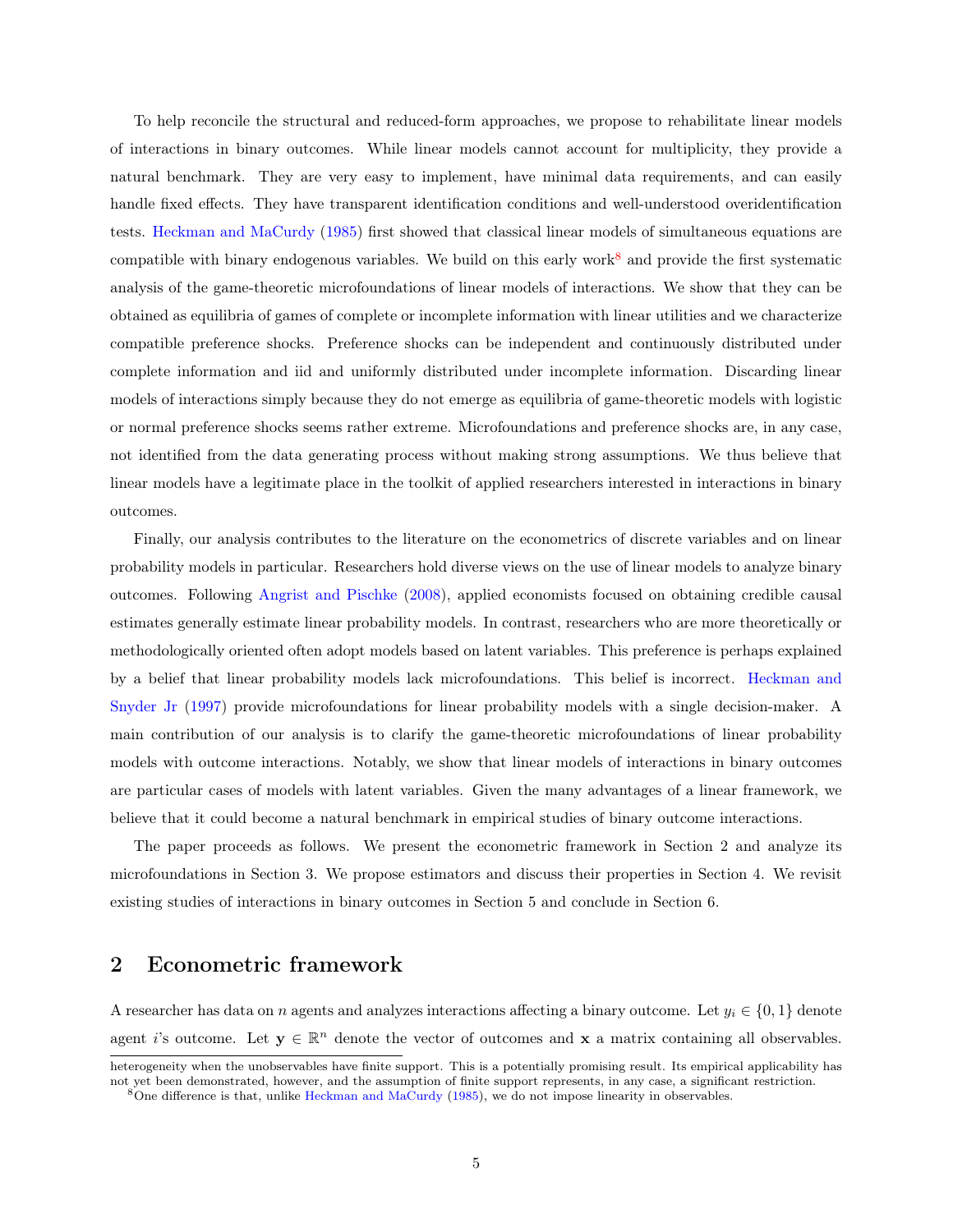For any well-defined data generating process on  $(x, y)$ , we find it useful to distinguish between two types of stochastic terms. By convention, errors are defined directly from the data generating process, whereas preference shocks appear in underlying microfoundations. We define reduced-form errors as  $\nu_i = y_i - \mathbb{E}(y_i|\mathbf{x}),$ leading to  $y_i = \mathbb{E}(y_i|\mathbf{x}) + \nu_i$  and  $\mathbb{E}(\nu_i|\mathbf{x}) = 0$ .

As is well known, the binary nature of the outcome imposes strong restrictions on the data generating process. In particular,  $\mathbb{P}(y_i = 1 | \mathbf{x}) = \mathbb{E}(y_i | \mathbf{x})$ , and the reduced-form error  $\nu_i$  is a binary, Bernouilli stochastic variable:  $\nu_i = 1 - \mathbb{E}(y_i|\mathbf{x})$  with probability  $\mathbb{E}(y_i|\mathbf{x})$  and  $-\mathbb{E}(y_i|\mathbf{x})$  with probability  $1 - \mathbb{E}(y_i|\mathbf{x})$ . Thus, while preference shocks are often assumed to be continuously distributed, reduced-form errors are always binary. For instance, consider a probit model without interactions. Let  $\mathbb{1}(Y_i \geq 0) = 1$  if  $Y_i > 0$  and 0 if  $Y_i < 0$ . Then,  $y_i = \mathbb{1}(\mathbf{x}_i \gamma + e_i \ge 0)$ , and preference shock  $e_i$  follows a normal distribution  $N(0, 1)$  with cdf  $\Phi$ , while reduced-form errors are such that  $\nu_i = 1 - \Phi(\mathbf{x}_i \gamma)$  with probability  $\Phi(\mathbf{x}_i \gamma)$  and  $-\Phi(\mathbf{x}_i \gamma)$  with probability  $1 - \Phi(\mathbf{x}_i \boldsymbol{\gamma}).$ 

In our analysis, we consider the following general model of linear interactions

<span id="page-7-1"></span>
$$
y_i = f_i(\mathbf{x}, \boldsymbol{\theta}) + \sum_j \beta_{ij} y_j + \varepsilon_i,
$$
\n(1)

under the exogeneity assumption,  $\mathbb{E}(\varepsilon_i|\mathbf{x})=0$ . Outcome  $y_i$  is affected by observables through function  $f_i$  and parameters  $\theta$  and by others' outcomes through linear interactions  $\sum_j \beta_{ij} y_j$ . Let  $\beta$  denote the interaction matrix, where  $\beta_{ii} = 0$ , and  $\beta_{ii}$  can potentially have any sign.

Whether there exists an error structure such that equation [\(1\)](#page-7-1) holds with binary outcomes is not immediate. The interaction term  $\sum_j \beta_{ij} y_j$  can take up to  $2^{n-1}$  values and partly determines  $y_i$ , which can take only 2 values. In this Section, we clarify the conditions under which this model is well defined. We analyze underlying microfoundations in the next Section.

Model [\(1\)](#page-7-1) nests two important cases of interactions in binary outcomes: *peer effects* and *entry games*. First, consider the benchmark linear-in-means model of peer effects in networks, see [Bramoullé, Djebbari,](#page-29-2) [and Fortin](#page-29-2) [\(2009\)](#page-29-2). For each agent i, the researcher observes characteristics  $x_i$  and set of peers  $N_i$ . Peer relationships form a binary directed network. Let  $d_i = |N_i|$  denote i's degree, i.e., the number of peers of i. Assume that no agent is isolated,  $d_i > 0.10$  $d_i > 0.10$  Define G as the linear-in-means matrix of interactions:  $g_{ij} = \frac{1}{d_i}$ if  $j \in N_i$  and 0 otherwise. The linear-in-means model of peer effects in networks can be written as

<span id="page-7-3"></span>
$$
y_i = \alpha + \mathbf{x}_i \boldsymbol{\gamma} + \sum_j g_{ij} \mathbf{x}_j \boldsymbol{\delta} + \beta \sum_j g_{ij} y_j + \varepsilon_i,
$$
\n(2)

under the assumption that  $\mathbb{E}(\varepsilon_i|\mathbf{x}, \mathbf{G}) = 0$ . In this model, outcomes can be affected by individual characteristics (individual effects,  $\gamma$ ), peers' characteristics (contextual peer effects,  $\delta$ ), and peers' outcomes (endogenous peer effects,  $\beta$ ). Model [\(2\)](#page-7-3) is a case of model [\(1\)](#page-7-1) with  $\boldsymbol{\theta} = (\alpha, \boldsymbol{\gamma}, \boldsymbol{\delta})$ ,  $f_i(\mathbf{x}, \mathbf{G}, \boldsymbol{\theta}) = \alpha + \mathbf{x}_i \boldsymbol{\gamma} + \sum_j g_{ij} \mathbf{x}_j \boldsymbol{\delta}$ , and

<span id="page-7-0"></span><sup>&</sup>lt;sup>9</sup>This further implies that  $\mathbb{V}(y_i|\mathbf{x}) = \mathbb{E}(y_i|\mathbf{x})(1 - \mathbb{E}(y_i|\mathbf{x}))$ . The conditional variance and, more generally, higher moments of the conditional outcome distribution do not contain extra information with respect to the conditional expectation.

<span id="page-7-2"></span><sup>&</sup>lt;sup>10</sup>The model can easily be extended to account for isolated individuals.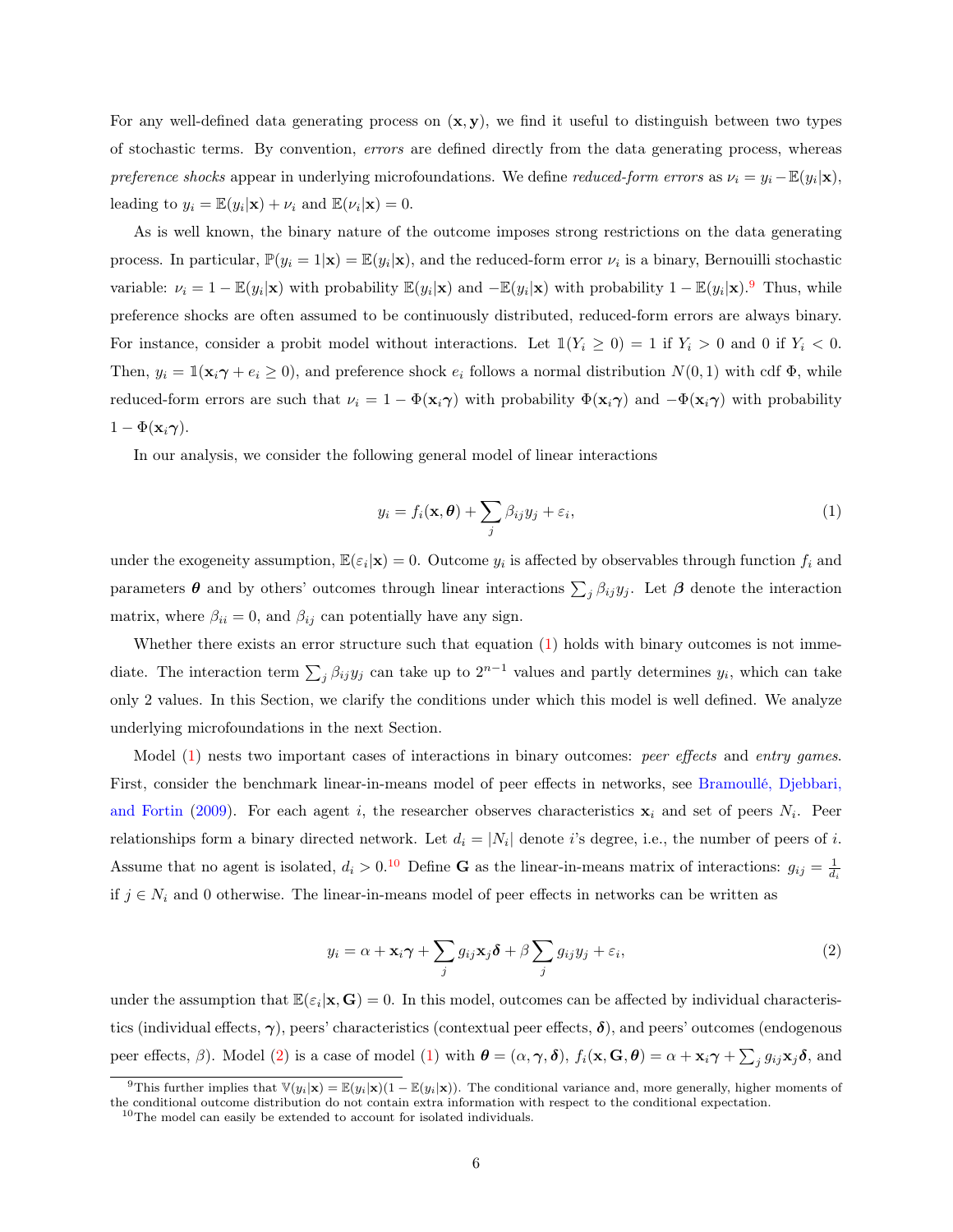the interaction matrix  $\beta = \beta G$ . In this model, the structure of the interactions G is known but not their extent,  $\beta$ .

The assumption  $\mathbb{E}(\varepsilon_i|\mathbf{x},\mathbf{G})=0$  means that characteristics and the network are strictly exogenous and the problem of correlated effects has been solved.<sup>[11](#page-8-0)</sup> This framework has generally been applied to study continuous outcomes. We show below that it is also compatible with binary outcomes.

Our second main application is about entry games. These games have been introduced to study competition between a small number of firms in a large number of markets. Firm  $i$ 's decision to enter market m may depend on characteristics of the firm and the market and on the entry decisions of its competitors. In the literature, researchers generally consider nonlinear models of entry games, e.g., [Ciliberto and Tamer](#page-29-0) [\(2009\)](#page-29-0). In contrast, we consider the following linear model. Let  $y_{im} \in \{0,1\}$  denote the entry of firm i into market m. Then,

<span id="page-8-2"></span>
$$
y_{im} = \alpha + \mathbf{x}_{im}\boldsymbol{\gamma} + \mathbf{z}_m\boldsymbol{\lambda} + \sum_j \beta_{ij}y_{jm} + \varepsilon_{im},
$$
\n(3)

under the assumption that  $\mathbb{E}(\varepsilon_{im}|\mathbf{x}, \mathbf{z}) = 0$ .<sup>[12](#page-8-1)</sup> Firm i's entry depends on firm-market characteristics  $\mathbf{x}_{im}$ , on market characteristics  $z_m$ , and on other firms' entries  $\sum_j \beta_{ij} y_{jm}$ . Observe that model [\(3\)](#page-8-2) is a case of model [\(1\)](#page-7-1) applied to firm-market observations with  $\boldsymbol{\theta} = (\alpha, \boldsymbol{\gamma}, \boldsymbol{\lambda}), f_{im}(\mathbf{x}_{im}, \mathbf{z}_m, \boldsymbol{\theta}) = \alpha + \mathbf{x}_{im} \boldsymbol{\gamma} + \mathbf{z}_m \boldsymbol{\lambda}$ , and under the assumption that the interaction matrix  $\beta$  is constant across markets.

We now characterize when binary outcomes are compatible with linear interactions, following arguments in [Heckman and MaCurdy](#page-30-0) [\(1985\)](#page-30-0). In what follows, the notation x refers to a matrix containing all observables, including the network in a peer-effect application and market characteristics in an entry game. Note that equation [\(1\)](#page-7-1) defines a fixed-point system in the outcome profile y. In matrix notations,

$$
\mathbf{y} = \mathbf{f} + \beta \mathbf{y} + \boldsymbol{\varepsilon}.
$$

We assume that the matrix  $I-\beta$  is invertible. This holds generically and implies that this system has a unique solution. The reduced form of model  $(1)$ , expressing outcomes  $\mathbf y$  as a function of observables, parameters and errors is equal to

$$
\mathbf{y} = (\mathbf{I} - \boldsymbol{\beta})^{-1} \mathbf{f} + (\mathbf{I} - \boldsymbol{\beta})^{-1} \boldsymbol{\varepsilon}.
$$

Let  $P_i = [(\mathbf{I} - \boldsymbol{\beta})^{-1} \mathbf{f}]_i$  and  $\nu_i = [(\mathbf{I} - \boldsymbol{\beta})^{-1} \boldsymbol{\varepsilon}]_i$ . Here,  $P_i = \mathbb{E}(y_i|\mathbf{x}) = \mathbb{P}(y_i = 1|\mathbf{x})$  is the conditional expected outcome and hence must lie between 0 and 1. Then,  $\nu_i = y_i - \mathbb{E}(y_i|\mathbf{x})$  is the reduced-form error of the data generating process.

We have  $y_i = P_i + \nu_i$ , and  $y_i = 1$  and  $\nu_i = 1 - P_i$  with probability  $P_i$ , while  $y_i = 0$  and  $\nu_i = -P_i$  with probability  $1 - P_i$ . Then,  $\varepsilon = (\mathbf{I} - \boldsymbol{\beta})\boldsymbol{\nu}$ , leading to our first result.

<span id="page-8-0"></span><sup>&</sup>lt;sup>11</sup>[Bramoullé, Djebbari, and Fortin](#page-29-4) [\(2020\)](#page-29-4) show that exogeneity of either a characteristic or the network can be sufficient to identify peer effects in model [\(2\)](#page-7-3).

<span id="page-8-1"></span><sup>&</sup>lt;sup>12</sup>Nonlinear models of entry games generally assume that  $y_{im}^* = \alpha + \mathbf{x}_{im} \boldsymbol{\gamma} + \mathbf{z}_m \boldsymbol{\lambda} + \sum_j \beta_{ij} y_{jm} + e_{im}$ , where  $y_{im}^*$  is a latent variable such that  $y_{im} = \mathbb{1}\{y_{im}^* \geq 0\}.$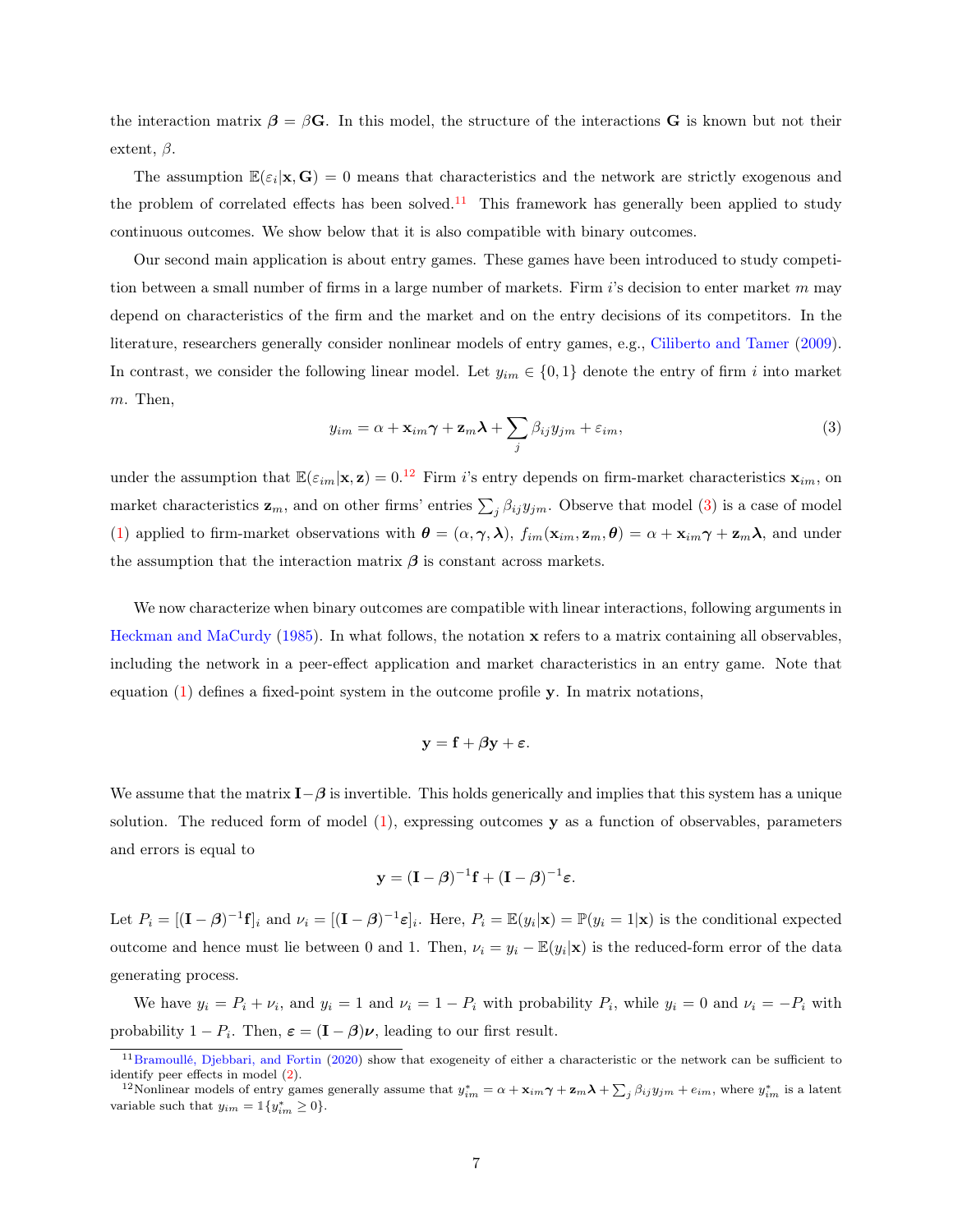<span id="page-9-0"></span>**Theorem 1.** Assume that  $I - \beta$  is invertible and that  $\forall i, P_i = [(I - \beta)^{-1} \mathbf{f}]_i \in [0, 1]$ . Outcomes in the unique solution to model [\(1\)](#page-7-1) are binary,  $y_i \in \{0, 1\}$ , if and only if

$$
\varepsilon_i = \nu_i - \sum_j \beta_{ij} \nu_j,
$$

where  $\nu_i = -P_i$  with probability  $1 - P_i$  and  $1 - P_i$  with probability  $P_i$ .

Theorem [1](#page-9-0) clarifies the conditions under which binary outcomes are compatible with linear interactions. The structural errors appearing in model [\(1\)](#page-7-1) must have a specific discrete structure, induced by the binary nature of the outcomes and the linear framework. Note that these structural errors depend directly on the data generating process. In the next Section, we analyze the microfoundations of model [\(1\)](#page-7-1) and find that preference shocks in underlying microfoundations can have very different properties. For instance, they can be iid and continuously distributed, see Theorem 3.

As in any data generating process with binary outcomes, reduced-form errors are binary and generally depend on observables and parameters. They can be correlated, and possible correlation patterns also depend on observables and parameters.<sup>[13](#page-9-1)</sup> In the absence of interactions and when  $f_i$  is linear, model [\(1\)](#page-7-1) reduces to a standard linear probability model. In the presence of interactions, structural errors  $\varepsilon_i$  usually take more than two values. In general,  $\varepsilon_i$  can take up to  $2^n$  values. Structural errors are also correlated even when reduced-form errors are uncorrelated. In model [\(2\)](#page-7-3) of peer effects in networks,  $\varepsilon_i$  can take up to  $2^{d_i+1}$  values. Denote  $d(i, j)$  as the distance between i and j in the network, i.e., the number of links in a shortest path connecting i to j (or  $\infty$  if there is no path connecting i to j). Then,  $\varepsilon_i$  and  $\varepsilon_j$  are generally correlated if i and j are peers or peers of peers. In contrast,  $cov(\varepsilon_i, \varepsilon_j) = 0$  if  $d(i, j) > 2$  and reduced-form errors are uncorrelated. Thus, the stochastic structure of structural errors generally depends on the network of interactions.

Probabilities must of course lie between 0 and 1. This is guaranteed in model [\(1\)](#page-7-1) with binary outcomes when for any  $i$ ,  $[(\mathbf{I} - \boldsymbol{\beta})^{-1}\mathbf{f}]_i \in [0,1]$ . This condition depends both on interactions  $\boldsymbol{\beta}$  and expected outcomes absent of interactions f. For instance, when  $n = 2$  and  $f_1, f_2 \in ]0,1[$ , it holds for moderate interactions of any sign and for large negative interactions.<sup>[14](#page-9-2)</sup> Moreover, in any application we can easily compute the proportion of observations for which the estimated probability lies between 0 and 1. As with the standard linear probability model, this provides a simple measure of whether the estimated model is appropriate. We report these proportions in our estimations in Section 5.

A key property of the linear framework is that if  $\mathbf{I} - \boldsymbol{\beta}$  is invertible, there is a unique solution to the fixedpoint system defined by model [\(1\)](#page-7-1). In other words, the econometric model is both coherent and complete, see [Tamer](#page-32-0) [\(2003\)](#page-32-0) and [Lewbel](#page-31-6) [\(2019\)](#page-31-6). In contrast, almost all existing studies of interactions in binary outcomes rely on a latent variable model of the following kind:

<span id="page-9-1"></span><sup>&</sup>lt;sup>13</sup>For instance, one possible stochastic structure with correlation is as follows. Suppose that u is uniformly distributed on [0, 1], and for every i set  $\nu_i = 1 - P_i$  if  $u < P_i$  and  $-P_i$  if  $u > P_i$ .

<span id="page-9-2"></span><sup>&</sup>lt;sup>14</sup>Note that for (almost) any  $\beta$  and  $p \in [0,1]^n$ , the system  $(I-\beta)^{-1}f = p$  always has a unique solution f. Thus, the condition  $P_i = [(\mathbf{I} - \boldsymbol{\beta})^{-1} \mathbf{f}]_i \in [0,1]$  for all i is always possible, irrespective of the strength of the interactions  $\boldsymbol{\beta}$ .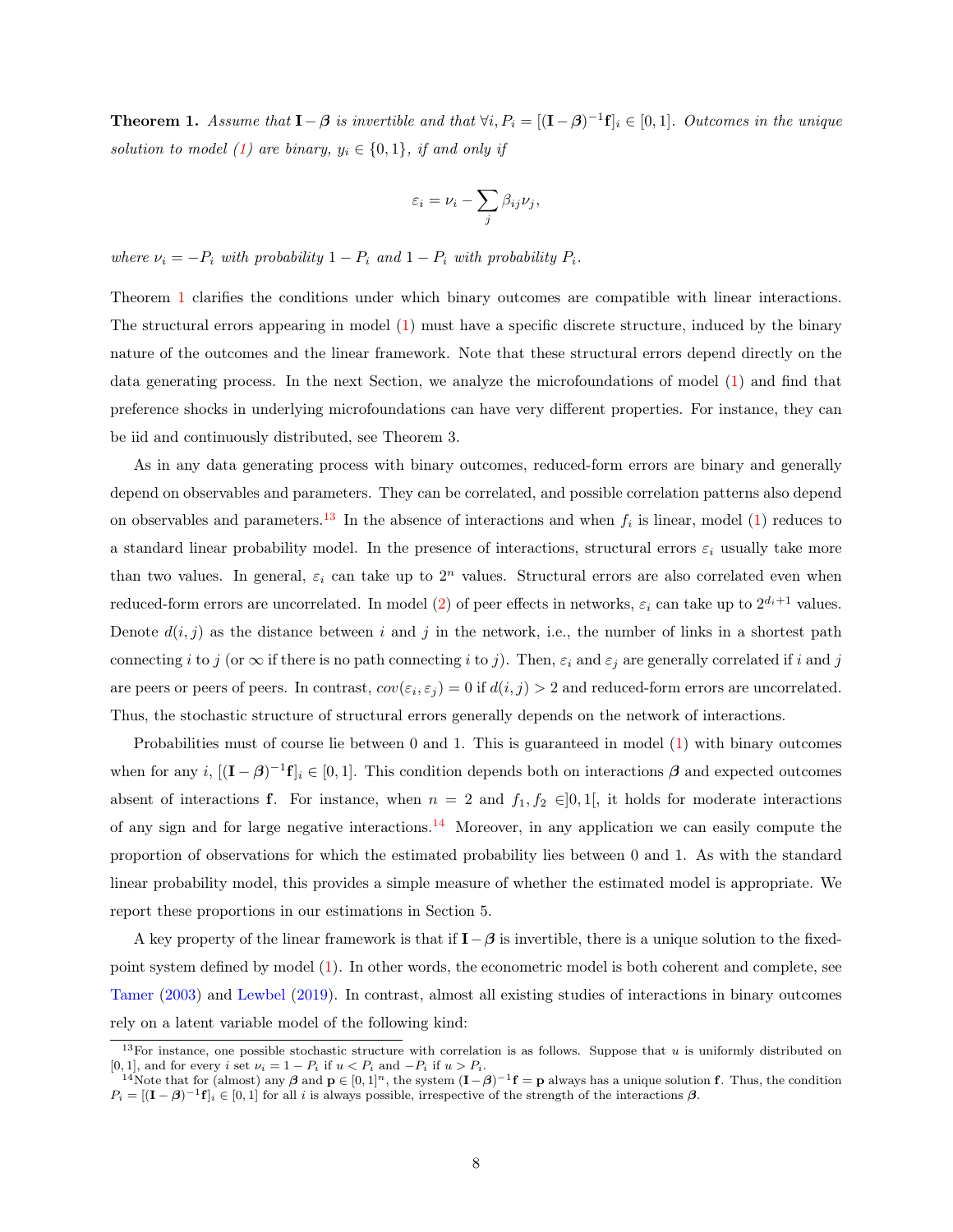<span id="page-10-0"></span>
$$
y_i = \mathbb{1}(f_i(\mathbf{x}, \boldsymbol{\theta}) - \frac{1}{2} + \sum_j \beta_{ij} y_j + e_i \ge 0).
$$
\n<sup>(4)</sup>

The econometric model defined by equation ([4](#page-10-0)) is generally incoherent or incomplete. The fixed-point system can have multiple solutions, leading to an incomplete model. The fixed-point system can also have no solution, leading to an incoherent model. Interestingly, we show in the next Section that linear model [\(1\)](#page-7-1) is a particular case of latent variable model  $(4)$  for specific assumptions on preference shocks  $e_i$ .

Furthermore, identification in a linear framework follows from well-known results. For the linear-in-means model of peer effects in networks, in particular, the identification results of [Bramoullé, Djebbari, and Fortin](#page-29-2) [\(2009\)](#page-29-2) apply when outcomes are binary under the assumptions of Theorem [1.](#page-9-0) This holds because their analysis does not impose restrictions on the nature of the outcome or on the error terms, other than the exogeneity assumption  $\mathbb{E}(\varepsilon_i|\mathbf{x},\mathbf{G})=0$ .

<span id="page-10-1"></span>Corollary 1. [\(Bramoullé, Djebbari, and Fortin,](#page-29-2) [2009\)](#page-29-2) Consider the linear-in-means model of peer effects in networks with binary outcomes and under the assumptions of Theorem [1.](#page-9-0) Assume  $\delta + \beta \gamma \neq 0$ . The model is *identified if the matrices* **I**, **G**, and  $G^2$  are linearly independent.

Identification notably holds when the network's diameter is greater than or equal to 2 or under group interactions when groups have different sizes.

With entry games, model  $(3)$  is generally identified when the entry of firm i is affected by some firmmarket characteristic  $x_{im}$  that does not directly affect the entry of other firms, a standard assumption in the literature. The entry of firm j can then be instrumented by  $x_{jm}$  in equation [\(3\)](#page-8-2), see e.g., [Bajari, Hong,](#page-28-0) [and Nekipelov](#page-28-0) [\(2013\)](#page-28-0). More generally, model [\(1\)](#page-7-1) defines simultaneous linear equations in outcomes. When the functions  $f_i$  are also linear, classical rank conditions for identification apply, see e.g., [Wooldridge](#page-32-1) [\(2010,](#page-32-1) Section 9).

### 3 Microfoundations

We now analyze the microfoundations of model [\(1\)](#page-7-1). We assume in this Section that the outcome  $y_i \in \{0,1\}$ is a choice of agent i. We consider games of complete or incomplete information under the assumptions of Theorem [1](#page-9-0) that  $\mathbf{I} - \boldsymbol{\beta}$  is invertible and  $P_i = [(\mathbf{I} - \boldsymbol{\beta})^{-1} \mathbf{f}]_i \in [0, 1].$ 

We adopt standard assumptions of the literature on the econometrics of games. We consider a classical random utility framework [\(McFadden,](#page-32-5) [1974\)](#page-32-5). Agent i derives utility  $v_i(y_i, \mathbf{y}_{-i})$  from playing  $y_i$  when other agents play  $y_{-i}$ . Utility  $v_i(y_i, y_{-i})$  is the sum of deterministic utility  $u_i(y_i, y_{-i})$  and of preference shock  $e_i(y_i)$ . Let  $\Delta u_i(\mathbf{y}_{-i}) = u_i(1, \mathbf{y}_{-i}) - u_i(0, \mathbf{y}_{-i})$  denote the relative deterministic utility of playing 1, and let  $e_i = e_i(1) - e_i(0)$  denote the relative preference shock in the utility of playing 1. Under complete information, the deterministic utilities and preference shocks of all agents are common knowledge. Under incomplete information, the deterministic utilities of all agents and the distribution of preference shocks are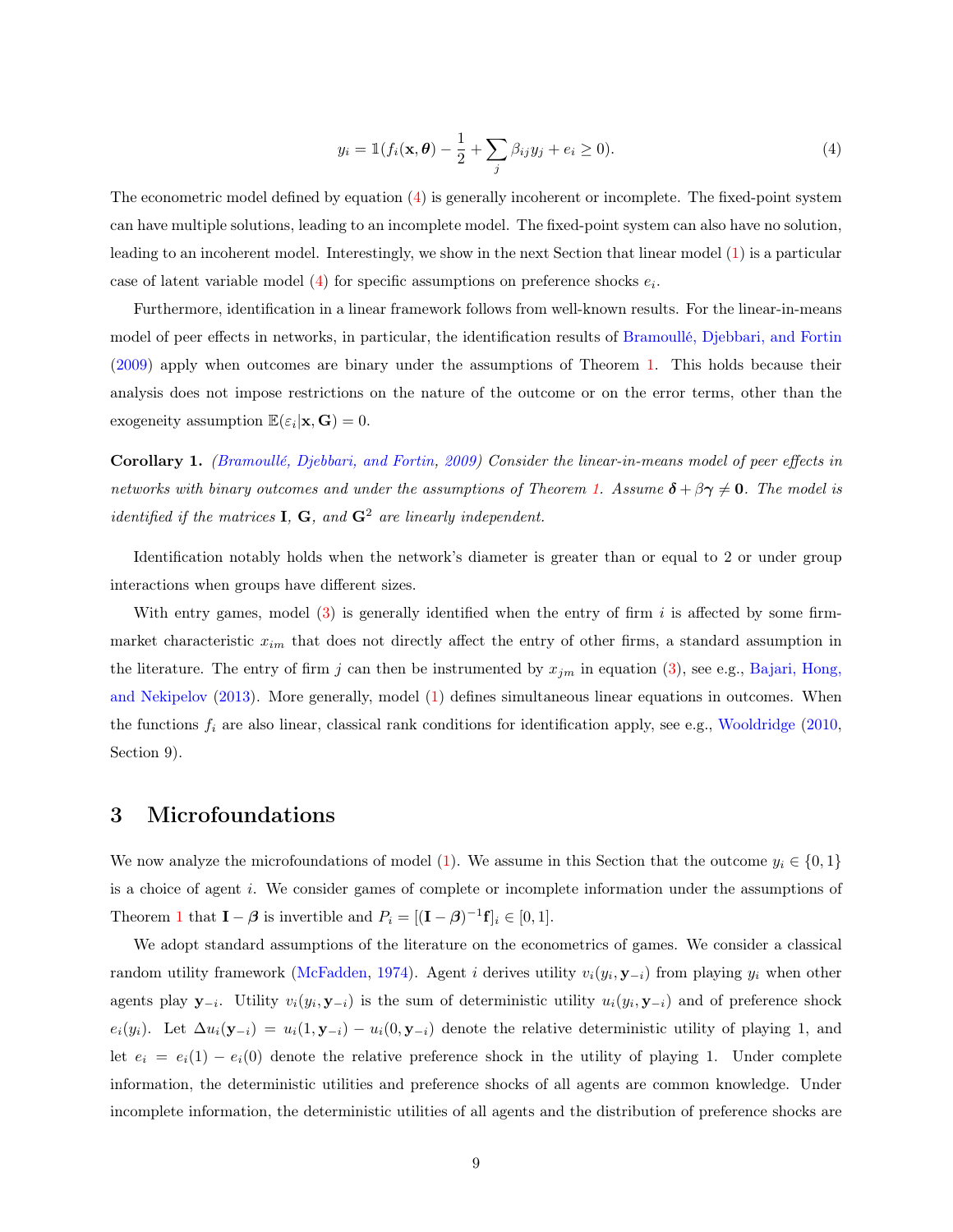common knowledge. Agent i observes the realization of her own shock  $e_i$  but not the realization of others' shocks  $e_{-i}$ .

Existing studies of interactions in binary outcomes generally assume that relative utility is linear in others' actions:

<span id="page-11-0"></span>
$$
\Delta u_i(\mathbf{y}_{-i}) = f_i - \frac{1}{2} + \sum_j \beta_{ij} y_j.
$$
\n(5)

Interestingly, linear relative utility [\(5\)](#page-11-0) is consistent with quadratic utility  $u_i(y_i, \mathbf{y}_{-i}) = y_i f_i - \frac{1}{2} y_i^2 + \sum_j \beta_{ij} y_i y_j$ . This quadratic utility has been well studied in network games with continuous actions, see [Ballester, Calvó-](#page-28-10)[Armengol, and Zenou](#page-28-10) [\(2006\)](#page-28-10) and [Bramoullé, Kranton, and D'amours](#page-29-5) [\(2014\)](#page-29-5), and has been proposed as a microfoundation of the econometric model of peer effects with continuous outcomes, see e.g., [Davezies,](#page-29-6) [d'Haultfoeuille, and Fougère](#page-29-6) [\(2009\)](#page-29-6). This provides a common game-theoretic framework for binary and continuous action games.

#### 3.1 Complete information

Under complete information, outcomes y are assumed to form a Nash equilibrium of the game for any realization of preference shocks e. This means that for every agent i, if  $y_i = 1$  then  $\Delta u_i(\mathbf{y}_{-i}) + e_i \geq 0$ , whereas if  $y_i = 0$  then  $\Delta u_i(\mathbf{y}_{-i}) + e_i \leq 0$ . Therefore,  $y_i = \mathbb{1}(\Delta u_i(\mathbf{y}_{-i}) + e_i \geq 0)$ , and the system of equilibrium conditions is equivalent to a latent variable model with interactions, such as [\(4\)](#page-10-0).

An important early finding is that multiple equilibria necessarily appear in games of complete information with linear relative utility when interactions are positive and preference shocks have full support over  $\mathbb{R}$ , see [Tamer](#page-32-0) [\(2003\)](#page-32-0) and [De Paula](#page-30-2) [\(2013\)](#page-30-2). To see why, consider the linear relative utility [\(5\)](#page-11-0). Note that  $v_i(1,0) - v_i(0,0) = f_i - \frac{1}{2} + e_i$ . Then,  $(0,0,...,0)$  is an equilibrium iff for every  $i, e_i \le -(f_i - \frac{1}{2})$ . Similarly,  $v_i(1,1)-v_i(0,1) = f_i - \frac{1}{2} + \sum_j \beta_{ij} + e_i$ , and  $(1,1,...,1)$  is an equilibrium iff for every  $i, e_i \ge -(f_i - \frac{1}{2}) - \sum_j \beta_{ij}$ . Therefore, both 0 and 1 are Nash equilibria iff for every  $i, -(f_i - \frac{1}{2}) - \sum_j \beta_{ij} \le e_i \le -(f_i - \frac{1}{2})$ . If for every  $i, \sum_j \beta_{ij} > 0$  and the density of  $e_i$  is everywhere strictly positive, then there is a strictly positive probability of multiple Nash equilibria. Multiplicity appears when preference shocks take intermediate values.

As our second main result, we characterize when the linear model of interactions can be microfounded with linear relative utilities. More precisely, denote by  $y^*$  the unique solution to equation [\(1\)](#page-7-1) under the conditions on parameters and errors described in Theorem [1.](#page-9-0) We provide necessary and sufficient conditions on preference shocks under which  $y^*$  is a Nash equilibrium of the game with linear relative utilities and sufficient conditions under which this is the unique Nash equilibrium in dominant strategies.

<span id="page-11-1"></span>**Theorem 2.** The unique solution to the linear model of interactions  $(1)$  is a Nash equilibrium of the game with linear relative utilities  $(5)$  and preference shocks  $e_i$  if and only if

$$
\nu_i > 0 \Rightarrow e_i \geq \frac{1}{2} - P_i - \sum_j \beta_{ij} \nu_j \text{ and } \nu_i < 0 \Rightarrow e_i \leq \frac{1}{2} - P_i - \sum_j \beta_{ij} \nu_j.
$$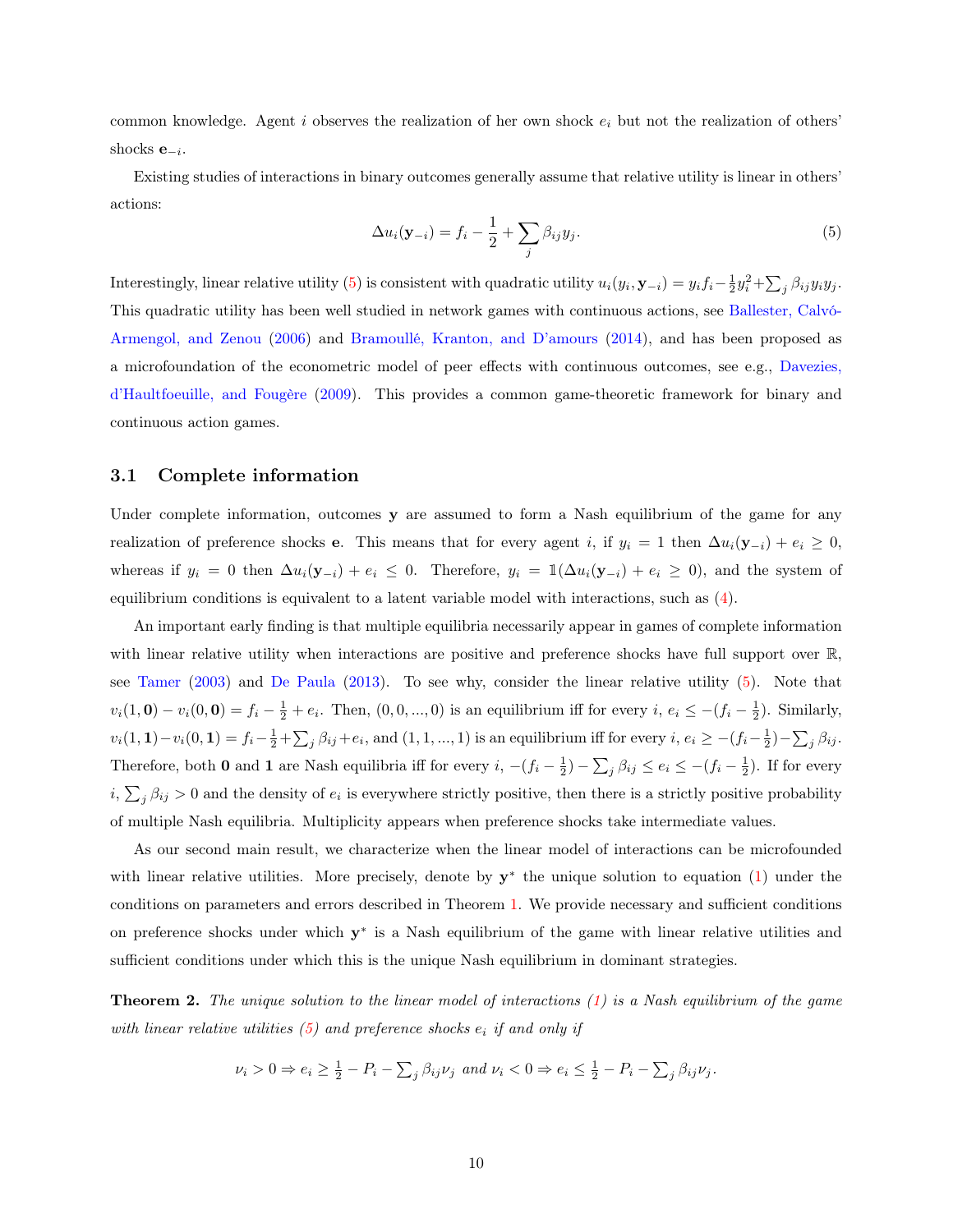It is the unique Nash equilibrium in dominant strategies if

$$
\nu_i > 0 \Rightarrow e_i > \frac{1}{2} - P_i - \sum_j \beta_{ij} \nu_j + \sum_j |\beta_{ij}| \text{ and } \nu_i < 0 \Rightarrow e_i < \frac{1}{2} - P_i - \sum_j \beta_{ij} \nu_j - \sum_j |\beta_{ij}|.
$$

Theorem [2](#page-11-1) describes precisely how preference shocks must be related to reduced-form errors in gametheoretic microfoundations to model [\(1\)](#page-7-1). Intuitively, preference shocks must be large enough in situations where the agent plays 1 and low enough in situations where the agent plays 0. Theorem [2](#page-11-1) has several noteworthy implications.

First, it shows that the linear model of interactions [\(1\)](#page-7-1) is a particular case of the model with latent *variables*  $(4)$ . When preference shocks satisfy the first set of inequalities described in Theorem [2,](#page-11-1) the linear model corresponds to one solution of the system of equations defined by model [\(4\)](#page-10-0) among many possible solutions. When preference shocks satisfy the second set of inequalities, however, the linear model corresponds to the unique solution and hence the two models are formally equivalent.

Second, it shows that *preference shocks in underlying microfoundations are not identified* without further assumptions. Thus, very different kinds of preference shocks are consistent with the econometric model. The linear model of interactions can notably be microfounded with preference shocks that are discrete and correlated, like structural errors, or independent and continuously distributed. To see why, note first that structural errors actually provide admissible preference shocks.<sup>[15](#page-12-0)</sup> However, underlying preference shocks can also be independent and continuously distributed. For instance, consider a situation where the  $\nu_i$ 's are uncorrelated. Assume that  $e_i$  is uniformly distributed on  $[-L_i-1+P_i, -L_i] \cup [M_i, M_i+P_i]$ , that the  $e_i$ 's are independent, and that  $\nu_i = \mathbb{1}(e_i \geq 0)$  for  $L_i, M_i \geq \frac{1}{2} + 2\sum_j |\beta|_{ij}$  $L_i, M_i \geq \frac{1}{2} + 2\sum_j |\beta|_{ij}$  $L_i, M_i \geq \frac{1}{2} + 2\sum_j |\beta|_{ij}$ . A direct application of Theorem 2 shows that in this case, the unique solution to the linear model of interactions is the unique Nash equilibrium of the corresponding game.

A third implication is that, in some cases, the unique solution to the linear model of interactions is the unique Nash equilibrium in dominant strategies. This happens when preference shocks are sufficiently dispersed: sufficiently high when high and sufficiently low when low. Preference shocks then do not take intermediate values, bypassing the multiplicity domain.

An intriguing consequence is that even in the presence of multiple Nash equilibria, the linear model of interactions becomes the unique equilibrium following specific changes in preference shocks. The linear model of interactions is then, in a sense, the only robust Nash equilibrium. We next develop these arguments formally. In our next result, we show that this reasoning holds for any deterministic utility and preference shocks.

<span id="page-12-1"></span>**Proposition 1.** Suppose that the unique solution to model  $(1)$  is a Nash equilibrium of the game of complete information with deterministic utilities  $U_i$  and preference shocks  $e_i$ . Consider preference shocks  $e'_i$  where  $e'_i = e_i + M_i$  if  $\nu_i > 0$  and  $e_i - L_i$  if  $\nu_i < 0$  and  $L_i, M_i \geq 0$ . Then, the unique solution to model [\(1\)](#page-7-1) remains

<span id="page-12-0"></span><sup>&</sup>lt;sup>15</sup>A direct application of Theorem [2](#page-11-1) shows that when  $e_i = \varepsilon_i$ , the unique solution to model [\(1\)](#page-7-1) is always a Nash equilibrium of the corresponding game and is the unique Nash equilibrium in dominant strategies when  $\forall i, \sum_j |\beta_{ij}| < \frac{1}{2}$ .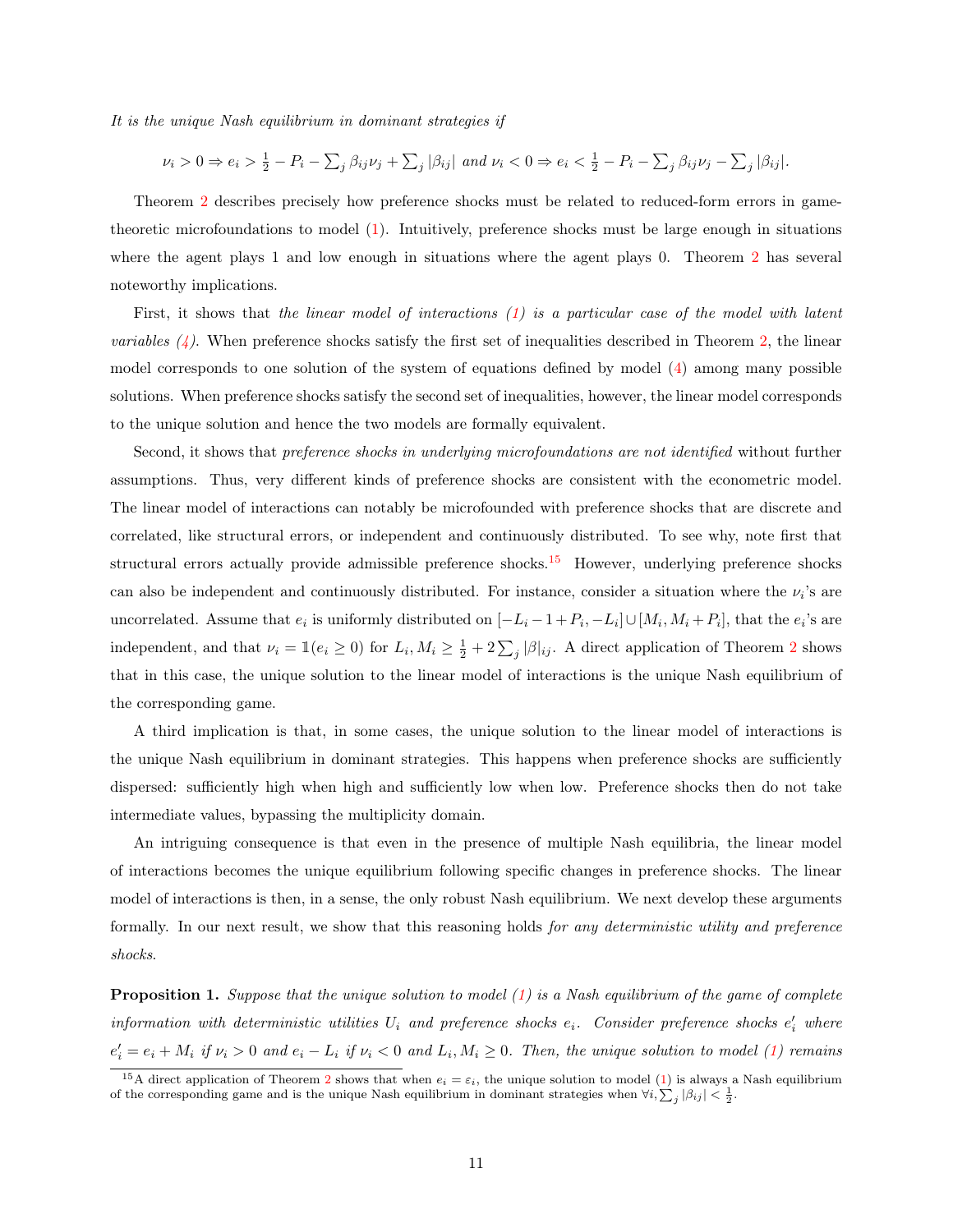a Nash equilibrium of the game of complete information with deterministic utilities  $U_i$  and preference shocks  $e'_{i}$ , and it is the unique Nash equilibrium in dominant strategies when  $L_{i}$  and  $M_{i}$  are sufficiently large.

Proposition [1](#page-12-1) formalizes a natural idea: increasing preference shocks in situations where the agent plays 1 and decreasing preference shocks in situations where the agent plays 0 can only increase the incentives to play these actions. Because of the discreteness of the strategy space, we further show that these heightened incentives yield dominant strategies when these increases and decreases are sufficiently high. Say that a Nash equilibrium y for preference shocks e is *robust to increases in shock dispersion* when y remains an equilibrium for preference shocks  $e'_i$  where  $e'_i = e_i + L_i$  if  $\nu_i > 0$  and  $e_i - M_i$  if  $\nu_i < 0$  and  $L_i, M_i \geq 0$ .<sup>[16](#page-13-0)</sup>

**Corollary 2.** Suppose that the unique solution to model  $(1)$  is a Nash equilibrium of the game of complete information with deterministic utilities  $U_i$  and preference shocks  $e_i$ . Then, this is the unique equilibrium robust to increases in shock dispersion.

To summarize, outcomes in the linear model of interactions correspond to a Nash equilibrium of a game of complete information with linear relative utilities under conditions on preference shocks, which we characterize. These preference shocks are not identified and could be, for instance, independent and continuously distributed. Furthermore, outcomes in the linear model correspond to the unique Nash equilibrium that is robust to increases in shock dispersion. Together, these results provide game-theoretic microfoundations to the linear model of interactions under complete information. We next look at incomplete information.

#### 3.2 Incomplete information

Under incomplete information, agent i observes her preference shock  $e_i$  but not others' shocks  $e_{-i}$ . Outcomes y are assumed to form a Bayes-Nash equilibrium of the game.

A first remark is that when actions are dominant under complete information, they are also dominant under incomplete information. Therefore in situations described in Theorem [2](#page-11-1) and Proposition [1,](#page-12-1) where uniqueness in dominant strategies holds under complete information, the corresponding game of incomplete information also has a unique Bayes-Nash equilibrium in dominant strategies. As shown above, these results involve preference shocks with a dispersed distribution and non-convex support. This raises the question of whether shock dispersion and support non-convexity are necessary in microfoundations of the linear model of interactions.

In our third main result, we show that these features are not necessary. Under incomplete information and when reduced-form errors are uncorrelated, the linear model of interactions can be microfounded with preference shocks that are iid and uniformly distributed over an interval. Moreover, if preference shocks are independent between agents and independent of observables, they must be uniformly distributed.

<span id="page-13-0"></span><sup>16</sup>There exists an extensive game-theoretic literature on robust equilibria, proposing various definitions of robustness. A common, central idea, as here, is that an equilibrium is robust when it remains an equilibrium following perturbations of the underlying game (e.g., Trembling Hand perfection, [Selten](#page-32-6) [\(1975\)](#page-32-6)).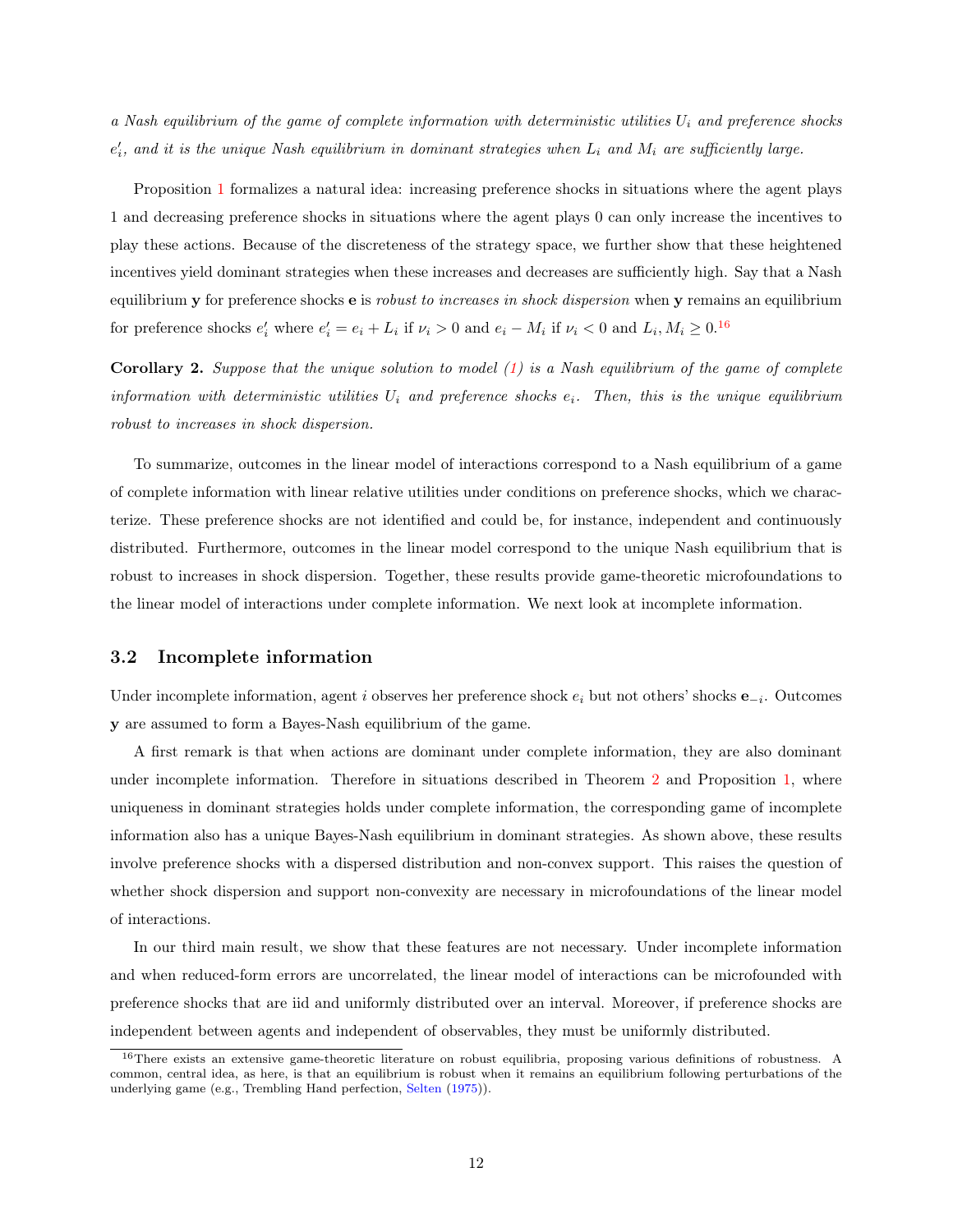<span id="page-14-2"></span>**Theorem 3.** Assume that reduced-form errors  $\nu_i$  are uncorrelated. Consider the game of incomplete infor-mation with linear relative utilities [\(5\)](#page-11-0) and preference shocks  $e_i$  with  $e_i \perp e_{-i}$ , x. The unique solution to the linear model of interactions [\(1\)](#page-7-1) is the unique interior Bayes-Nash equilibrium for all possible  $\beta$ , f if and only if the  $e_i$ 's are iid and uniformly distributed over  $[-\frac{1}{2},\frac{1}{2}]$ . If in addition  $\forall i\sum_j|\beta_{ij}| < 1$ , this is the unique Bayes-Nash equilibrium.

Our proof in Appendix relies on the well-known property that a uniform distribution is the only distribu-tion with a linear cumulative density function.<sup>[17](#page-14-0)</sup> The uniqueness condition comes from a classical contraction mapping argument, $18$  and we show in Appendix that the game can have multiple Bayes-Nash equilibria when this condition is not satisfied. The uniqueness condition is easy to verify for estimated parameters, and we will see that it always holds in the empirical applications in Section 5. The fact that uniqueness holds under incomplete information when interactions are moderate is well known, see e.g., [Brock and Durlauf](#page-29-1) [\(2001\)](#page-29-1) and [Lee, Li, and Lin](#page-31-0) [\(2014\)](#page-31-0). However, existing applications typically assume that preference shocks have full support, thereby leading to nonlinear econometric models. For instance, [Lee, Li, and Lin](#page-31-0) [\(2014\)](#page-31-0) consider a logit framework, see Section 5.1. Theorem [3](#page-14-2) clarifies the conditions under which a linear model of interactions in binary outcomes can be obtained as a Bayes-Nash equilibrium of a game of incomplete information.

#### 4 Estimators

In this Section, we propose two simple estimators to analyze data with binary outcomes generated by model [\(1\)](#page-7-1). We consider a many-groups asymptotic framework with independent groups of bounded size. This corresponds to a many-network asymptotic in a peer effect setting<sup>[19](#page-14-3)</sup> or to a many-market asymptotic for entry games. The number of groups thus goes to infinity with sample size, and consistency and the asymptotic normality of extremum estimators are guaranteed under standard assumptions, see, e.g., [Cameron and Trivedi](#page-29-7)  $(2005)$ , Section 5.3.<sup>[20](#page-14-4)</sup> We explore the small sample properties of our proposed estimators through Monte Carlo simulations and apply these estimators to real data in Section 5.

We consider the following variant of model  $(1)$ . We assume that f is linear in observables and that the interaction matrix  $\beta$  depends linearly on a fixed number of parameters to estimate. Formally,  $\mathbf{f} = \mathbf{X}\boldsymbol{\theta}$  and  $\boldsymbol{\beta} = \sum_{k=1}^{K} \beta_k \mathbf{G}_k$ , where K is finite and independent on the sample size. This yields

<span id="page-14-5"></span>
$$
\mathbf{y} = \mathbf{X}\boldsymbol{\theta} + \sum_{k=1}^{K} \beta_k \mathbf{G}_k \mathbf{y} + \boldsymbol{\varepsilon}.
$$
 (6)

While not essential, the linearity of **f** is sufficient for most applications and facilitates exposition. The

<span id="page-14-0"></span> $17$ Unexpectedly, our proof is quite similar to the proof of Proposition 3.2 in [Bloch and Quérou](#page-28-11) [\(2013\)](#page-28-11) in a context of monopoly pricing under network externalities.

<span id="page-14-3"></span><span id="page-14-1"></span><sup>&</sup>lt;sup>18</sup>We show in Appendix that uniqueness holds when  $\|\beta\| < 1$  for any submultiplicative matrix norm  $\|\cdot\|$ .

<sup>&</sup>lt;sup>19</sup>Population is then partitioned into groups, and agents can only be affected by others in their own group. The overall network is composed of disjoint subnetworks with a block diagonal interaction matrix.

<span id="page-14-4"></span> $^{20}$ The analysis of estimators' properties in a single network asymptotic framework is an active area of research, see e.g., [Lee](#page-31-7) [\(2004\)](#page-31-7), [Menzel](#page-32-7) [\(2016\)](#page-32-7), and [Leung](#page-31-8) [\(2016\)](#page-31-8).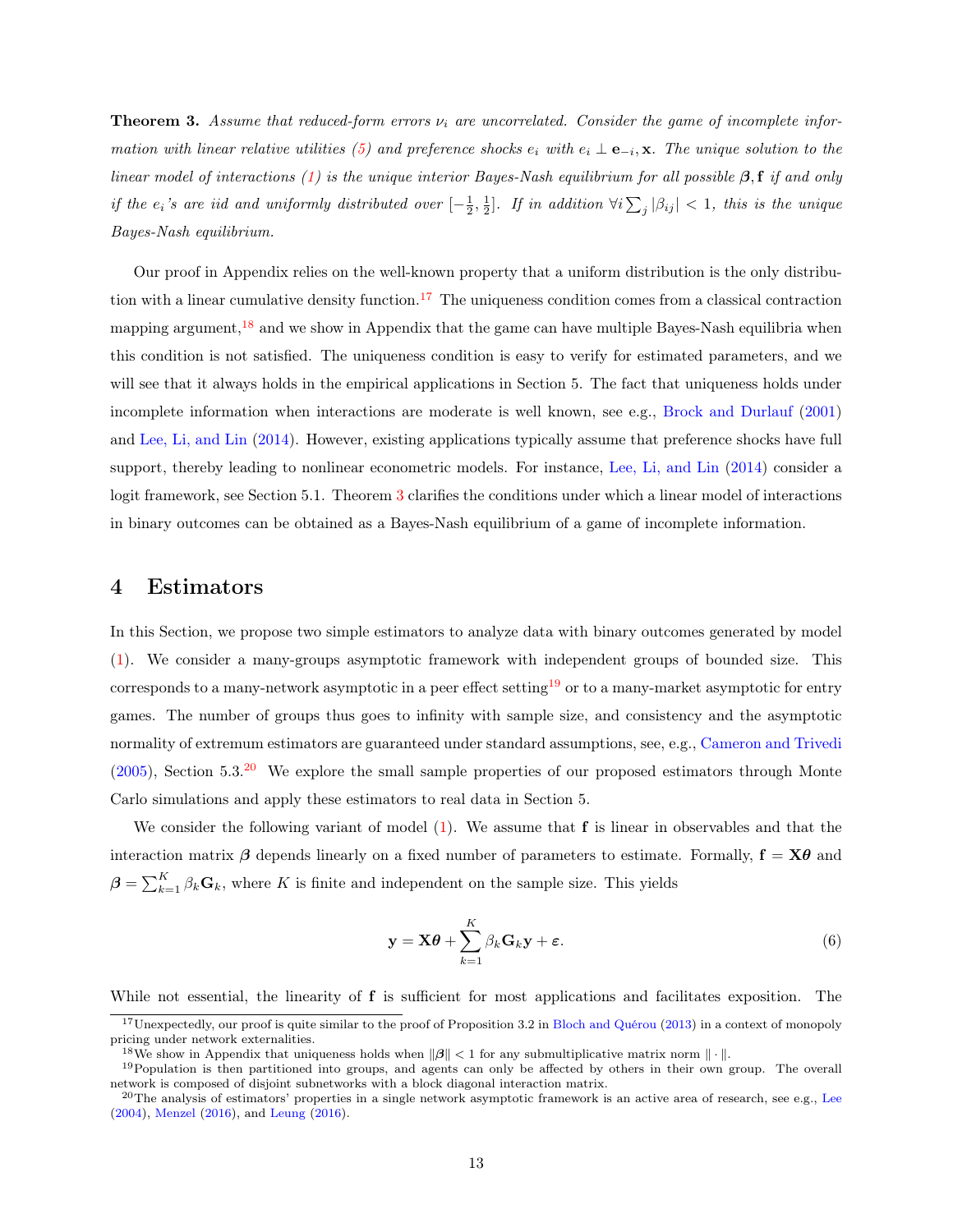assumption on the interaction matrix ensures that the number of parameters to estimate does not grow with sample size<sup>[21](#page-15-0)</sup> and allows us to provide a common framework for our two applications. Denote by  $\boldsymbol{\beta}_{(K)} = (\beta_1, ..., \beta_K)$  and similarly for  $\mathbf{G}_{(K)}$ .

In the benchmark linear-in-means model of peer effects in networks, there is only one interaction parameter to estimate. In that model,  $K = 1$  and  $\boldsymbol{\beta} = \beta \mathbf{G}$ , where  $\mathbf{G}_{ij} = 1/d_i$  if i and j are linked and 0 otherwise. Extended versions of the model with heterogeneous peer effects, as in [Nakajima](#page-32-4) [\(2007\)](#page-32-4), [Soetevent and](#page-32-3) [Kooreman](#page-32-3) [\(2007\)](#page-32-3), and [Dieye and Fortin](#page-30-10) [\(2017\)](#page-30-10), are also cases of model [\(6\)](#page-14-5). For instance, when men and women can be differentially affected by their male and female peers, there are  $K = 4$  interaction parameters to estimate. In that case,  $\beta = \beta_{FF} G_{FF} + \beta_{FM} G_{FM} + \beta_{MM} G_{MM} + \beta_{MF} G_{MF}$ , where, for example,  $G_{FM}$ models the structure of interactions between female individuals and male peers.

In the linear model of entry game, there are  $K = n(n - 1)$  interaction parameters to estimate, where n is the number of firms competing across markets. Here,  $\boldsymbol{\beta} = \sum_{i,j} \beta_{ij} \mathbf{G}_{ij}$ , where  $\mathbf{G}_{ij}$  has 1 at entry  $(i, j)$ and 0's elsewhere. In the next Section, we estimate a version of this model where the entry of a firm has a common impact on the entry of other firms, i.e.,  $\beta_{ij} = \beta_j$ . In that version, there are  $K = n$  parameters to estimate, and  $\boldsymbol{\beta} = \sum_{j=1}^{N} \beta_j \mathbf{G}_j$ , where  $\mathbf{G}_j = \sum_i \mathbf{G}_{ij}$  has 1's in its jth column and 0's elsewhere.

We assume that the model to be estimated is identified, see Section 2. The linear-in-means model of peer effects is identified under conditions reported in Corollary [1.](#page-10-1) Similar conditions hold when peer effects are heterogeneous, see e.g., [Dieye and Fortin](#page-30-10) [\(2017\)](#page-30-10). In the linear model of entry games, identification holds under the exclusion restrictions that some characteristics of firm  $j$ , affecting its profit, do not affect the profit of firm i.

Our first proposed estimator is a Two-Stage Least Squares (2SLS) estimator, building on the 2SLS estimation strategies proposed by [Kelejian and Prucha](#page-30-11) [\(1998\)](#page-30-11) and [Bramoullé, Djebbari, and Fortin](#page-29-2) [\(2009\)](#page-29-2). Since  $\mathbb{E}(\boldsymbol{\varepsilon}|\mathbf{X},\mathbf{G}_{(K)})=0$ , we have

$$
\mathbb{E}(\mathbf{G}_k \mathbf{y} | \mathbf{X}, \mathbf{G}_{(K)}) = \mathbf{G}_k \mathbf{X} \boldsymbol{\theta} + \sum_{l=1}^K \beta_l \mathbf{G}_k \mathbf{G}_l (\mathbf{I} - \boldsymbol{\beta})^{-1} \mathbf{X} \boldsymbol{\theta}.
$$

In particular, variables in  $G_k X$  that are not already in X provide natural instruments for  $G_k y$  in equation  $(6).$  $(6).$ 

In the linear-in-means model [\(2\)](#page-7-3), we have  $X = [1, x, Gx]$  and hence  $GX = [G1, Gx, G^2x]$ , so  $G^2x$ can be used as an instrument for Gy. This instrument is valid under the conditions described in Corollary [1.](#page-10-1) Intuitively, characteristics of peers of peers who are not peers affect individual outcome only through their impact on peers' outcomes, see [Bramoullé, Djebbari, and Fortin](#page-29-2) [\(2009\)](#page-29-2). In the linear model of entry game [\(3\)](#page-8-2), for any market m, we have  $\mathbf{X}_m = [\mathbf{1}, \mathbf{x}_m, \mathbf{z}_m]$  and, hence,  $\mathbf{G}_{ij}\mathbf{X}_m = [\mathbf{G}_{ij}\mathbf{1}, \mathbf{G}_{ij}\mathbf{x}_m, \mathbf{G}_{ij}\mathbf{z}_m]$ . Here,  $[\mathbf{G}_{ij}\mathbf{y}]_i = y_j$  can be instrumented by  $[\mathbf{G}_{ij}\mathbf{x}_m]_i = \mathbf{x}_{jm}$ . The impact of the entry of firm j on i's entry can be instrumented by the characteristics of firm  $i$ .

<span id="page-15-0"></span><sup>&</sup>lt;sup>21</sup>[Peng](#page-32-8) [\(2019\)](#page-32-8) proposes a penalized regression strategy that depends on the weaker assumption that  $K \leq \frac{c\sqrt{n}}{\ln n}$  for some c as the sample size  $n$  goes to infinity. However, his analysis depends on the errors being independent and sub-Gaussian.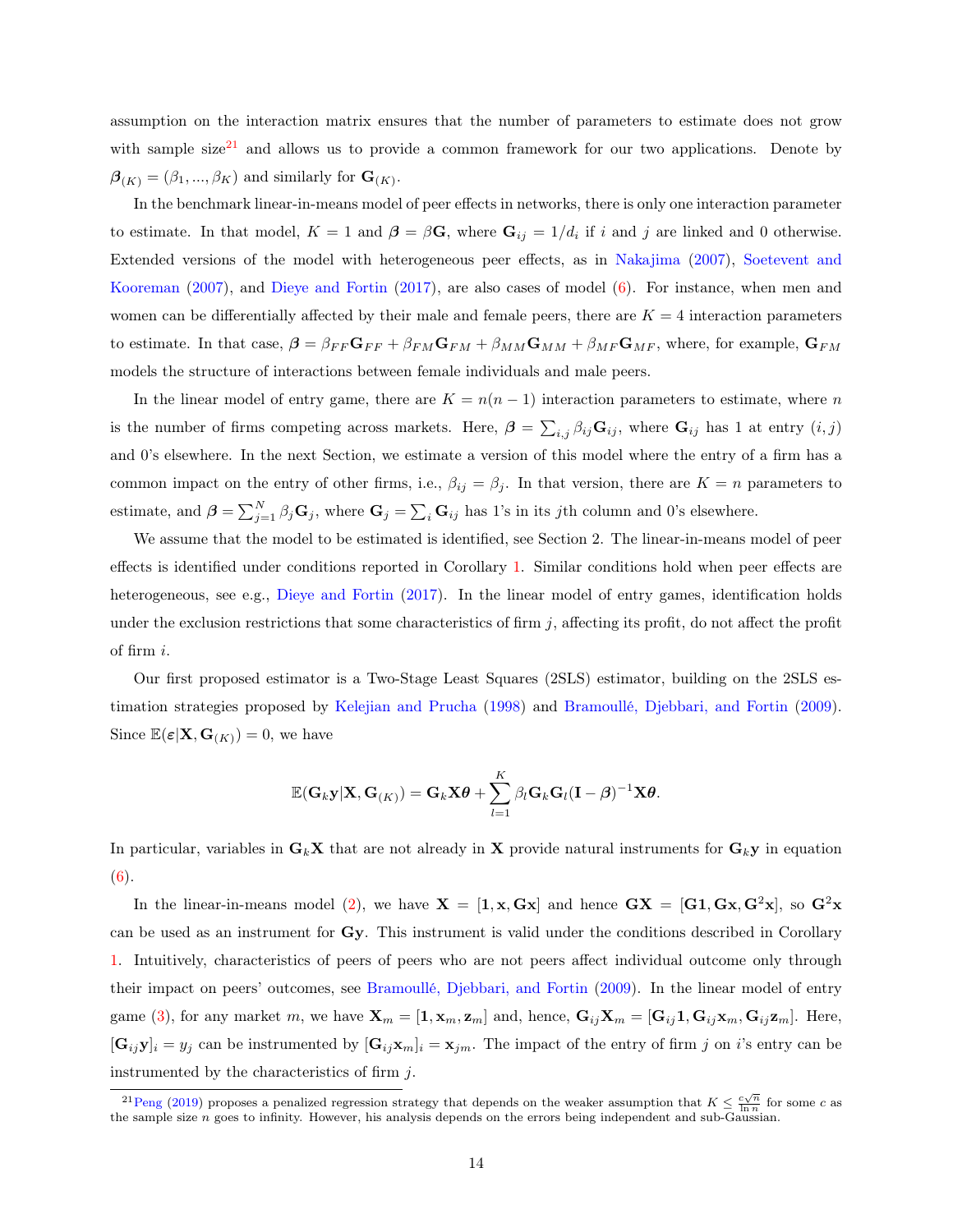The validity of this IV strategy relies on the exogeneity condition  $\mathbb{E}(\varepsilon_i|\mathbf{X},\mathbf{G}_{(K)})=0$  but not on the specific structure of the errors. This strategy is thus valid when errors have the discrete structure uncovered in Theorem [1.](#page-9-0) Error structure may of course matter for inference. In particular, errors in the linear-in-means model [\(2\)](#page-7-3) with binary outcomes are heteroscedastic and correlated among peers and peers of peers, see Section 2. In a many-groups asymptotic framework, we propose to use group-level cluster-robust standard errors for inference since they allow for arbitrary within-group correlations, see [Cameron and Miller](#page-29-8) [\(2015\)](#page-29-8). In other asymptotic frameworks, spatial Heteroscedastic and Autocorrelation Consistent (HAC) variance estimators could be appropriate (e.g., [Conley](#page-29-9) [\(1999\)](#page-29-9), [Kelejian and Prucha](#page-30-12) [\(2007\)](#page-30-12), [Leung](#page-31-9) [\(2019\)](#page-31-9)).<sup>[22](#page-16-0)</sup>

Our second proposed estimator is a Nonlinear Least Squares (NLS) estimator, exploiting the structure of the reduced-form equations. Recall that  $y_i = P_i + \nu_i$  with  $\mathbb{E}(\nu_i|\mathbf{x}) = 0$ , and  $\mathbf{P}(\beta_{(K)}, \boldsymbol{\theta}) = (\mathbf{I} - \mathbf{I})$  $\sum_{k=1}^K \beta_k \mathbf{G}_k$ <sup>-1</sup>X $\theta$ . The model can thus be consistently estimated by the following Nonlinear Least Squares estimator:

<span id="page-16-1"></span>
$$
(\hat{\boldsymbol{\beta}}_{(K)}, \hat{\boldsymbol{\theta}}) = \arg \min_{\boldsymbol{\beta}_{(K)}, \boldsymbol{\theta}} [\mathbf{y} - \mathbf{P}(\boldsymbol{\beta}_{(K)}, \boldsymbol{\theta})]'[\mathbf{y} - \mathbf{P}(\boldsymbol{\beta}_{(K)}, \boldsymbol{\theta})].
$$
\n(7)

Conveniently, the estimator in [\(7\)](#page-16-1) can be concentrated around  $\beta_{(K)}$ . Indeed, taking the first-order conditions with respect to  $\boldsymbol{\theta}$ , conditional on  $\boldsymbol{\beta}_{(K)}$ , we obtain

$$
\hat{\boldsymbol{\theta}}(\boldsymbol{\beta}_{(K)}) = [\mathbf{Z}'(\boldsymbol{\beta}_{(K)})\mathbf{Z}(\boldsymbol{\beta}_{(K)})]^{-1}\mathbf{Z}'(\boldsymbol{\beta}_{(K)})\mathbf{y},
$$

where  $\mathbf{Z}(\boldsymbol{\beta}_{(K)}) = (\mathbf{I} - \sum_{k=1}^{K} \beta_k \mathbf{G}_k)^{-1} \mathbf{X}$ . Substituting in the objective function  $(7)$ , we obtain the concentrated NLS estimator:

<span id="page-16-2"></span>
$$
\hat{\boldsymbol{\beta}}_{(K)} = \arg\min_{\boldsymbol{\beta}_{(K)}} \ \mathbf{y}' \left[ \mathbf{I} - \mathbf{Z}(\boldsymbol{\beta}_{(K)}) [\mathbf{Z}'(\boldsymbol{\beta}_{(K)}) \mathbf{Z}(\boldsymbol{\beta}_{(K)})]^{-1} \mathbf{Z}'(\boldsymbol{\beta}_{(K)}) \right] \mathbf{y}.
$$
\n(8)

While the objective function in [\(8\)](#page-16-2) may not be convex, numerical optimization of the concentrated NLS is relatively straightforward when  $K$  is small.

To analyze interactions in binary outcomes, the 2SLS and NLS estimators are natural and easy to implement with standard statistical software. There are, of course, other estimators that can be used to estimate model [\(6\)](#page-14-5) and its variants. Following [Bramoullé, Djebbari, and Fortin](#page-29-2) [\(2009\)](#page-29-2), many studies proposed alternative strategies to estimate model [\(2\)](#page-7-3) with continuous outcomes. Some of these strategies can be applied, or extended, to binary outcomes. Notably, these include moment-based estimators (e.g., [Kelejian and Prucha](#page-30-11) [\(1998\)](#page-30-11) and [Lee and Liu](#page-31-10) [\(2010\)](#page-31-10)) and different ways to compute instruments (e.g., [Kelejian and Piras](#page-30-13) [\(2014\)](#page-30-13)). In applied studies, researchers often instrument average peers' outcome by the average characteristics among a subset of peers of peers who are not peers, see [Nicoletti, Salvanes, and Tominey](#page-32-9) [\(2018\)](#page-32-9) and [De Giorgi, Fred](#page-29-10)[eriksen, and Pistaferri](#page-29-10) [\(2020\)](#page-29-10). In contrast, Theorem [1](#page-9-0) indicates that quasi–maximum likelihood approaches based on independence and homoscedasticity, as in [Lee, Liu, and Lin](#page-31-11) [\(2010\)](#page-31-11), cannot be used with binary outcomes.

<span id="page-16-0"></span> $22$ Cluster-robust standard errors can still yield valid inferences in some situations where groups are not independent, see [Bester, Conley, and Hansen](#page-28-12) [\(2011\)](#page-28-12).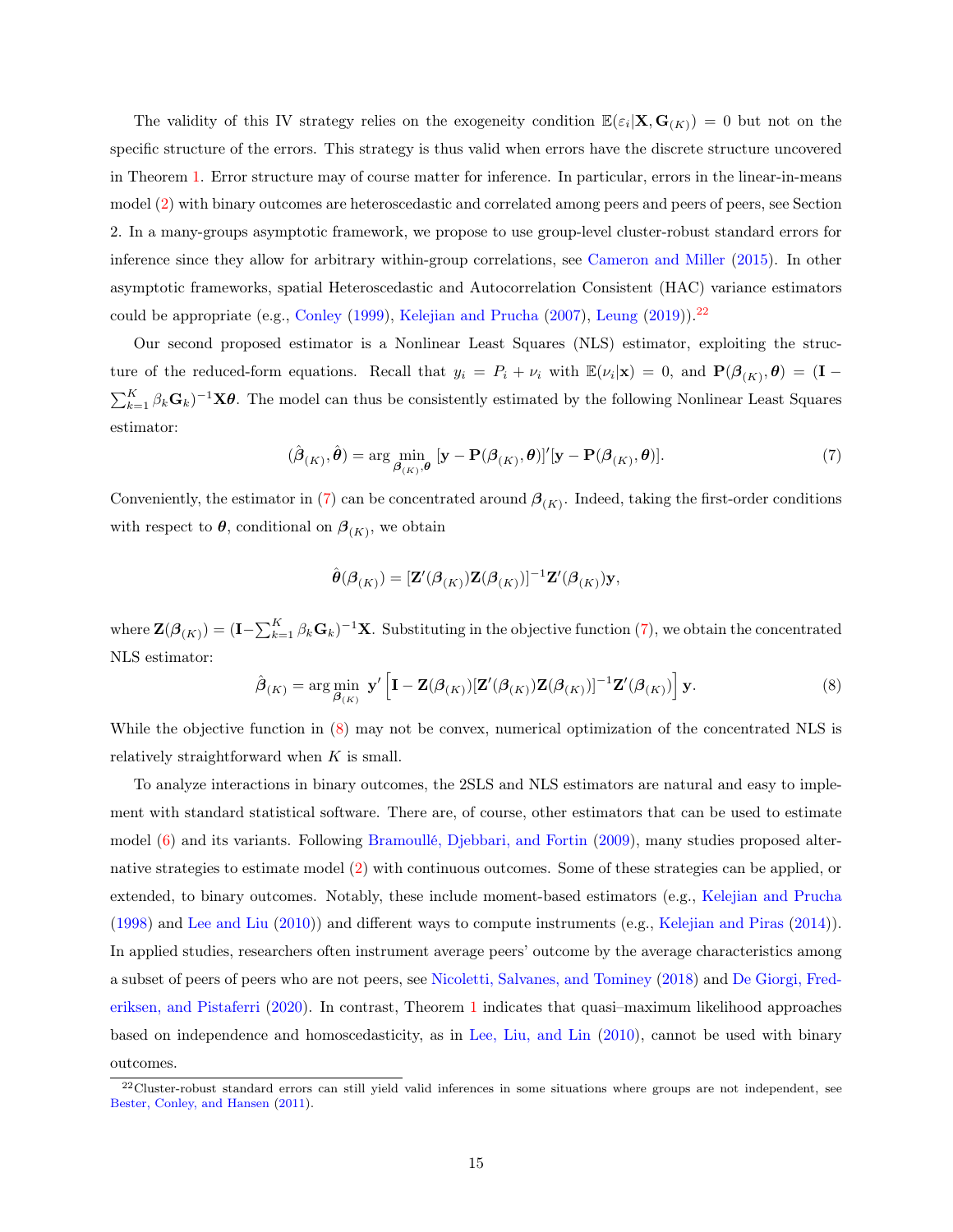Known estimators developed to estimate standard linear probability models can also be extended to account for social and strategic interactions. For instance, if the  $\nu_i$ 's are uncorrelated, Maximum Likelihood and (feasible) Weighted Nonlinear Least Squares provide valid alternatives. While these estimators are more efficient, their implementation in practice raises empirical and computational issues that will likely be aggravated by interactions.<sup>[23](#page-17-0)</sup> In the absence of interactions, these practical considerations and the fact that efficiency gains appear to be small in practice have led researchers to focus on Ordinary Least Squares, see Section 3.4.1 in [Angrist and Pischke](#page-28-9) [\(2008\)](#page-28-9). Our proposed 2SLS and NLS estimators provide natural counterparts of Ordinary Least Squares in a setup with interactions.

We next compare the small-sample performances of those two estimators using Monte Carlo simulations based on linear-in-means model [\(2\)](#page-7-3). We let  $x_i \sim U[0, 1]$ . Note that setting  $\alpha, \beta, \gamma, \delta > 0$ , with  $\alpha + \beta + \gamma + \delta < 1$ , ensures that  $P_i \in [0,1]$  when  $x_i \in [0,1]$ . We assume that the population is partitioned into  $M > 0$  groups of size  $N > 0$  such that  $g_{ij} = 0$  whenever i and j belong to different groups. For any two agents i and j belonging to the same group, we let  $g_{ij} = 1$  with a probability  $p = 0.1$ . The overall network is thus composed of  $M = 500$  disjoint instances of Erdős-Renyi subnetworks connecting N agents.

Results for two sets of parameters (high and low  $\beta$ ),  $N = 30$ ,  $M = 100$  and 300—corresponding to  $NM = 3,000$  and 9,000 observations—are presented in Table [1.](#page-18-0) Both estimators display moderate smallsample bias. Bias and estimates' dispersion tend to be smaller for the NLS and when  $\beta$  is high. In the Appendix, we report results for the same parameters,  $N = 20$  and 50,  $M = 500$ —corresponding to 10,000 and 25, 000 observations—in Table [5.](#page-33-0) Bias is then very low in all scenarios. Estimates' dispersion is also low, and dispersion is lower for the NLS and at larger group sizes. Overall, these simulations show that the 2SLS and NLS estimators perform well in small samples of artificial data where binary outcomes are subject to endogenous peer effects. The NLS appears to outperform the 2SLS, especially when  $\beta$  is high.

Nonetheless, the 2SLS estimator has an important appealing feature for empirical applications: it can easily handle group fixed effects. Formally, suppose that  $\alpha$  varies across groups  $r = 1, ..., M$ . We have

$$
\mathbf{y}_r = \alpha_r \mathbf{1} + \mathbf{X}_r \boldsymbol{\theta} + \sum_{k=1}^K \beta_k \mathbf{G}_{k,r} \mathbf{y}_r + \boldsymbol{\varepsilon}_r.
$$

Since group size is bounded, the number of groups—and hence the number of parameters  $\alpha_r$  to estimate goes to infinity as the same rate as sample size. This is known as the *incidental parameter problem* and can notably yield inconsistent estimates of  $\theta$  and  $\beta_{(K)}$ , see [Lancaster](#page-31-12) [\(2000\)](#page-31-12) for a review.

For linear models, however, a standard workaround is to rewrite the model in deviation from the group

<span id="page-17-0"></span><sup>&</sup>lt;sup>23</sup> Assuming independence of the errors, [Amemiya](#page-28-13) [\(1977\)](#page-28-13) shows that weighted least squares is as efficient as the MLE. Moreover, since the MLE is maximized using a numerical algorithm, one needs to ensure that all proposed parameters are such that  $P_i(\theta) \in (0,1)$ . A similar issue arises for the implementation of the feasible weighted least squares: predicted probabilities used to weigh the estimator must fall between 0 and 1.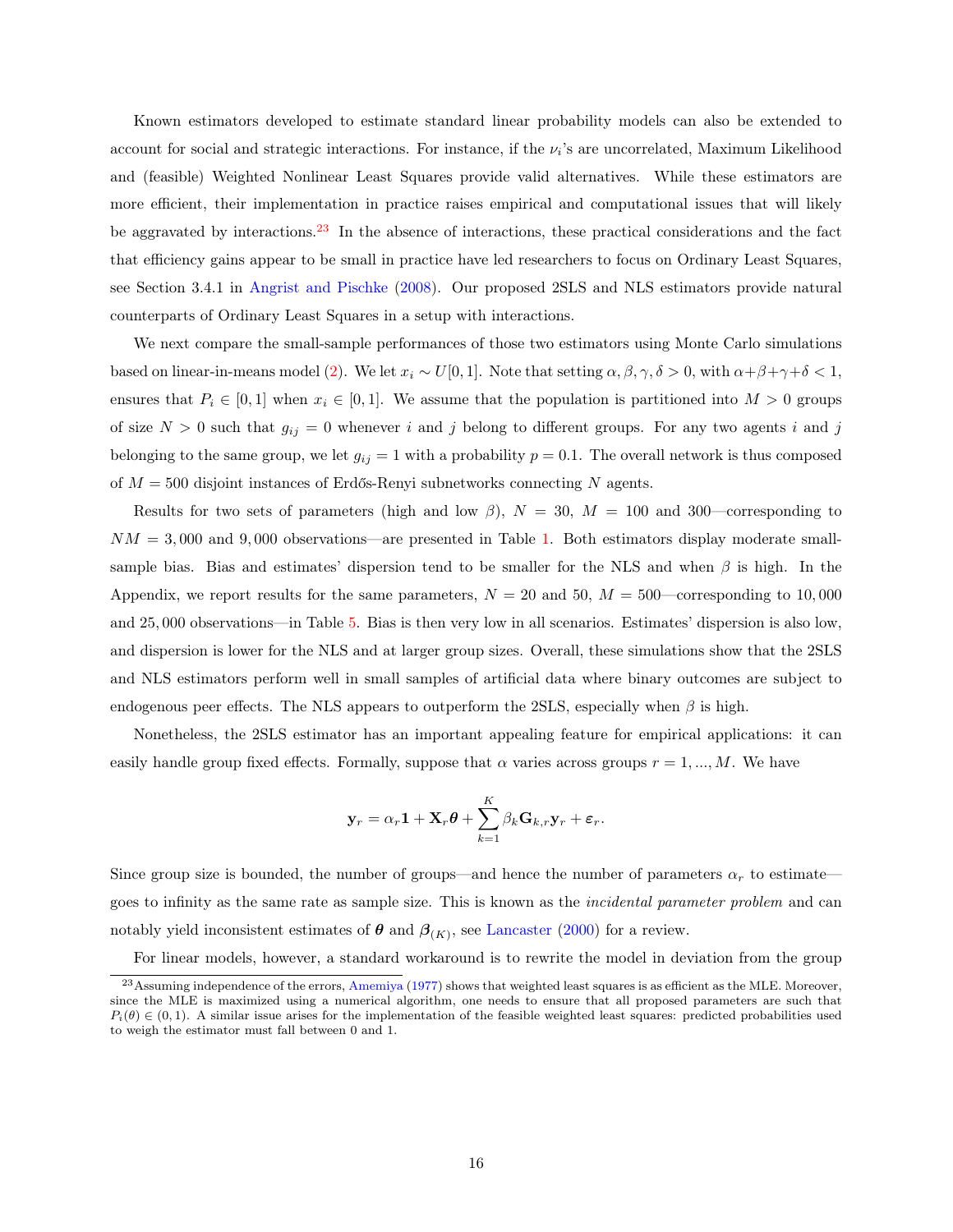average (see [Cameron and Trivedi](#page-29-7) [\(2005\)](#page-29-7), Section 21.6). Let  $J_r = I_r - I_r I'_r$ . We obtain

$$
\mathbf{J}_r \mathbf{y}_r = \mathbf{J}_r \mathbf{X}_r \boldsymbol{\theta} + \sum_{k=1}^K \beta_k \mathbf{J}_r \mathbf{G}_{k,r} \mathbf{y}_r + \mathbf{J}_r \boldsymbol{\varepsilon}_r,
$$

which does not depend on  $\alpha_r$ . The 2SLS strategy can then easily be adapted to estimate the model in deviation.<sup>[24](#page-18-1)</sup> This issue may be critical in practice, in contexts where common unobservables may generate spurious correlations in outcomes.

|                 |              |             | High $\beta$    |           |             |
|-----------------|--------------|-------------|-----------------|-----------|-------------|
|                 | $M=100$      |             |                 | $M=300$   |             |
| Parameters      | 2SLS         | ${\rm NLS}$ | Parameters      | 2SLS      | ${\rm NLS}$ |
| $\alpha=0.1$    | 0.098        | 0.098       | $\alpha=0.1$    | 0.099     | 0.100       |
|                 | (0.031)      | (0.029)     |                 | (0.017)   | (0.015)     |
| $\beta=0.7$     | 0.712        | 0.705       | $\beta = 0.7$   | 0.704     | 0.700       |
|                 | (0.139)      | (0.086)     |                 | (0.077)   | (0.045)     |
| $\gamma = 0.05$ | 0.053        | 0.053       | $\gamma = 0.05$ | 0.050     | 0.050       |
|                 | (0.042)      | (0.041)     |                 | (0.024)   | (0.023)     |
| $\delta = 0.1$  | 0.088        | 0.096       | $\delta = 0.1$  | 0.096     | 0.101       |
|                 | (0.126)      | (0.079)     |                 | (0.070)   | (0.042)     |
|                 |              |             | Low $\beta$     |           |             |
|                 | $M = 100$    |             |                 | $M = 300$ |             |
| Parameters      | $2{\rm SLS}$ | ${\rm NLS}$ | Parameters      | 2SLS      | ${\rm NLS}$ |
| $\alpha=0.1$    | 0.099        | 0.098       | $\alpha=0.1$    | 0.099     | 0.099       |
|                 | (0.027)      | (0.027)     |                 | (0.015)   | (0.015)     |
| $\beta = 0.25$  | 0.284        | 0.262       | $\beta = 0.25$  | 0.263     | 0.254       |
|                 | (0.242)      | (0.188)     |                 | (0.134)   | (0.104)     |
| $\gamma = 0.2$  | 0.199        | 0.201       | $\gamma=0.2$    | 0.199     | 0.200       |
|                 | (0.040)      | (0.040)     |                 | (0.024)   | (0.023)     |
| $\delta = 0.3$  | 0.081        | 0.095       | $\delta = 0.3$  | 0.093     | 0.098       |
|                 | (0.130)      | (0.102)     |                 | (0.070)   | (0.056)     |

<span id="page-18-0"></span>Table 1: Monte Carlo Simulations – Number of Groups

Note: For each simulation, M networks are generated among the  $N = 30$  individuals using iid Bernoulli trials with a probability  $p = 0.1$ . Thus, the expected number of links for each individual is  $0.1(N - 1)$ . Values represent the average (standard deviation) of the 1000 simulations.

## 5 Applications

We now apply the linear framework to real data. To highlight differences with existing approaches, we revisit two studies: [Lee, Li, and Lin](#page-31-0) [\(2014\)](#page-31-0) on peer effects in teenage smoking and [Ciliberto and Tamer](#page-29-0) [\(2009\)](#page-29-0) on

<span id="page-18-1"></span><sup>&</sup>lt;sup>24</sup>Identification may of course be affected by the presence of fixed effects. [Bramoullé, Djebbari, and Fortin](#page-29-2) [\(2009\)](#page-29-2) derive identification conditions in variants of model [\(2\)](#page-7-3) in the presence of group fixed effects.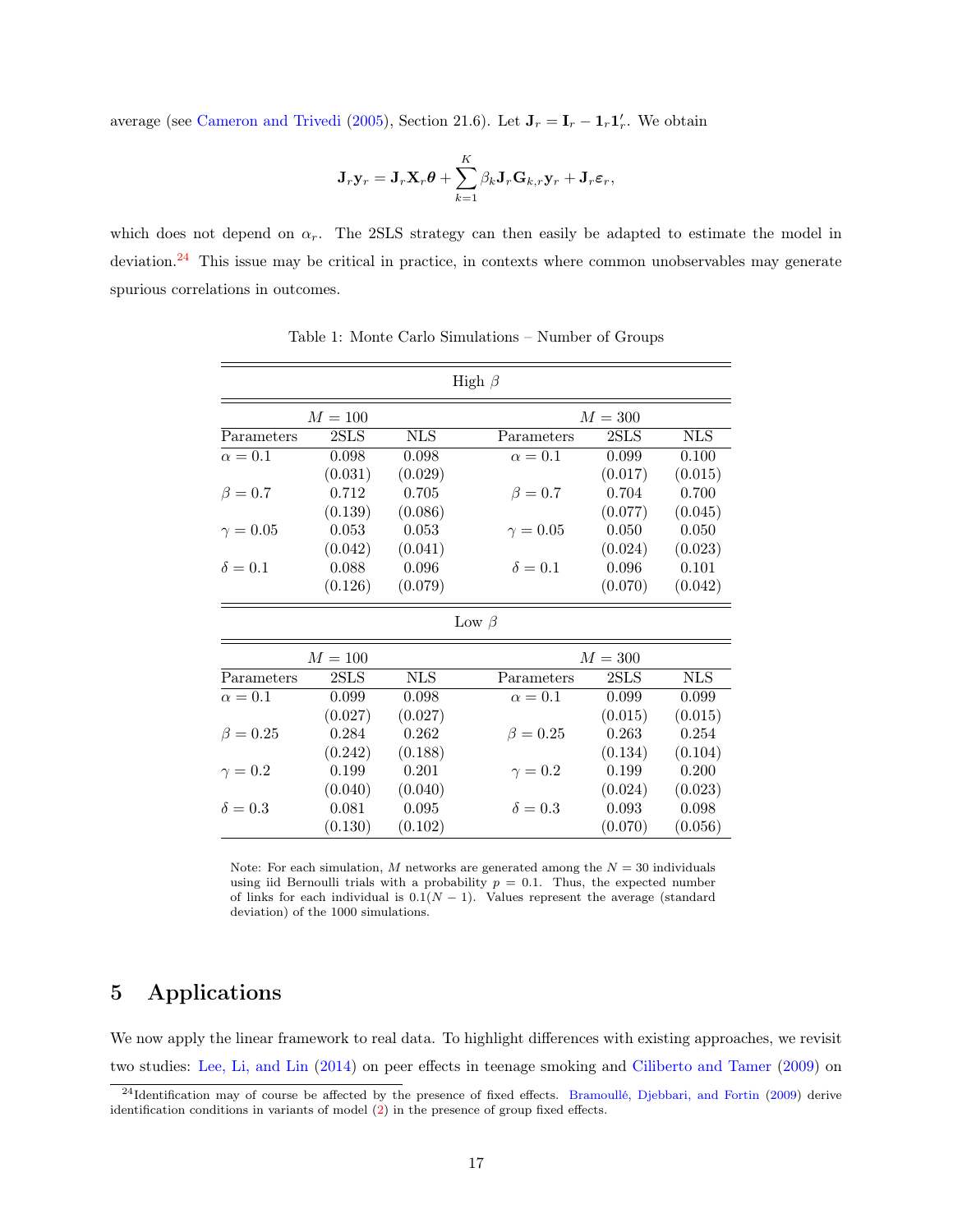entry into airline markets. We reanalyze the same data as that of the original studies. These reanalyses show the usefulness of the linear model [\(1\)](#page-7-1) and of our proposed estimators for analyzing interactions in binary outcomes. They illustrate the main advantages of the linear framework: ease of implementation, readily available overidentification tests, and the ability to handle fixed effects. In contrast, existing nonlinear approaches are generally computationally demanding, lack overidentification tests, and cannot handle large sets of fixed effects. These reanalyses also help assess the robustness of existing results.

We find similar qualitative results as those of [Lee, Li, and Lin](#page-31-0) [\(2014\)](#page-31-0). Furthermore, we find that these results are robust to the inclusion of school-grade fixed effects. By contrast, we find opposite qualitative results from those found by [Ciliberto and Tamer](#page-29-0) [\(2009\)](#page-29-0). While we cannot rule out that these differences are induced by the different assumptions, we observe that the econometric method proposed by [Ciliberto](#page-29-0) [and Tamer](#page-29-0) [\(2009\)](#page-29-0) suffers from a severe curse of dimensionality. This curse does not affect estimations based on model [\(1\)](#page-7-1). Moreover, overidentification tests are rejected in both applications, which suggests that these existing analyses suffer from problems of endogeneity.

#### 5.1 Peer effects in teenage smoking

In this Section, we revisit the analysis of peer effects in teenage smoking of [Lee, Li, and Lin](#page-31-0) [\(2014\)](#page-31-0).<sup>[25](#page-19-0)</sup> This study is based on data from the National Longitudinal Survey of Adolescent to Adult Health, or Add Health, which provides rich information on the outcomes, behaviors, and characteristics of middle and high school students in the US. The data notably include detailed information on self-reported friendship relationships and has been widely used to analyze peer effects in networks. For the sake of comparison, we focus on the same sample, outcomes, characteristics, and networks as [Lee, Li, and Lin](#page-31-0) [\(2014\)](#page-31-0).

The data come from Wave I of the In-School Add Health survey, collected from 1994 to 1995. The sample contains information on the smoking behavior of 74,783 students in 127 schools. [Lee, Li, and Lin](#page-31-0) [\(2014\)](#page-31-0) classify a student as a non-smoker if they declared having never smoked or smoked only once or twice in the past twelve months. A student's peers are his or her self-reported friends in the same school and grade. There are 532 school-grade groups, and hence the overall network is composed of 532 disjoint subnetworks. Summary statistics are presented in Table [6](#page-34-0) of Appendix [7.1.](#page-33-1) The proportion of smokers among students is 23%.

To analyze peer effects on binary outcomes, [Lee, Li, and Lin](#page-31-0) [\(2014\)](#page-31-0) develop an incomplete information framework, extending [Brock and Durlauf](#page-29-1) [\(2001\)](#page-29-1) to networks. Their econometric framework can be microfounded as follows, see also [Liu](#page-31-13) [\(2019\)](#page-31-13). Assume that agents have linear deterministic relative utilities [\(5\)](#page-11-0) and preference shocks  $-e_i$ . Assume further that the  $e_i$ 's are independent and identically distributed with a cumulative distribution function F. The expected relative utility of playing  $y_i = 1$  for agent i is equal to  $\mathbb{E}(u_i(1, \mathbf{y}_{-i}) - u_i(0, \mathbf{y}_{-i})|e_i, \mathbf{x}) = f_i(\mathbf{x}, \boldsymbol{\theta}) - \frac{1}{2} + \beta \sum_j g_{ij} \mathbb{E}(y_j|e_i, \mathbf{x}) - e_i$ . Recall,  $P_i = \mathbb{P}(y_i = 1|\mathbf{x})$ . By independence,  $\mathbb{E}(y_j | e_i, \mathbf{x}) = \mathbb{E}(y_j | \mathbf{x}) = P_j$  in a Bayes-Nash equilibrium. Therefore, Bayes-Nash equilibria are

<span id="page-19-0"></span><sup>25</sup>We are grateful to the authors for providing the replication codes.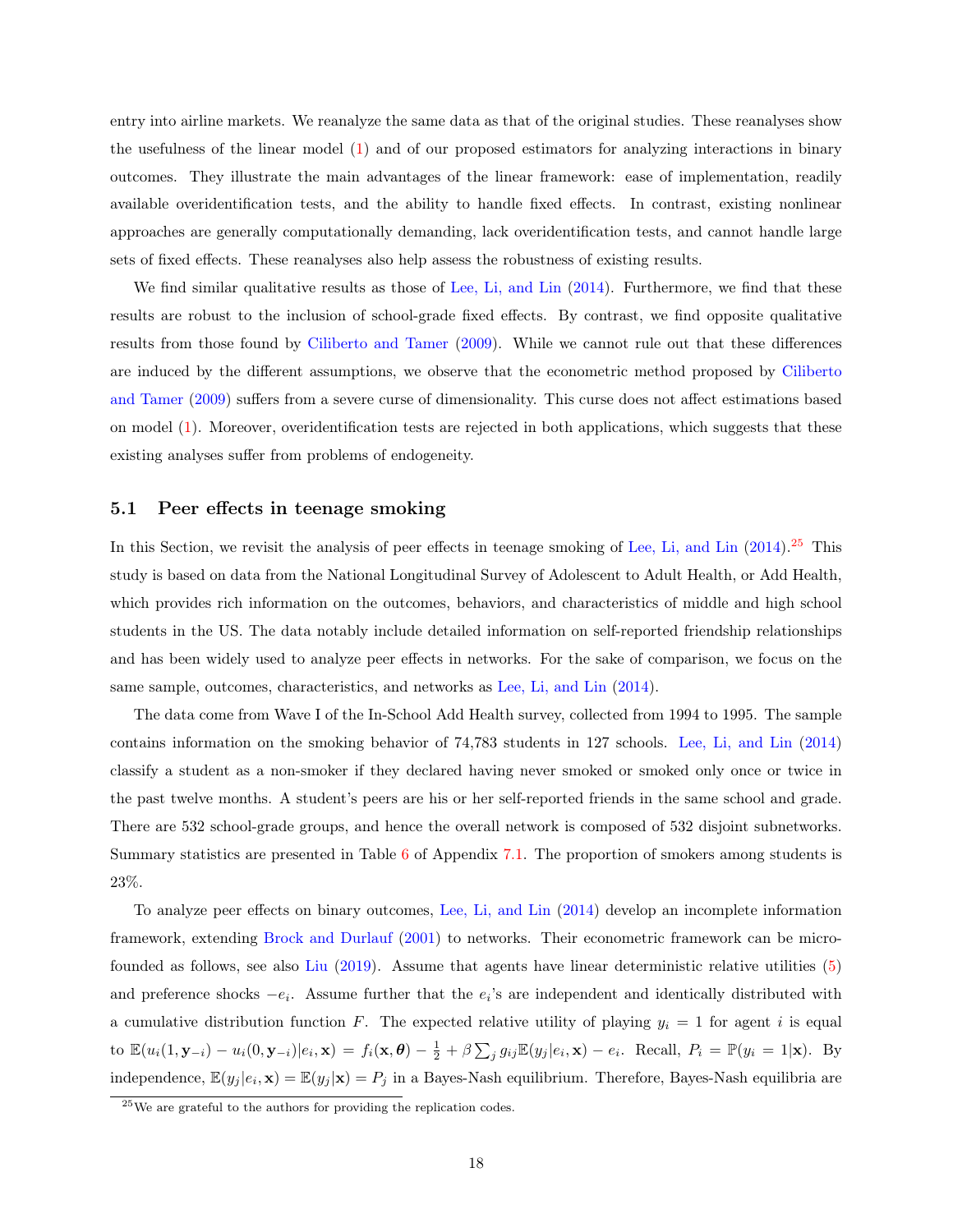characterized by the fixed-point equation

$$
P_i = F(f_i - \frac{1}{2} + \beta \sum_j g_{ij} P_j),\tag{9}
$$

which corresponds to equation (1) in [Lee, Li, and Lin](#page-31-0) [\(2014\)](#page-31-0).

By contrast, model [\(2\)](#page-7-3) yields  $P_i = f_i + \beta \sum_j g_{ij} P_j$ . Theorem [3](#page-14-2) clarifies the conditions under which model [\(2\)](#page-7-3) can be viewed as a particular case of this framework: reduced-form errors must be uncorrelated, interactions must be moderate, and preference shocks must be uniformly distributed. [Lee, Li, and Lin](#page-31-0) [\(2014\)](#page-31-0) consider a logit framework in their empirical analysis. They assume that the probability that student i smokes tobacco is equal to

<span id="page-20-0"></span>
$$
P_i = \frac{\exp(\alpha + \mathbf{x}_i \boldsymbol{\gamma} + \sum_j g_{ij} \mathbf{x}_j \boldsymbol{\delta} + \beta \sum_j g_{ij} P_j)}{1 + \exp(\alpha + \mathbf{x}_i \boldsymbol{\gamma} + \sum_j g_{ij} \mathbf{x}_j \boldsymbol{\delta} + \beta \sum_j g_{ij} P_j)}.
$$
(10)

They propose to estimate the model via an iterative simulated maximum likelihood. Each iteration has two steps: solving for  $P_i$ 's in the nonlinear fixed-point equation  $(10)$ , conditional on parameter values, and then re-estimating parameters through (simulated) maximum likelihood, conditional on these  $P_i$ 's. These two steps are repeated until convergence. Their preferred specification includes contextual and endogenous peer effects, fixed effects at the school level, and random effects at the school-grade level. They find evidence of statistically significant, positive endogenous peer effects, with estimates of  $\beta$  ranging from 0.598 to 0.665.

Their approach has two drawbacks. First, it is computationally demanding and involves a series of relatively high-dimensional nonlinear optimizations and fixed-point computations. This will likely limit the application of the method to other data and may make estimation unfeasible for larger data sets. Second, and as discussed by [Lee, Li, and Lin](#page-31-0) [\(2014\)](#page-31-0) in Section IV.B, the model cannot be estimated in deviations. This complicates the inclusion of group fixed effects, a main means of controlling for correlated effects. Simply including group dummies may be computationally unfeasible and may bias the estimates due to the incidental parameter problem.

In contrast, these drawbacks are absent from the 2SLS estimation of the linear model [\(2\)](#page-7-3). Fixed effects can be eliminated by taking deviations from the group average. As well, efficient computation of 2SLS estimates are pre-programmed in standard statistical software and can be computed quickly even for massive data sets. We therefore reanalyze the same data assuming that model  $(2)$  holds.

Our estimation results are presented in Table [2.](#page-21-0) We consider specifications without fixed effects (NLS estimates in Column 1 and 2SLS estimates in Column 2), with school fixed effects (2SLS estimates in Column 3), and with school-grade fixed effects (2SLS estimates in Column 4). We see that estimates of the endogenous peer effects are remarkably similar to those obtained in [Lee, Li, and Lin](#page-31-0) [\(2014\)](#page-31-0): 0.568 in our preferred specification, compared to 0.666 in theirs. Standard errors have a similar magnitude, and this coefficient is very precisely estimated. Incorporating school-grade fixed effects only slightly decreases the estimate of the endogenous peer effect. The proportion of observations having a predicted probability between 0 and 1 lies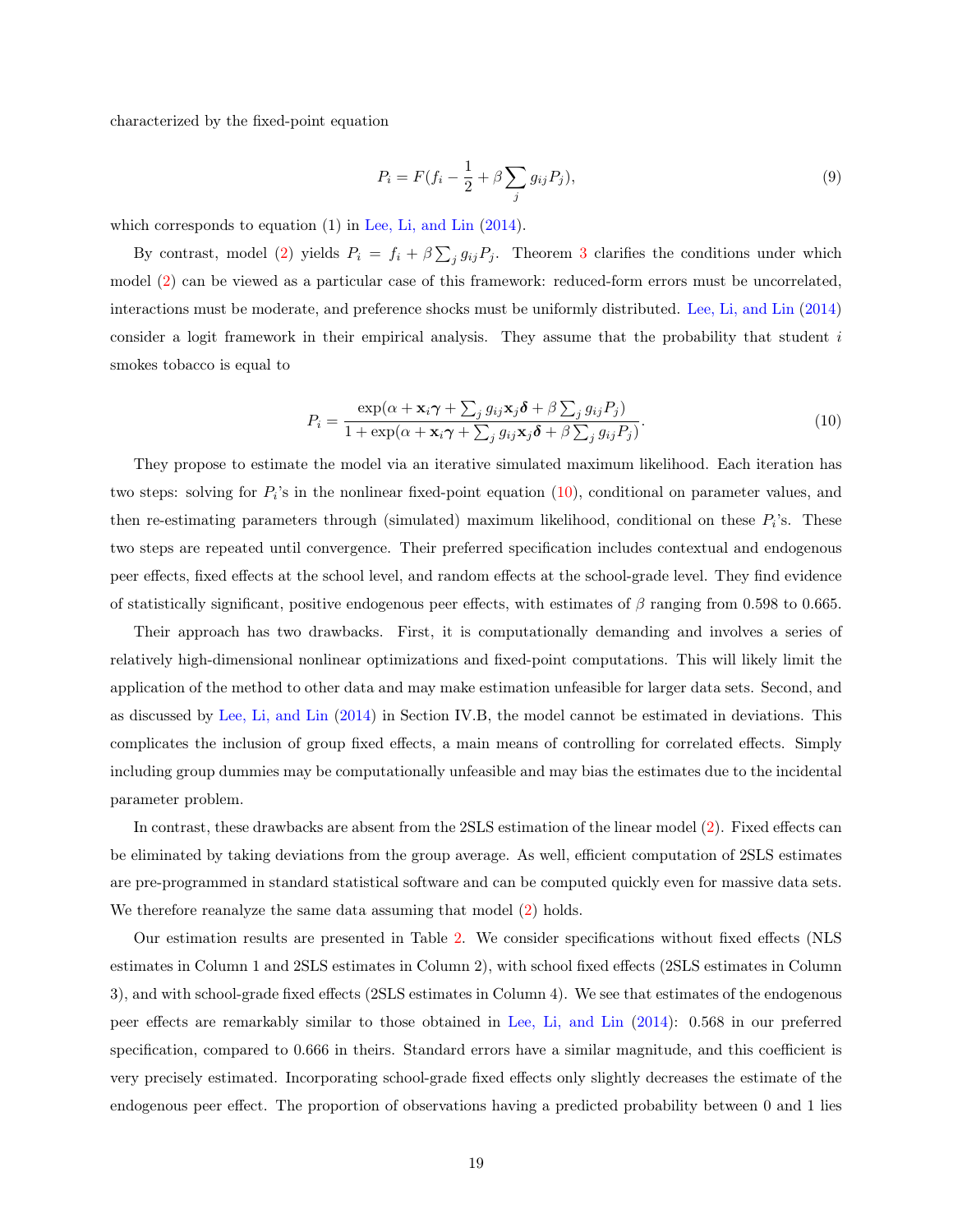<span id="page-21-0"></span>Table 2: Peer Effects on Smoking

| (0.062)<br>(0.058)<br>Endogenous effect<br>0.545<br>(0.038)<br>0.608<br>0.588<br>(0.058)<br>0.568<br>Individual effects<br>Constant<br>$-1.043$<br>(0.089)<br>$-0.950$<br>(0.141)<br>$(-)$<br>$(-)$<br>$\overline{\phantom{a}}$<br>$\overline{a}$<br>0.159<br>(0.012)<br>(0.020)<br>0.131<br>(0.018)<br>0.102<br>(0.027)<br>Age<br>0.147<br>$Age^2/10$<br>$-0.034$<br>(0.009)<br>$-0.044$<br>(0.004)<br>$-0.040$<br>(0.007)<br>(0.006)<br>$-0.024$<br>Years in school<br>0.001<br>(0.002)<br>0.001<br>(0.002)<br>$-0.001$<br>(0.002)<br>0.000<br>(0.002)<br>Male<br>0.005<br>(0.004)<br>0.007<br>(0.005)<br>0.006<br>(0.005)<br>0.005<br>(0.005)<br>Black<br>$-0.172$<br>(0.006)<br>$-0.157$<br>(0.007)<br>$-0.141$<br>(0.007)<br>$-0.142$<br>(0.007)<br>Asian<br>$-0.080$<br>(0.007)<br>$-0.070$<br>(0.008)<br>$-0.056$<br>(0.008)<br>$-0.059$<br>(0.008)<br>Hispanic<br>$-0.080$<br>(0.006)<br>$-0.071$<br>(0.009)<br>$-0.036$<br>$-0.036$<br>(0.007)<br>(0.007)<br>Other race<br>0.029<br>(0.007)<br>0.022<br>(0.007)<br>0.028<br>(0.007)<br>0.027<br>(0.007)<br>Live with both parents<br>$-0.046$<br>(0.004)<br>$-0.039$<br>$-0.042$<br>$-0.042$<br>(0.004)<br>(0.004)<br>(0.004)<br>Sports club<br>$-0.040$<br>(0.003)<br>$-0.036$<br>(0.004)<br>$-0.039$<br>$-0.040$<br>(0.004)<br>(0.004)<br>Mom education less than high school<br>0.010<br>0.009<br>0.010<br>(0.006)<br>0.007<br>(0.006)<br>(0.006)<br>(0.006)<br>Mom education more than high school<br>$-0.012$<br>(0.004)<br>$-0.008$<br>$-0.007$<br>$-0.007$<br>(0.004)<br>(0.004)<br>(0.004)<br>Mom education missing<br>$-0.030$<br>(0.005)<br>$-0.026$<br>$-0.021$<br>$-0.021$<br>(0.004)<br>(0.004)<br>(0.004)<br>Mom job is professional<br>0.022<br>0.019<br>0.018<br>0.019<br>(0.004)<br>(0.005)<br>(0.005)<br>(0.005)<br>Mom other jobs<br>0.024<br>(0.004)<br>0.021<br>(0.004)<br>0.021<br>(0.004)<br>0.021<br>(0.004)<br>$\rm{Mom}$ on welfare<br>0.027<br>(0.017)<br>0.025<br>(0.016)<br>0.027<br>(0.016)<br>0.024<br>(0.016)<br>Mom job is missing<br>0.014<br>(0.006)<br>0.008<br>0.009<br>0.009<br>(0.006)<br>(0.006)<br>(0.006)<br>Contextual effects<br>$-0.007$<br>(0.002)<br>(0.003)<br>$-0.009$<br>$-0.010$<br>Age<br>$-0.010$<br>(0.003)<br>(0.003)<br>$Age^2/10$<br>(0.001)<br>0.000<br>$-0.002$<br>$-0.001$<br>(0.002)<br>$-0.001$<br>(0.002)<br>(0.002)<br>Years in school<br>$-0.003$<br>(0.002)<br>$-0.003$<br>(0.002)<br>$-0.005$<br>(0.002)<br>$-0.004$<br>(0.003)<br>Male<br>$-0.006$<br>(0.005)<br>$-0.015$<br>(0.006)<br>$-0.018$<br>(0.006)<br>$-0.017$<br>(0.006)<br>Black<br>0.062<br>(0.010)<br>0.065<br>(0.014)<br>0.062<br>(0.014)<br>0.059<br>(0.014)<br>Asian<br>0.001<br>(0.010)<br>0.000<br>(0.012)<br>0.012<br>(0.013)<br>0.010<br>(0.013)<br>Hispanic<br>$-0.010$<br>(0.009)<br>$-0.004$<br>(0.011)<br>0.026<br>0.024<br>(0.011)<br>(0.011)<br>Other race<br>0.028<br>(0.011)<br>0.016<br>(0.013)<br>0.022<br>(0.014)<br>0.024<br>(0.014)<br>Live with both parents<br>$-0.033$<br>(0.007)<br>$-0.022$<br>(0.009)<br>$-0.027$<br>(0.008)<br>$-0.028$<br>(0.008)<br>Sports club<br>$-0.004$<br>(0.005)<br>$-0.003$<br>$-0.009$<br>$-0.010$<br>(0.007)<br>(0.007)<br>(0.007)<br>Mom education less than high school<br>0.009<br>(0.009)<br>0.011<br>(0.011)<br>0.011<br>(0.011)<br>0.011<br>(0.011)<br>Mom education more than high school<br>$-0.028$<br>$-0.020$<br>$-0.018$<br>(0.006)<br>(0.008)<br>$-0.018$<br>(0.008)<br>(0.008)<br>Mom education missing<br>0.000<br>(0.009)<br>0.017<br>0.023<br>$\,0.023\,$<br>(0.011)<br>(0.011)<br>(0.011)<br>Mom job is professional<br>0.011<br>(0.007)<br>0.001<br>(0.009)<br>0.003<br>0.004<br>(0.009)<br>(0.009)<br>Mom other jobs<br>0.008<br>(0.006)<br>$-0.001$<br>(0.007)<br>0.002<br>0.004<br>(0.008)<br>(0.008)<br>Mom on welfare<br>$-0.025$<br>0.005<br>0.015<br>0.010<br>(0.026)<br>(0.031)<br>(0.031)<br>(0.031)<br>0.031<br>Mom job is missing<br>(0.010)<br>0.010<br>(0.011)<br>0.012<br>(0.011)<br>0.013<br>(0.011)<br>$\mathbf X$<br>School fixed effects<br>School-grade fixed effects<br>Χ<br>Weak instruments<br>39.376<br>46.750<br>46.510<br>60.431<br>Sargan<br>44.449<br>57.190 |                               | <b>NLS</b><br>2SLS |  | 2SLS  |       | 2SLS |  |
|------------------------------------------------------------------------------------------------------------------------------------------------------------------------------------------------------------------------------------------------------------------------------------------------------------------------------------------------------------------------------------------------------------------------------------------------------------------------------------------------------------------------------------------------------------------------------------------------------------------------------------------------------------------------------------------------------------------------------------------------------------------------------------------------------------------------------------------------------------------------------------------------------------------------------------------------------------------------------------------------------------------------------------------------------------------------------------------------------------------------------------------------------------------------------------------------------------------------------------------------------------------------------------------------------------------------------------------------------------------------------------------------------------------------------------------------------------------------------------------------------------------------------------------------------------------------------------------------------------------------------------------------------------------------------------------------------------------------------------------------------------------------------------------------------------------------------------------------------------------------------------------------------------------------------------------------------------------------------------------------------------------------------------------------------------------------------------------------------------------------------------------------------------------------------------------------------------------------------------------------------------------------------------------------------------------------------------------------------------------------------------------------------------------------------------------------------------------------------------------------------------------------------------------------------------------------------------------------------------------------------------------------------------------------------------------------------------------------------------------------------------------------------------------------------------------------------------------------------------------------------------------------------------------------------------------------------------------------------------------------------------------------------------------------------------------------------------------------------------------------------------------------------------------------------------------------------------------------------------------------------------------------------------------------------------------------------------------------------------------------------------------------------------------------------------------------------------------------------------------------------------------------------------------------------------------------------------------------------------------------------------------------------------------------------------------------------------------------------------------------------------------------------------------------------------------------------------------------------------------------------------------------------------------------------------------------------------------------------------------------------------------------------------------------------------------------------------------------------------------------------------------------------------|-------------------------------|--------------------|--|-------|-------|------|--|
|                                                                                                                                                                                                                                                                                                                                                                                                                                                                                                                                                                                                                                                                                                                                                                                                                                                                                                                                                                                                                                                                                                                                                                                                                                                                                                                                                                                                                                                                                                                                                                                                                                                                                                                                                                                                                                                                                                                                                                                                                                                                                                                                                                                                                                                                                                                                                                                                                                                                                                                                                                                                                                                                                                                                                                                                                                                                                                                                                                                                                                                                                                                                                                                                                                                                                                                                                                                                                                                                                                                                                                                                                                                                                                                                                                                                                                                                                                                                                                                                                                                                                                                                                            |                               |                    |  |       |       |      |  |
|                                                                                                                                                                                                                                                                                                                                                                                                                                                                                                                                                                                                                                                                                                                                                                                                                                                                                                                                                                                                                                                                                                                                                                                                                                                                                                                                                                                                                                                                                                                                                                                                                                                                                                                                                                                                                                                                                                                                                                                                                                                                                                                                                                                                                                                                                                                                                                                                                                                                                                                                                                                                                                                                                                                                                                                                                                                                                                                                                                                                                                                                                                                                                                                                                                                                                                                                                                                                                                                                                                                                                                                                                                                                                                                                                                                                                                                                                                                                                                                                                                                                                                                                                            |                               |                    |  |       |       |      |  |
|                                                                                                                                                                                                                                                                                                                                                                                                                                                                                                                                                                                                                                                                                                                                                                                                                                                                                                                                                                                                                                                                                                                                                                                                                                                                                                                                                                                                                                                                                                                                                                                                                                                                                                                                                                                                                                                                                                                                                                                                                                                                                                                                                                                                                                                                                                                                                                                                                                                                                                                                                                                                                                                                                                                                                                                                                                                                                                                                                                                                                                                                                                                                                                                                                                                                                                                                                                                                                                                                                                                                                                                                                                                                                                                                                                                                                                                                                                                                                                                                                                                                                                                                                            |                               |                    |  |       |       |      |  |
|                                                                                                                                                                                                                                                                                                                                                                                                                                                                                                                                                                                                                                                                                                                                                                                                                                                                                                                                                                                                                                                                                                                                                                                                                                                                                                                                                                                                                                                                                                                                                                                                                                                                                                                                                                                                                                                                                                                                                                                                                                                                                                                                                                                                                                                                                                                                                                                                                                                                                                                                                                                                                                                                                                                                                                                                                                                                                                                                                                                                                                                                                                                                                                                                                                                                                                                                                                                                                                                                                                                                                                                                                                                                                                                                                                                                                                                                                                                                                                                                                                                                                                                                                            |                               |                    |  |       |       |      |  |
|                                                                                                                                                                                                                                                                                                                                                                                                                                                                                                                                                                                                                                                                                                                                                                                                                                                                                                                                                                                                                                                                                                                                                                                                                                                                                                                                                                                                                                                                                                                                                                                                                                                                                                                                                                                                                                                                                                                                                                                                                                                                                                                                                                                                                                                                                                                                                                                                                                                                                                                                                                                                                                                                                                                                                                                                                                                                                                                                                                                                                                                                                                                                                                                                                                                                                                                                                                                                                                                                                                                                                                                                                                                                                                                                                                                                                                                                                                                                                                                                                                                                                                                                                            |                               |                    |  |       |       |      |  |
|                                                                                                                                                                                                                                                                                                                                                                                                                                                                                                                                                                                                                                                                                                                                                                                                                                                                                                                                                                                                                                                                                                                                                                                                                                                                                                                                                                                                                                                                                                                                                                                                                                                                                                                                                                                                                                                                                                                                                                                                                                                                                                                                                                                                                                                                                                                                                                                                                                                                                                                                                                                                                                                                                                                                                                                                                                                                                                                                                                                                                                                                                                                                                                                                                                                                                                                                                                                                                                                                                                                                                                                                                                                                                                                                                                                                                                                                                                                                                                                                                                                                                                                                                            |                               |                    |  |       |       |      |  |
|                                                                                                                                                                                                                                                                                                                                                                                                                                                                                                                                                                                                                                                                                                                                                                                                                                                                                                                                                                                                                                                                                                                                                                                                                                                                                                                                                                                                                                                                                                                                                                                                                                                                                                                                                                                                                                                                                                                                                                                                                                                                                                                                                                                                                                                                                                                                                                                                                                                                                                                                                                                                                                                                                                                                                                                                                                                                                                                                                                                                                                                                                                                                                                                                                                                                                                                                                                                                                                                                                                                                                                                                                                                                                                                                                                                                                                                                                                                                                                                                                                                                                                                                                            |                               |                    |  |       |       |      |  |
|                                                                                                                                                                                                                                                                                                                                                                                                                                                                                                                                                                                                                                                                                                                                                                                                                                                                                                                                                                                                                                                                                                                                                                                                                                                                                                                                                                                                                                                                                                                                                                                                                                                                                                                                                                                                                                                                                                                                                                                                                                                                                                                                                                                                                                                                                                                                                                                                                                                                                                                                                                                                                                                                                                                                                                                                                                                                                                                                                                                                                                                                                                                                                                                                                                                                                                                                                                                                                                                                                                                                                                                                                                                                                                                                                                                                                                                                                                                                                                                                                                                                                                                                                            |                               |                    |  |       |       |      |  |
|                                                                                                                                                                                                                                                                                                                                                                                                                                                                                                                                                                                                                                                                                                                                                                                                                                                                                                                                                                                                                                                                                                                                                                                                                                                                                                                                                                                                                                                                                                                                                                                                                                                                                                                                                                                                                                                                                                                                                                                                                                                                                                                                                                                                                                                                                                                                                                                                                                                                                                                                                                                                                                                                                                                                                                                                                                                                                                                                                                                                                                                                                                                                                                                                                                                                                                                                                                                                                                                                                                                                                                                                                                                                                                                                                                                                                                                                                                                                                                                                                                                                                                                                                            |                               |                    |  |       |       |      |  |
|                                                                                                                                                                                                                                                                                                                                                                                                                                                                                                                                                                                                                                                                                                                                                                                                                                                                                                                                                                                                                                                                                                                                                                                                                                                                                                                                                                                                                                                                                                                                                                                                                                                                                                                                                                                                                                                                                                                                                                                                                                                                                                                                                                                                                                                                                                                                                                                                                                                                                                                                                                                                                                                                                                                                                                                                                                                                                                                                                                                                                                                                                                                                                                                                                                                                                                                                                                                                                                                                                                                                                                                                                                                                                                                                                                                                                                                                                                                                                                                                                                                                                                                                                            |                               |                    |  |       |       |      |  |
|                                                                                                                                                                                                                                                                                                                                                                                                                                                                                                                                                                                                                                                                                                                                                                                                                                                                                                                                                                                                                                                                                                                                                                                                                                                                                                                                                                                                                                                                                                                                                                                                                                                                                                                                                                                                                                                                                                                                                                                                                                                                                                                                                                                                                                                                                                                                                                                                                                                                                                                                                                                                                                                                                                                                                                                                                                                                                                                                                                                                                                                                                                                                                                                                                                                                                                                                                                                                                                                                                                                                                                                                                                                                                                                                                                                                                                                                                                                                                                                                                                                                                                                                                            |                               |                    |  |       |       |      |  |
|                                                                                                                                                                                                                                                                                                                                                                                                                                                                                                                                                                                                                                                                                                                                                                                                                                                                                                                                                                                                                                                                                                                                                                                                                                                                                                                                                                                                                                                                                                                                                                                                                                                                                                                                                                                                                                                                                                                                                                                                                                                                                                                                                                                                                                                                                                                                                                                                                                                                                                                                                                                                                                                                                                                                                                                                                                                                                                                                                                                                                                                                                                                                                                                                                                                                                                                                                                                                                                                                                                                                                                                                                                                                                                                                                                                                                                                                                                                                                                                                                                                                                                                                                            |                               |                    |  |       |       |      |  |
|                                                                                                                                                                                                                                                                                                                                                                                                                                                                                                                                                                                                                                                                                                                                                                                                                                                                                                                                                                                                                                                                                                                                                                                                                                                                                                                                                                                                                                                                                                                                                                                                                                                                                                                                                                                                                                                                                                                                                                                                                                                                                                                                                                                                                                                                                                                                                                                                                                                                                                                                                                                                                                                                                                                                                                                                                                                                                                                                                                                                                                                                                                                                                                                                                                                                                                                                                                                                                                                                                                                                                                                                                                                                                                                                                                                                                                                                                                                                                                                                                                                                                                                                                            |                               |                    |  |       |       |      |  |
|                                                                                                                                                                                                                                                                                                                                                                                                                                                                                                                                                                                                                                                                                                                                                                                                                                                                                                                                                                                                                                                                                                                                                                                                                                                                                                                                                                                                                                                                                                                                                                                                                                                                                                                                                                                                                                                                                                                                                                                                                                                                                                                                                                                                                                                                                                                                                                                                                                                                                                                                                                                                                                                                                                                                                                                                                                                                                                                                                                                                                                                                                                                                                                                                                                                                                                                                                                                                                                                                                                                                                                                                                                                                                                                                                                                                                                                                                                                                                                                                                                                                                                                                                            |                               |                    |  |       |       |      |  |
|                                                                                                                                                                                                                                                                                                                                                                                                                                                                                                                                                                                                                                                                                                                                                                                                                                                                                                                                                                                                                                                                                                                                                                                                                                                                                                                                                                                                                                                                                                                                                                                                                                                                                                                                                                                                                                                                                                                                                                                                                                                                                                                                                                                                                                                                                                                                                                                                                                                                                                                                                                                                                                                                                                                                                                                                                                                                                                                                                                                                                                                                                                                                                                                                                                                                                                                                                                                                                                                                                                                                                                                                                                                                                                                                                                                                                                                                                                                                                                                                                                                                                                                                                            |                               |                    |  |       |       |      |  |
|                                                                                                                                                                                                                                                                                                                                                                                                                                                                                                                                                                                                                                                                                                                                                                                                                                                                                                                                                                                                                                                                                                                                                                                                                                                                                                                                                                                                                                                                                                                                                                                                                                                                                                                                                                                                                                                                                                                                                                                                                                                                                                                                                                                                                                                                                                                                                                                                                                                                                                                                                                                                                                                                                                                                                                                                                                                                                                                                                                                                                                                                                                                                                                                                                                                                                                                                                                                                                                                                                                                                                                                                                                                                                                                                                                                                                                                                                                                                                                                                                                                                                                                                                            |                               |                    |  |       |       |      |  |
|                                                                                                                                                                                                                                                                                                                                                                                                                                                                                                                                                                                                                                                                                                                                                                                                                                                                                                                                                                                                                                                                                                                                                                                                                                                                                                                                                                                                                                                                                                                                                                                                                                                                                                                                                                                                                                                                                                                                                                                                                                                                                                                                                                                                                                                                                                                                                                                                                                                                                                                                                                                                                                                                                                                                                                                                                                                                                                                                                                                                                                                                                                                                                                                                                                                                                                                                                                                                                                                                                                                                                                                                                                                                                                                                                                                                                                                                                                                                                                                                                                                                                                                                                            |                               |                    |  |       |       |      |  |
|                                                                                                                                                                                                                                                                                                                                                                                                                                                                                                                                                                                                                                                                                                                                                                                                                                                                                                                                                                                                                                                                                                                                                                                                                                                                                                                                                                                                                                                                                                                                                                                                                                                                                                                                                                                                                                                                                                                                                                                                                                                                                                                                                                                                                                                                                                                                                                                                                                                                                                                                                                                                                                                                                                                                                                                                                                                                                                                                                                                                                                                                                                                                                                                                                                                                                                                                                                                                                                                                                                                                                                                                                                                                                                                                                                                                                                                                                                                                                                                                                                                                                                                                                            |                               |                    |  |       |       |      |  |
|                                                                                                                                                                                                                                                                                                                                                                                                                                                                                                                                                                                                                                                                                                                                                                                                                                                                                                                                                                                                                                                                                                                                                                                                                                                                                                                                                                                                                                                                                                                                                                                                                                                                                                                                                                                                                                                                                                                                                                                                                                                                                                                                                                                                                                                                                                                                                                                                                                                                                                                                                                                                                                                                                                                                                                                                                                                                                                                                                                                                                                                                                                                                                                                                                                                                                                                                                                                                                                                                                                                                                                                                                                                                                                                                                                                                                                                                                                                                                                                                                                                                                                                                                            |                               |                    |  |       |       |      |  |
|                                                                                                                                                                                                                                                                                                                                                                                                                                                                                                                                                                                                                                                                                                                                                                                                                                                                                                                                                                                                                                                                                                                                                                                                                                                                                                                                                                                                                                                                                                                                                                                                                                                                                                                                                                                                                                                                                                                                                                                                                                                                                                                                                                                                                                                                                                                                                                                                                                                                                                                                                                                                                                                                                                                                                                                                                                                                                                                                                                                                                                                                                                                                                                                                                                                                                                                                                                                                                                                                                                                                                                                                                                                                                                                                                                                                                                                                                                                                                                                                                                                                                                                                                            |                               |                    |  |       |       |      |  |
|                                                                                                                                                                                                                                                                                                                                                                                                                                                                                                                                                                                                                                                                                                                                                                                                                                                                                                                                                                                                                                                                                                                                                                                                                                                                                                                                                                                                                                                                                                                                                                                                                                                                                                                                                                                                                                                                                                                                                                                                                                                                                                                                                                                                                                                                                                                                                                                                                                                                                                                                                                                                                                                                                                                                                                                                                                                                                                                                                                                                                                                                                                                                                                                                                                                                                                                                                                                                                                                                                                                                                                                                                                                                                                                                                                                                                                                                                                                                                                                                                                                                                                                                                            |                               |                    |  |       |       |      |  |
|                                                                                                                                                                                                                                                                                                                                                                                                                                                                                                                                                                                                                                                                                                                                                                                                                                                                                                                                                                                                                                                                                                                                                                                                                                                                                                                                                                                                                                                                                                                                                                                                                                                                                                                                                                                                                                                                                                                                                                                                                                                                                                                                                                                                                                                                                                                                                                                                                                                                                                                                                                                                                                                                                                                                                                                                                                                                                                                                                                                                                                                                                                                                                                                                                                                                                                                                                                                                                                                                                                                                                                                                                                                                                                                                                                                                                                                                                                                                                                                                                                                                                                                                                            |                               |                    |  |       |       |      |  |
|                                                                                                                                                                                                                                                                                                                                                                                                                                                                                                                                                                                                                                                                                                                                                                                                                                                                                                                                                                                                                                                                                                                                                                                                                                                                                                                                                                                                                                                                                                                                                                                                                                                                                                                                                                                                                                                                                                                                                                                                                                                                                                                                                                                                                                                                                                                                                                                                                                                                                                                                                                                                                                                                                                                                                                                                                                                                                                                                                                                                                                                                                                                                                                                                                                                                                                                                                                                                                                                                                                                                                                                                                                                                                                                                                                                                                                                                                                                                                                                                                                                                                                                                                            |                               |                    |  |       |       |      |  |
|                                                                                                                                                                                                                                                                                                                                                                                                                                                                                                                                                                                                                                                                                                                                                                                                                                                                                                                                                                                                                                                                                                                                                                                                                                                                                                                                                                                                                                                                                                                                                                                                                                                                                                                                                                                                                                                                                                                                                                                                                                                                                                                                                                                                                                                                                                                                                                                                                                                                                                                                                                                                                                                                                                                                                                                                                                                                                                                                                                                                                                                                                                                                                                                                                                                                                                                                                                                                                                                                                                                                                                                                                                                                                                                                                                                                                                                                                                                                                                                                                                                                                                                                                            |                               |                    |  |       |       |      |  |
|                                                                                                                                                                                                                                                                                                                                                                                                                                                                                                                                                                                                                                                                                                                                                                                                                                                                                                                                                                                                                                                                                                                                                                                                                                                                                                                                                                                                                                                                                                                                                                                                                                                                                                                                                                                                                                                                                                                                                                                                                                                                                                                                                                                                                                                                                                                                                                                                                                                                                                                                                                                                                                                                                                                                                                                                                                                                                                                                                                                                                                                                                                                                                                                                                                                                                                                                                                                                                                                                                                                                                                                                                                                                                                                                                                                                                                                                                                                                                                                                                                                                                                                                                            |                               |                    |  |       |       |      |  |
|                                                                                                                                                                                                                                                                                                                                                                                                                                                                                                                                                                                                                                                                                                                                                                                                                                                                                                                                                                                                                                                                                                                                                                                                                                                                                                                                                                                                                                                                                                                                                                                                                                                                                                                                                                                                                                                                                                                                                                                                                                                                                                                                                                                                                                                                                                                                                                                                                                                                                                                                                                                                                                                                                                                                                                                                                                                                                                                                                                                                                                                                                                                                                                                                                                                                                                                                                                                                                                                                                                                                                                                                                                                                                                                                                                                                                                                                                                                                                                                                                                                                                                                                                            |                               |                    |  |       |       |      |  |
|                                                                                                                                                                                                                                                                                                                                                                                                                                                                                                                                                                                                                                                                                                                                                                                                                                                                                                                                                                                                                                                                                                                                                                                                                                                                                                                                                                                                                                                                                                                                                                                                                                                                                                                                                                                                                                                                                                                                                                                                                                                                                                                                                                                                                                                                                                                                                                                                                                                                                                                                                                                                                                                                                                                                                                                                                                                                                                                                                                                                                                                                                                                                                                                                                                                                                                                                                                                                                                                                                                                                                                                                                                                                                                                                                                                                                                                                                                                                                                                                                                                                                                                                                            |                               |                    |  |       |       |      |  |
|                                                                                                                                                                                                                                                                                                                                                                                                                                                                                                                                                                                                                                                                                                                                                                                                                                                                                                                                                                                                                                                                                                                                                                                                                                                                                                                                                                                                                                                                                                                                                                                                                                                                                                                                                                                                                                                                                                                                                                                                                                                                                                                                                                                                                                                                                                                                                                                                                                                                                                                                                                                                                                                                                                                                                                                                                                                                                                                                                                                                                                                                                                                                                                                                                                                                                                                                                                                                                                                                                                                                                                                                                                                                                                                                                                                                                                                                                                                                                                                                                                                                                                                                                            |                               |                    |  |       |       |      |  |
|                                                                                                                                                                                                                                                                                                                                                                                                                                                                                                                                                                                                                                                                                                                                                                                                                                                                                                                                                                                                                                                                                                                                                                                                                                                                                                                                                                                                                                                                                                                                                                                                                                                                                                                                                                                                                                                                                                                                                                                                                                                                                                                                                                                                                                                                                                                                                                                                                                                                                                                                                                                                                                                                                                                                                                                                                                                                                                                                                                                                                                                                                                                                                                                                                                                                                                                                                                                                                                                                                                                                                                                                                                                                                                                                                                                                                                                                                                                                                                                                                                                                                                                                                            |                               |                    |  |       |       |      |  |
|                                                                                                                                                                                                                                                                                                                                                                                                                                                                                                                                                                                                                                                                                                                                                                                                                                                                                                                                                                                                                                                                                                                                                                                                                                                                                                                                                                                                                                                                                                                                                                                                                                                                                                                                                                                                                                                                                                                                                                                                                                                                                                                                                                                                                                                                                                                                                                                                                                                                                                                                                                                                                                                                                                                                                                                                                                                                                                                                                                                                                                                                                                                                                                                                                                                                                                                                                                                                                                                                                                                                                                                                                                                                                                                                                                                                                                                                                                                                                                                                                                                                                                                                                            |                               |                    |  |       |       |      |  |
|                                                                                                                                                                                                                                                                                                                                                                                                                                                                                                                                                                                                                                                                                                                                                                                                                                                                                                                                                                                                                                                                                                                                                                                                                                                                                                                                                                                                                                                                                                                                                                                                                                                                                                                                                                                                                                                                                                                                                                                                                                                                                                                                                                                                                                                                                                                                                                                                                                                                                                                                                                                                                                                                                                                                                                                                                                                                                                                                                                                                                                                                                                                                                                                                                                                                                                                                                                                                                                                                                                                                                                                                                                                                                                                                                                                                                                                                                                                                                                                                                                                                                                                                                            |                               |                    |  |       |       |      |  |
|                                                                                                                                                                                                                                                                                                                                                                                                                                                                                                                                                                                                                                                                                                                                                                                                                                                                                                                                                                                                                                                                                                                                                                                                                                                                                                                                                                                                                                                                                                                                                                                                                                                                                                                                                                                                                                                                                                                                                                                                                                                                                                                                                                                                                                                                                                                                                                                                                                                                                                                                                                                                                                                                                                                                                                                                                                                                                                                                                                                                                                                                                                                                                                                                                                                                                                                                                                                                                                                                                                                                                                                                                                                                                                                                                                                                                                                                                                                                                                                                                                                                                                                                                            |                               |                    |  |       |       |      |  |
|                                                                                                                                                                                                                                                                                                                                                                                                                                                                                                                                                                                                                                                                                                                                                                                                                                                                                                                                                                                                                                                                                                                                                                                                                                                                                                                                                                                                                                                                                                                                                                                                                                                                                                                                                                                                                                                                                                                                                                                                                                                                                                                                                                                                                                                                                                                                                                                                                                                                                                                                                                                                                                                                                                                                                                                                                                                                                                                                                                                                                                                                                                                                                                                                                                                                                                                                                                                                                                                                                                                                                                                                                                                                                                                                                                                                                                                                                                                                                                                                                                                                                                                                                            |                               |                    |  |       |       |      |  |
|                                                                                                                                                                                                                                                                                                                                                                                                                                                                                                                                                                                                                                                                                                                                                                                                                                                                                                                                                                                                                                                                                                                                                                                                                                                                                                                                                                                                                                                                                                                                                                                                                                                                                                                                                                                                                                                                                                                                                                                                                                                                                                                                                                                                                                                                                                                                                                                                                                                                                                                                                                                                                                                                                                                                                                                                                                                                                                                                                                                                                                                                                                                                                                                                                                                                                                                                                                                                                                                                                                                                                                                                                                                                                                                                                                                                                                                                                                                                                                                                                                                                                                                                                            |                               |                    |  |       |       |      |  |
|                                                                                                                                                                                                                                                                                                                                                                                                                                                                                                                                                                                                                                                                                                                                                                                                                                                                                                                                                                                                                                                                                                                                                                                                                                                                                                                                                                                                                                                                                                                                                                                                                                                                                                                                                                                                                                                                                                                                                                                                                                                                                                                                                                                                                                                                                                                                                                                                                                                                                                                                                                                                                                                                                                                                                                                                                                                                                                                                                                                                                                                                                                                                                                                                                                                                                                                                                                                                                                                                                                                                                                                                                                                                                                                                                                                                                                                                                                                                                                                                                                                                                                                                                            |                               |                    |  |       |       |      |  |
|                                                                                                                                                                                                                                                                                                                                                                                                                                                                                                                                                                                                                                                                                                                                                                                                                                                                                                                                                                                                                                                                                                                                                                                                                                                                                                                                                                                                                                                                                                                                                                                                                                                                                                                                                                                                                                                                                                                                                                                                                                                                                                                                                                                                                                                                                                                                                                                                                                                                                                                                                                                                                                                                                                                                                                                                                                                                                                                                                                                                                                                                                                                                                                                                                                                                                                                                                                                                                                                                                                                                                                                                                                                                                                                                                                                                                                                                                                                                                                                                                                                                                                                                                            |                               |                    |  |       |       |      |  |
|                                                                                                                                                                                                                                                                                                                                                                                                                                                                                                                                                                                                                                                                                                                                                                                                                                                                                                                                                                                                                                                                                                                                                                                                                                                                                                                                                                                                                                                                                                                                                                                                                                                                                                                                                                                                                                                                                                                                                                                                                                                                                                                                                                                                                                                                                                                                                                                                                                                                                                                                                                                                                                                                                                                                                                                                                                                                                                                                                                                                                                                                                                                                                                                                                                                                                                                                                                                                                                                                                                                                                                                                                                                                                                                                                                                                                                                                                                                                                                                                                                                                                                                                                            |                               |                    |  |       |       |      |  |
|                                                                                                                                                                                                                                                                                                                                                                                                                                                                                                                                                                                                                                                                                                                                                                                                                                                                                                                                                                                                                                                                                                                                                                                                                                                                                                                                                                                                                                                                                                                                                                                                                                                                                                                                                                                                                                                                                                                                                                                                                                                                                                                                                                                                                                                                                                                                                                                                                                                                                                                                                                                                                                                                                                                                                                                                                                                                                                                                                                                                                                                                                                                                                                                                                                                                                                                                                                                                                                                                                                                                                                                                                                                                                                                                                                                                                                                                                                                                                                                                                                                                                                                                                            |                               |                    |  |       |       |      |  |
|                                                                                                                                                                                                                                                                                                                                                                                                                                                                                                                                                                                                                                                                                                                                                                                                                                                                                                                                                                                                                                                                                                                                                                                                                                                                                                                                                                                                                                                                                                                                                                                                                                                                                                                                                                                                                                                                                                                                                                                                                                                                                                                                                                                                                                                                                                                                                                                                                                                                                                                                                                                                                                                                                                                                                                                                                                                                                                                                                                                                                                                                                                                                                                                                                                                                                                                                                                                                                                                                                                                                                                                                                                                                                                                                                                                                                                                                                                                                                                                                                                                                                                                                                            |                               |                    |  |       |       |      |  |
|                                                                                                                                                                                                                                                                                                                                                                                                                                                                                                                                                                                                                                                                                                                                                                                                                                                                                                                                                                                                                                                                                                                                                                                                                                                                                                                                                                                                                                                                                                                                                                                                                                                                                                                                                                                                                                                                                                                                                                                                                                                                                                                                                                                                                                                                                                                                                                                                                                                                                                                                                                                                                                                                                                                                                                                                                                                                                                                                                                                                                                                                                                                                                                                                                                                                                                                                                                                                                                                                                                                                                                                                                                                                                                                                                                                                                                                                                                                                                                                                                                                                                                                                                            |                               |                    |  |       |       |      |  |
|                                                                                                                                                                                                                                                                                                                                                                                                                                                                                                                                                                                                                                                                                                                                                                                                                                                                                                                                                                                                                                                                                                                                                                                                                                                                                                                                                                                                                                                                                                                                                                                                                                                                                                                                                                                                                                                                                                                                                                                                                                                                                                                                                                                                                                                                                                                                                                                                                                                                                                                                                                                                                                                                                                                                                                                                                                                                                                                                                                                                                                                                                                                                                                                                                                                                                                                                                                                                                                                                                                                                                                                                                                                                                                                                                                                                                                                                                                                                                                                                                                                                                                                                                            |                               |                    |  |       |       |      |  |
|                                                                                                                                                                                                                                                                                                                                                                                                                                                                                                                                                                                                                                                                                                                                                                                                                                                                                                                                                                                                                                                                                                                                                                                                                                                                                                                                                                                                                                                                                                                                                                                                                                                                                                                                                                                                                                                                                                                                                                                                                                                                                                                                                                                                                                                                                                                                                                                                                                                                                                                                                                                                                                                                                                                                                                                                                                                                                                                                                                                                                                                                                                                                                                                                                                                                                                                                                                                                                                                                                                                                                                                                                                                                                                                                                                                                                                                                                                                                                                                                                                                                                                                                                            |                               |                    |  |       |       |      |  |
|                                                                                                                                                                                                                                                                                                                                                                                                                                                                                                                                                                                                                                                                                                                                                                                                                                                                                                                                                                                                                                                                                                                                                                                                                                                                                                                                                                                                                                                                                                                                                                                                                                                                                                                                                                                                                                                                                                                                                                                                                                                                                                                                                                                                                                                                                                                                                                                                                                                                                                                                                                                                                                                                                                                                                                                                                                                                                                                                                                                                                                                                                                                                                                                                                                                                                                                                                                                                                                                                                                                                                                                                                                                                                                                                                                                                                                                                                                                                                                                                                                                                                                                                                            | Fraction predicted in $[0,1]$ | 0.973              |  | 0.971 | 0.960 |      |  |

Note: Estimated coefficients and associated standard errors (in parenthesis). Estimation of linear model [\(2\)](#page-7-3). Outcome is smoking. Summary statistics are presented in Table [6](#page-34-0) of Appendix [7.1.](#page-33-1) The number of observations is 74,783, the number of schools is 127, and the number of school-grades is 532. Standard errors are clustered at the grade-school level for the 2SLS estimators and are heteroscedastic-robust for the NLS<br>estimator. Instruments for 2SLS estimations are generated using second-degre F-tests. The test statistic under the null hypothesis that all instruments are weak follows a non-central  $\chi^2$  distribution (see [Stock and Yogo](#page-32-10) [\(2005\)](#page-32-10)). The null hypothesis for all specifications is rejected at a confidence level < 1%. The null hypothesis of the Sargan test is that all instruments are exogenous. The test statistic follows a  $\chi^2$  distribution under the null hypothesis. The null hypothesis is rejected at  $\lt 1\%$  for all specifications.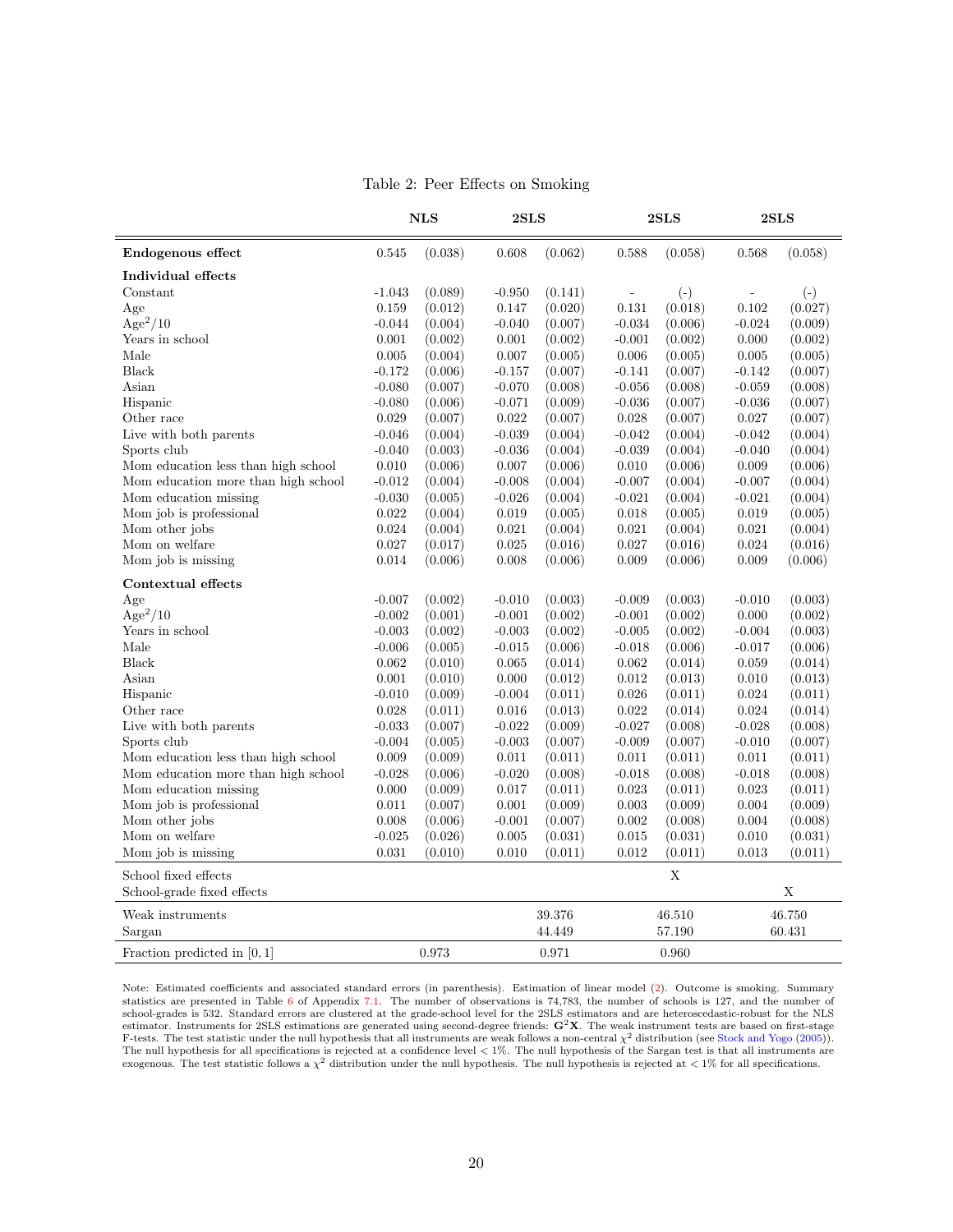between  $96\%$  and  $97\%$ .<sup>[26](#page-22-0)</sup> Furthermore, in all specifications, the estimated coefficient satisfies the uniqueness condition of Theorem [3.](#page-14-2) [27](#page-22-1)

The characteristics of the students and their peers also affect smoking behavior. Another well-known advantage of a linear formulation is that the marginal impact of a characteristic on the outcome is simply equal to the characteristic's estimated coefficient.<sup>[28](#page-22-2)</sup> For instance, being Black rather than White is associated with a 0.14 decrease in the likelihood to be a smoker. Students living with both parents and those with a high school–educated mother are less likely to smoke. Interestingly, these beneficial effects appear to spill over to students' friends because a student having friends who live with both parents or with a high school–educated mother is also less likely to be a smoker.

Finally, we see that the joint validity of the instruments is rejected by overidentification tests. This is perhaps not surprising since there are 17 instruments here for one endogenous variable. Even though the instruments, jointly, appear to be strong, some instruments are likely to be weak. How best to estimate IV regressions and test overidentification in the presence of many weak instruments is an active area of research, see e.g., [Davidson and MacKinnon](#page-29-11) [\(2015\)](#page-29-11), [Carrasco and Tchuente](#page-29-12) [\(2016\)](#page-29-12), and [Tchuente](#page-32-11) [\(2019\)](#page-32-11).

#### 5.2 Entry games and the airline industry

In this Section, we revisit the analysis of entry into airline markets of [Ciliberto and Tamer](#page-29-0) [\(2009\)](#page-29-0). As done in the previous Section, and for the sake of comparison, we analyze the same sample, variables, and data as [Ciliberto and Tamer](#page-29-0) [\(2009\)](#page-29-0). The main data come from the 2001 Airline Origin and Destination Survey, a 10% sample of tickets collected by the US Department of Transportation. A market is defined as the trip between two airports, irrespective of intermediate transfer points and the direction of the flight. The sample includes 2,742 markets. Six firms are assumed to compete across all markets: American (AA), Delta (DL), United (UA), Southwest (WN), and two "composite" firms: Medium Airlines (MA) and Low-Cost Carriers (LCC). Each firm i is either present or absent from market  $m, y_{im} \in \{0, 1\}$ . The data include 10 variables assumed to be exogenous: 8 market-level variables  $z_m$  and 2 firm-market-level variables,  $x_{im}$ : "airport presence" and "cost". We present summary statistics of these variables in Table [7](#page-35-0) of Appendix [7.1.](#page-33-1)

[Ciliberto and Tamer](#page-29-0) [\(2009\)](#page-29-0) develop an econometric framework allowing for multiple equilibria. They consider static games of complete information based on variants of relative utility [\(5\)](#page-11-0). The payoff for one firm of entering into a market depends linearly on the entry decisions of other firms. A key distinguishing assumption is that preference shocks are continuous and independent from observables in their framework.[29](#page-22-3) Equilibrium multiplicity can then generally not be avoided, and allowing for such multiplicity is central to their approach.

In their framework, a main object of interest is  $\mathbb{P}(\mathbf{y}|\mathbf{x}, \mathbf{z})$ , the probability of observing entry decisions

<span id="page-22-0"></span> $^{26}\rm{Note}$  that this proportion cannot be computed when the model is estimated in deviations.

<span id="page-22-2"></span><span id="page-22-1"></span><sup>&</sup>lt;sup>27</sup>In linear-in-means model [\(2\)](#page-7-3), this condition is equivalent to  $|\beta|$  < 1.

 $^{28}$ In [Lee, Li, and Lin](#page-31-0) [\(2014\)](#page-31-0), this corresponds to their "naive" estimation of the marginal effects. Our estimates and theirs have similar signs, although their estimated marginal effects are generally larger in absolute value.

<span id="page-22-3"></span> $29$ See Assumption 1 p. 1799 in [Ciliberto and Tamer](#page-29-0) [\(2009\)](#page-29-0).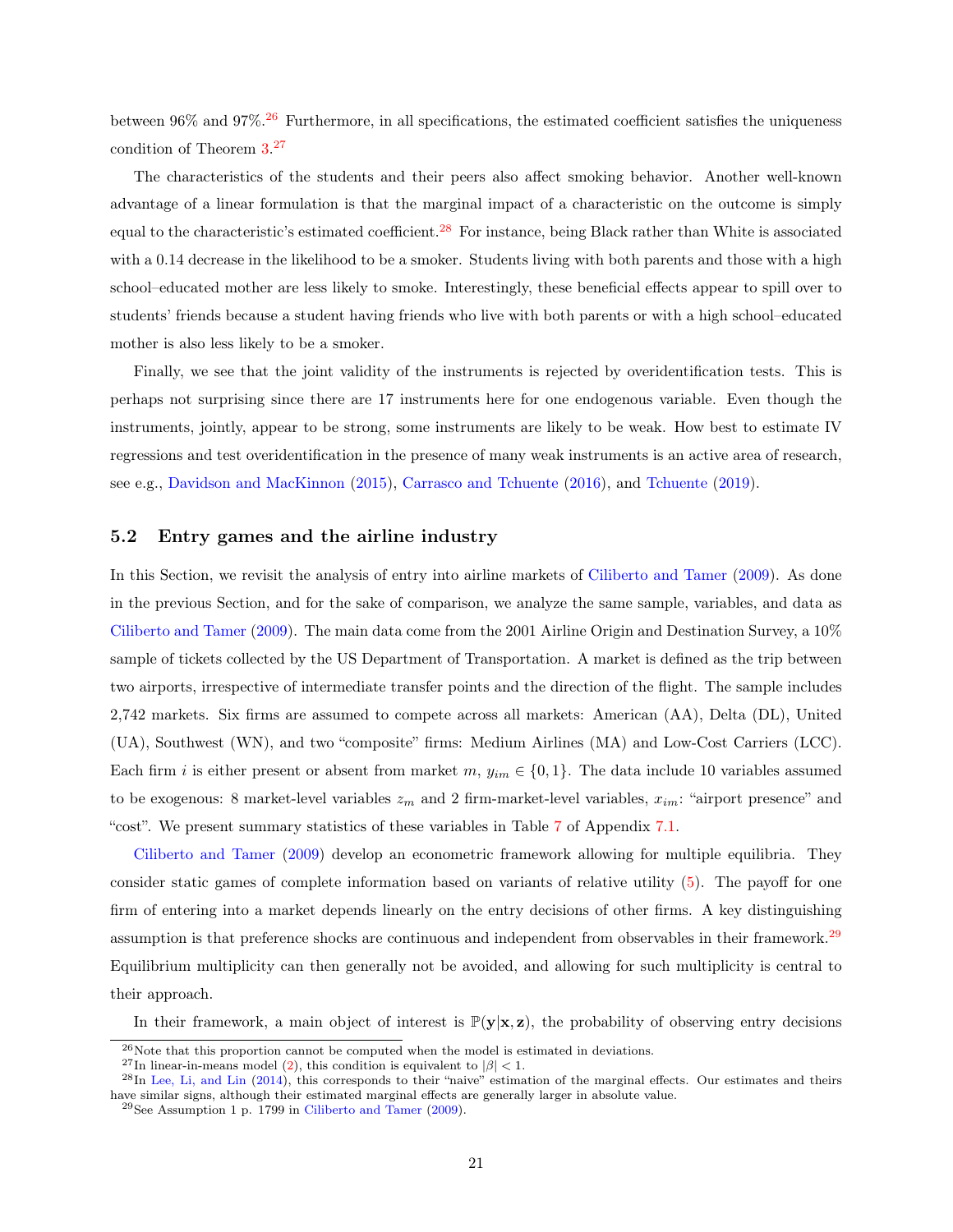$y \in \{0,1\}^n$  conditional on all market and firm-market observables. The authors derive sharp bounds on  $\mathbb{P}(\mathbf{y}|\mathbf{x}, \mathbf{z})$  implied by equilibrium behavior. The lower bound captures situations where y is the unique Nash equilibrium. The higher bound captures situations where y is one Nash equilibrium among possibly many. In turn, these bounds define the identified set of parameters, i.e., the set of parameters for which the inequalities are satisfied almost everywhere. They propose a two-step estimation procedure. In a first step, the researcher must obtain a consistent estimate of the  $2^n$  conditional probabilities  $\mathbb{P}(\mathbf{y}|\mathbf{x},\mathbf{z})$ . In a second step, parameters  $\theta$ ,  $\beta$  are obtained by minimizing a distance from the identified set, built from this consistent estimate and simulated bounds.

[Ciliberto and Tamer](#page-29-0) [\(2009\)](#page-29-0) take the first step as a given when developing their method. However, this step suffers from a curse of dimensionality in practice.<sup>[30](#page-23-0)</sup> The problem is that  $\mathbb{P}(\mathbf{y}|\mathbf{x}, \mathbf{z})$  is a high-dimensional object. In the airline application, there are  $n = 6$  firms and hence  $2^6 = 64$  possible market structures. This object is thus composed of 63 functions of 20 observed variables: 8 market variables and  $2 * 6 = 12$  firm-market variables for all firms. Some of these variables take continuous values. Obtaining reliable nonparametric estimates of these 63 functions requires massive amounts of data. In contrast, there are on average only  $2742/63 \approx 44$  observations available to estimate each function of 20 variables in the airline data.<sup>[31](#page-23-1)</sup> A usual solution, applied by [Ciliberto and Tamer](#page-29-0) [\(2009\)](#page-29-0), is to discretize the observable space. Given the curse of dimensionality, however, discretization in this context leads to a severe loss of information.

In contrast, our proposed estimators based on linear model [\(3\)](#page-8-2) do not require estimating  $\mathbb{P}(\mathbf{y}|\mathbf{x}, \mathbf{z})$  and do not suffer from a curse of dimensionality. We next compare estimates based on models with linear interactions to the original estimates. We consider two specifications: one with homogeneous interactions,  $\beta_{ij} = \beta$ , corresponding to Column 2 in Table 3 in [Ciliberto and Tamer](#page-29-0) [\(2009\)](#page-29-0), and one with heterogeneous interactions,  $\beta_{ij} = \beta_j$ , corresponding to Column 3 in their Table 3. We report the original estimates in Column 1, estimates from a 2SLS estimation of model [\(3\)](#page-8-2) in Column 2, and estimates from a 2SLS estimation of model [\(3\)](#page-8-2) with airline fixed effects in Column 3 in Table [3](#page-24-0) for homogeneous interactions and in Column 3 in Table [4](#page-25-0) for heterogeneous interactions.

We see that estimated interactions are generally positive and significant under linear formulations, whereas they are negative and significant in [Ciliberto and Tamer](#page-29-0) [\(2009\)](#page-29-0). Both approaches thus appear to yield qualitatively different results. Overidentification tests show that the joint validity of the exclusion restrictions is strongly rejected in the absence of airline fixed effects for both specifications. We then assess the effect of controlling for airline fixed effects, absent from the specifications analyzed in [Ciliberto and Tamer](#page-29-0) [\(2009\)](#page-29-0). In the homogeneous specification, the estimated interaction parameter is lower but remains positive and significant. The joint validity of the instruments is now not rejected at the 10% level. In the heterogeneous specification, adding airline fixed effects has a strong effect on interaction estimates, an indication that airline

<span id="page-23-0"></span><sup>&</sup>lt;sup>30</sup>The assumption that  $\mathbb{P}(\mathbf{y}|\mathbf{x}, \mathbf{z})$  can be estimated nonparametrically from the data is prevalent in the literature (e.g., [Beresteanu, Molchanov, and Molinari](#page-28-14) [\(2011\)](#page-28-14), [Chesher and Rosen](#page-29-13) [\(2012\)](#page-29-13), [Manski and Tamer](#page-31-14) [\(2002\)](#page-31-14), [Galichon and Henry](#page-30-14) [\(2011\)](#page-30-14), and [Tamer](#page-32-0) [\(2003\)](#page-32-0)). See [Andrews, Berry, and Barwick](#page-28-2) [\(2004\)](#page-28-2) for a discussion of the associated curse of dimensionality.

<span id="page-23-1"></span> $31T_0$  put this into perspective, suppose that there is only one binary firm-market characteristic. The matrix of observables x can then take  $2^6 = 64$  values. Estimating  $\mathbb{P}(\mathbf{y}|\mathbf{x})$  may then require the estimation of  $63 \times 64 = 4032$  parameters.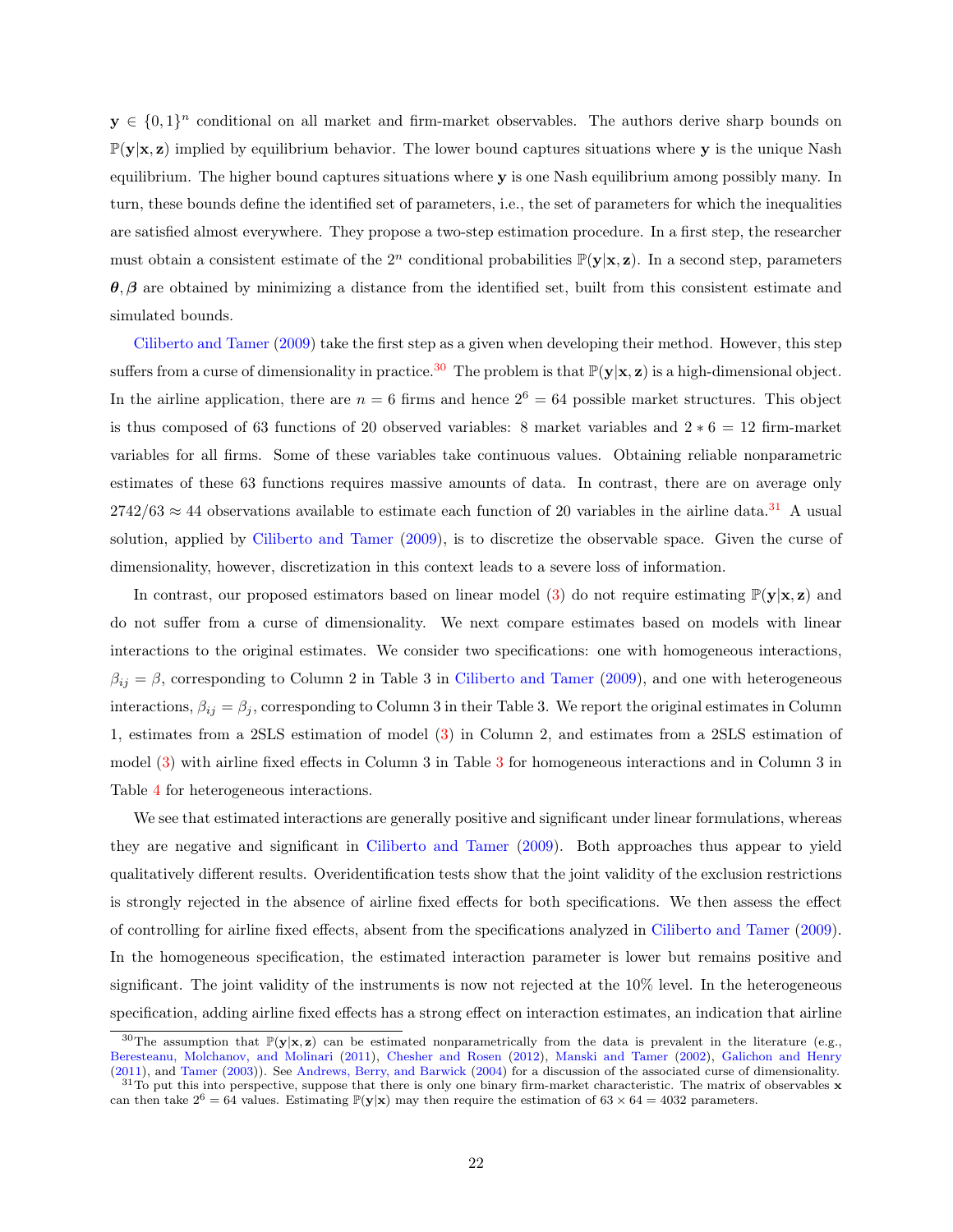|                                | Ciliberto and Tamer (2009) | $2{\rm SLS}$        | 2SLS                |  |  |
|--------------------------------|----------------------------|---------------------|---------------------|--|--|
| <b>Endogenous Effect</b>       | $[-14.151,-10.581]$        | (0.002)<br>0.098    | (0.003)<br>0.080    |  |  |
| Individual Effects             |                            |                     |                     |  |  |
| Airport presence               | [3.052, 5.087]             | (0.013)<br>1.504    | (0.020)<br>1.877    |  |  |
| Cost                           | $[-0.714, 0.024]$          | $-0.044$<br>(0.006) | (0.004)<br>$-0.022$ |  |  |
| Market Controls                |                            |                     |                     |  |  |
| Wright                         | $[-20.526,-8.612]$         | (0.011)<br>$-0.096$ | (0.013)<br>$-0.105$ |  |  |
| Dallas                         | $[-6.890,-1.087]$          | (0.007)<br>0.035    | (0.009)<br>0.040    |  |  |
| Market size                    | $[-0.972, 2.247]$          | (0.001)<br>0.008    | (0.001)<br>0.009    |  |  |
| Market distance                | [4.356, 7.046]             | 0.001<br>(0.007)    | 0.035<br>(0.006)    |  |  |
| Close airport                  | [4.022, 9.831]             | (0.011)<br>$-0.004$ | (0.011)<br>$-0.020$ |  |  |
| U.S. center distance           | [1.452, 3.330]             | 0.003<br>(0.005)    | (0.005)<br>$-0.024$ |  |  |
| Per capita income              | [0,568,2.623]              | 0.010<br>(0.005)    | (0.006)<br>0.010    |  |  |
| Income growth rate             | [0.370, 1.003]             | (0.001)<br>0.002    | (0.001)<br>0.002    |  |  |
| Constant                       | $[-13.840, -7.796]$        | (0.018)<br>$-0.345$ | $\left( -\right)$   |  |  |
| Airline fixed effects          |                            |                     | X                   |  |  |
| Correctly predicted            | 0.328                      | 0.395               | 0.433               |  |  |
| Weak instruments               |                            | 5389.230            | 5464.494            |  |  |
| Sargan                         |                            | 72.490              | 0.462               |  |  |
| Fraction predicted in $[0, 1]$ |                            | 0.846               | 0.838               |  |  |

#### <span id="page-24-0"></span>Table 3: Market Structure of the Airline Industry: Homogeneous Effects

Note: Estimated coefficients and associated standard errors (in parenthesis). Column (1) is reproduced from [Ciliberto and](#page-29-0) [Tamer](#page-29-0) [\(2009\)](#page-29-0). Standard errors for columns (2) and (3) are clustered at the market level. Predicted values for columns (2) and (3) give the proportions of markets for which the observed structure is equal to the structure of highest likelihood. For all columns, there are 2,742 markets and 6 firms in each market. The weak instrument tests are based on first-stage F-tests. The test statistic under the null hypothesis that all instruments are weak follows a non-central  $\chi^2$  distribution (see [Stock and Yogo](#page-32-10) [\(2005\)](#page-32-10)). The null hypothesis is rejected at < 1% for both specifications. The null hypothesis of the Sargan test is that all instruments are exogenous. The test statistic follows a  $\chi^2$  distribution under the null hypothesis. The null hypothesis is rejected at < 1% for the specification without fixed effects but is not rejected at 10% for the specification with airline fixed effects.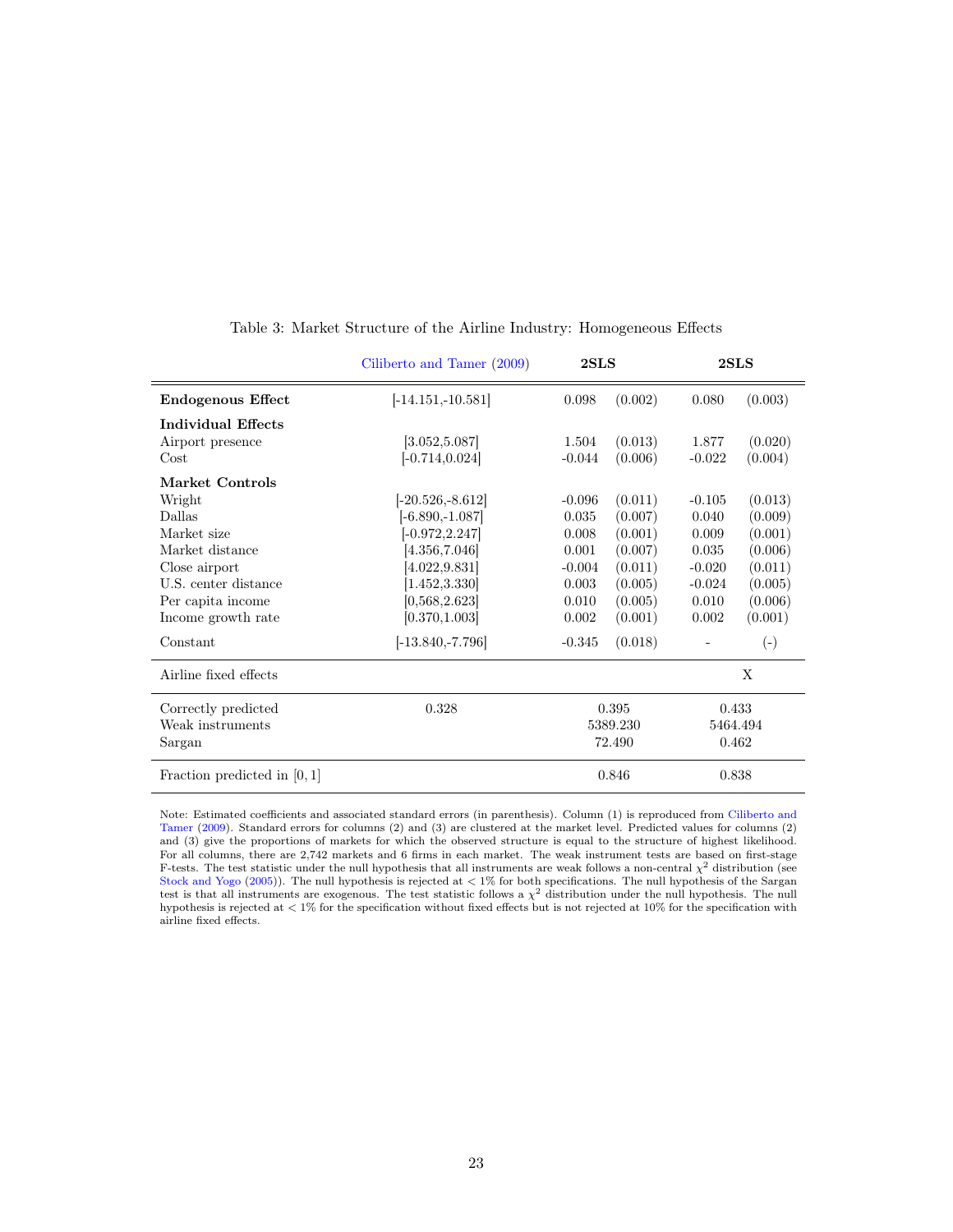|                                | Ciliberto and Tamer (2009) |                     | 2SLS                |  |
|--------------------------------|----------------------------|---------------------|---------------------|--|
| <b>Endogenous Effect</b>       |                            |                     |                     |  |
| Presence of AA                 | $[-10.914.-8.822]$         | (0.010)<br>0.188    | (0.008)<br>0.065    |  |
| Presence of DL                 | $[-10.037, -8.631]$        | (0.009)<br>0.250    | (0.006)<br>0.133    |  |
| Presence of UA                 | $[-10.101, -4.938]$        | 0.075<br>(0.011)    | 0.090<br>(0.010)    |  |
| Presence of MA                 | $[-11.489, -9.414]$        | (0.008)<br>$-0.007$ | (0.007)<br>0.074    |  |
| Presence of LCC                | $[-19.623, -14.578]$       | (0.014)<br>$-0.055$ | (0.012)<br>0.079    |  |
| Presence of WN                 | $[-12.912,-10.969]$        | (0.009)<br>0.063    | (0.007)<br>0.060    |  |
| <b>Individual Effects</b>      |                            |                     |                     |  |
| Airport presence               | [11.262, 14.296]           | (0.014)<br>1.631    | (0.020)<br>1.894    |  |
| Cost                           | $[-1.197, -0.333]$         | $-0.048$<br>(0.006) | (0.004)<br>$-0.022$ |  |
| Market Controls                |                            |                     |                     |  |
| Wright                         | $[-14.738,-12.556]$        | (0.018)<br>$-0.034$ | $-0.081$<br>(0.013) |  |
| Dallas                         | $[-1.186, 0.421]$          | (0.014)<br>0.005    | (0.008)<br>0.034    |  |
| Market size                    | [0.532, 1.245]             | (0.002)<br>0.011    | 0.010<br>(0.001)    |  |
| Market distance                | [0.106, 1.002]             | (0.008)<br>$-0.046$ | 0.030<br>(0.006)    |  |
| Close airport                  | [4.022, 9.831]             | (0.015)<br>$-0.019$ | (0.011)<br>$-0.019$ |  |
| U.S. center distance           | [1.452, 3.330]             | 0.043<br>(0.007)    | (0.005)<br>$-0.022$ |  |
| Per capita income              | $[-0.080, 1.010]$          | 0.014<br>(0.008)    | (0.006)<br>0.007    |  |
| Income growth rate             | [0.078, 0.360]             | (0.002)<br>$-0.005$ | (0.001)<br>0.001    |  |
| Constant                       | $[-1.362, 2.431]$          | $-0.401$<br>(0.027) | $(-)$               |  |
| Airline fixed effects          |                            |                     | X                   |  |
| Predicted                      | 0.326                      | 0.342               | 0.437               |  |
| Weak instruments AA            |                            | 1,350.680           | 1,090.872           |  |
| Weak instruments DL            |                            | 1,373.260           | 1,274.265           |  |
| Weak instruments UA            |                            | 1,023.390           | 926.734             |  |
| Weak instruments MA            |                            | 1,360.520           | 896.077             |  |
| Weak instruments LCC           |                            | 455.520             | 424.383             |  |
| Weak instruments WN            |                            | 1,521.330           | 1,474.447           |  |
| Sargan                         |                            |                     | 93.923              |  |
| Fraction predicted in $[0, 1]$ |                            | 0.780               | 0.837               |  |

#### <span id="page-25-0"></span>Table 4: Market Structure of the Airline Industry: Heterogenous Effects

Note: Estimated coefficients and associated standard errors (in parenthesis). Column (1) is reproduced from [Ciliberto and](#page-29-0) [Tamer](#page-29-0) [\(2009\)](#page-29-0). Standard errors for columns (2) and (3) are clustered at the market level. Predicted values for columns (2) and (3) give the proportions of markets for which the observed structure is equal to the structure of highest likelihood. For all columns, there are 2,742 markets and 6 firms in each market. The weak instrument tests are based on first-stage F-tests. The test statistic under the null hypothesis that all instruments are weak follows a non-central  $\chi^2$  distribution (see [Stock and Yogo](#page-32-10) [\(2005\)](#page-32-10)). The null hypothesis is rejected at the < 1% level for both specifications. The null hypothesis of the Sargan test is that all instruments are exogenous. The test statistic follows a  $\chi^2$  distribution under the null hypothesis. The null hypothesis is rejected at the  $\langle 1\%$  level for both specifications.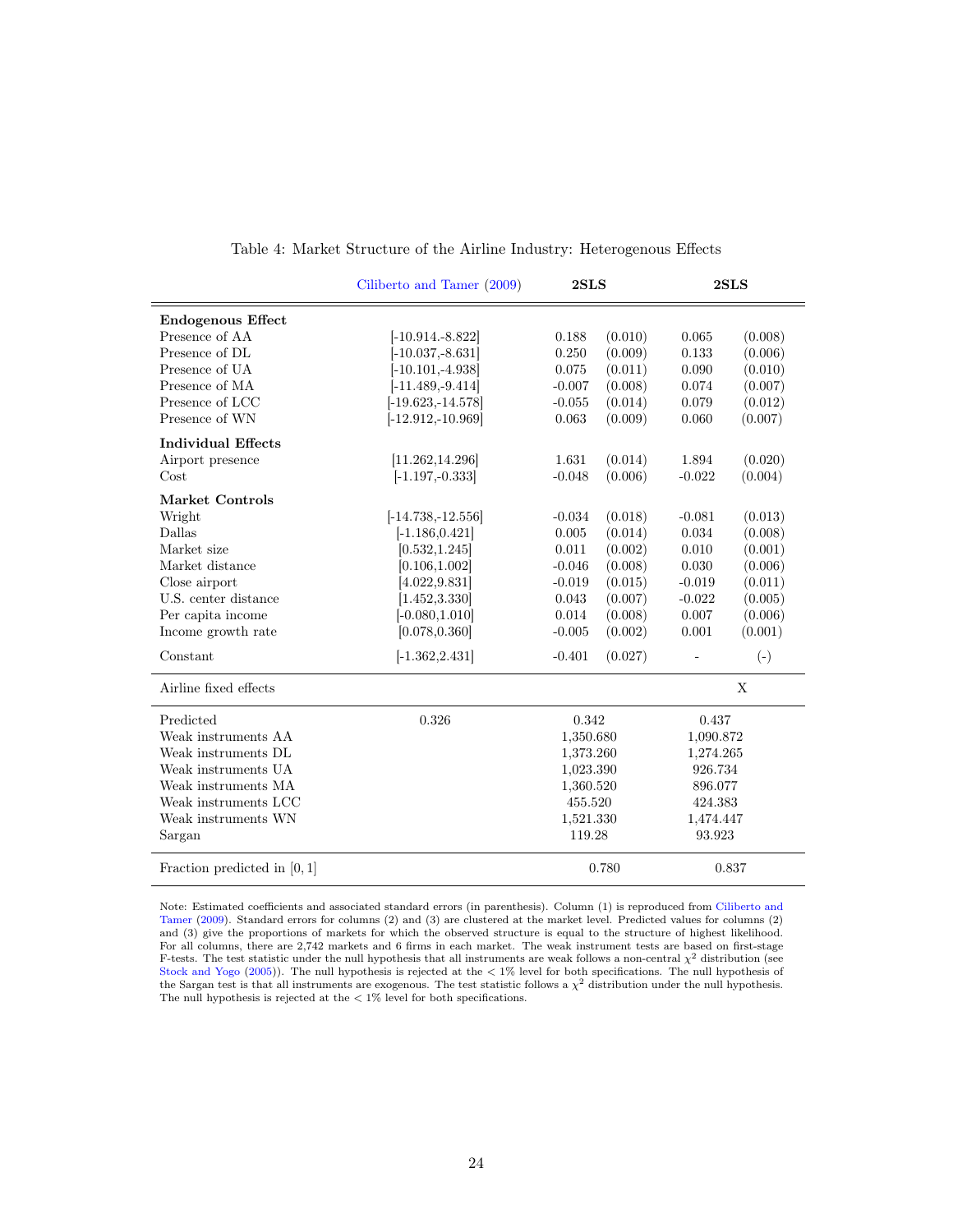unobservables matter. The validity of the instruments is strongly rejected in this more general specification. The impact of airline fixed effects on estimates and the results from overidentification tests both suggest that endogeneity is a serious concern in the empirical analysis of [Ciliberto and Tamer](#page-29-0) [\(2009\)](#page-29-0).

The proportion of observations having a predicted probability between 0 and 1 ranges between 78% and 85%, depending on the specification. Predicting a probability outside [0, 1] is strongly correlated with the variable "airport presence", however, and is sensitive to how this variable is measured.<sup>[32](#page-26-0)</sup> For example, we can replace this variable by a dummy equal to 0 when airport presence is lower than the median and 1 otherwise, as in [Chen, Christensen, and Tamer](#page-29-14) [\(2018\)](#page-29-14). When we re-estimate linear specifications with a binary airport presence, the interaction estimates are qualitatively similar, and the proportion of predicted probabilities between 0 and 1 now ranges between  $85\%$  and  $93\%$ .<sup>[33](#page-26-1)</sup> Note that airport presence is a function of outcomes, and its inclusion can only be justified by making strong separability assumptions, see Footnote 27 in [Ciliberto](#page-29-0) [and Tamer](#page-29-0) [\(2009\)](#page-29-0).

We then verify that the uniqueness condition of Theorem [3](#page-14-2) holds for the estimated interaction parameters in all linear specifications. Under homogeneity, this condition is equivalent to  $|\beta| < 1/5 = 0.2$ , and here  $\hat{\beta} = 0.098$  without airline fixed effects and 0.080 with airline fixed effects. Under heterogeneity, uniqueness holds if  $\sum_j |\beta_j| < 1$ . From Table 4, we see that  $\sum_j |\hat{\beta_j}| = 0.637$  without airline fixed effects and 0.501 with airline fixed effects.[34](#page-26-2)

Endogeneity may notably be caused by market-level unobservables, i.e., unobserved characteristics of the markets that affect firms' entry decisions and are correlated with firm-market characteristics. Interestingly, interaction parameters may be partly identified in variants of linear model [\(3\)](#page-8-2) with market fixed effects  $\alpha_m$ . We show in Appendix that the model with heterogeneous interactions  $(\beta_{ij} = \beta_j)$  and market fixed effects, while unidentified, only has one degree of underidentification. In this model, interaction parameters are identified conditional on some normalization, and their ranking is identified under some slight sign restriction. We leave a full exploration of identification in linear entry models with market fixed effects for future research.

### 6 Conclusion

We consider a general model of linear interactions in binary outcomes. Building on [Heckman and MaCurdy](#page-30-0) [\(1985\)](#page-30-0), we first characterize the conditions under which the econometric model is well defined. Errors must have a specific discrete structure, imposed by the binary nature of the outcomes. We then analyze the game-theoretic microfoundations of the model. We characterize the conditions on preference shocks under which the linear model of interactions corresponds to a Nash (Bayes-Nash) equilibrium of a game of complete (incomplete) information with linear utilities. Many different preference shocks are compatible under complete information, whereas under incomplete information and independence, preference shocks must

<span id="page-26-0"></span><sup>32&</sup>quot;Airport presence" computes the average proportion of other markets served by a carrier out of its departure and arrival airport, see the Supplementary Appendix of [Ciliberto and Tamer](#page-29-0) [\(2009\)](#page-29-0).

<span id="page-26-1"></span> $33$ This proportion is equal to  $90\%$  in the specification with heterogeneous interactions and airline fixed effects.

<span id="page-26-2"></span><sup>&</sup>lt;sup>34</sup>The null hypothesis  $\sum_j |\beta_j| \geq 1$  is rejected at a significance level of  $\langle 1 \rangle$  for all specifications.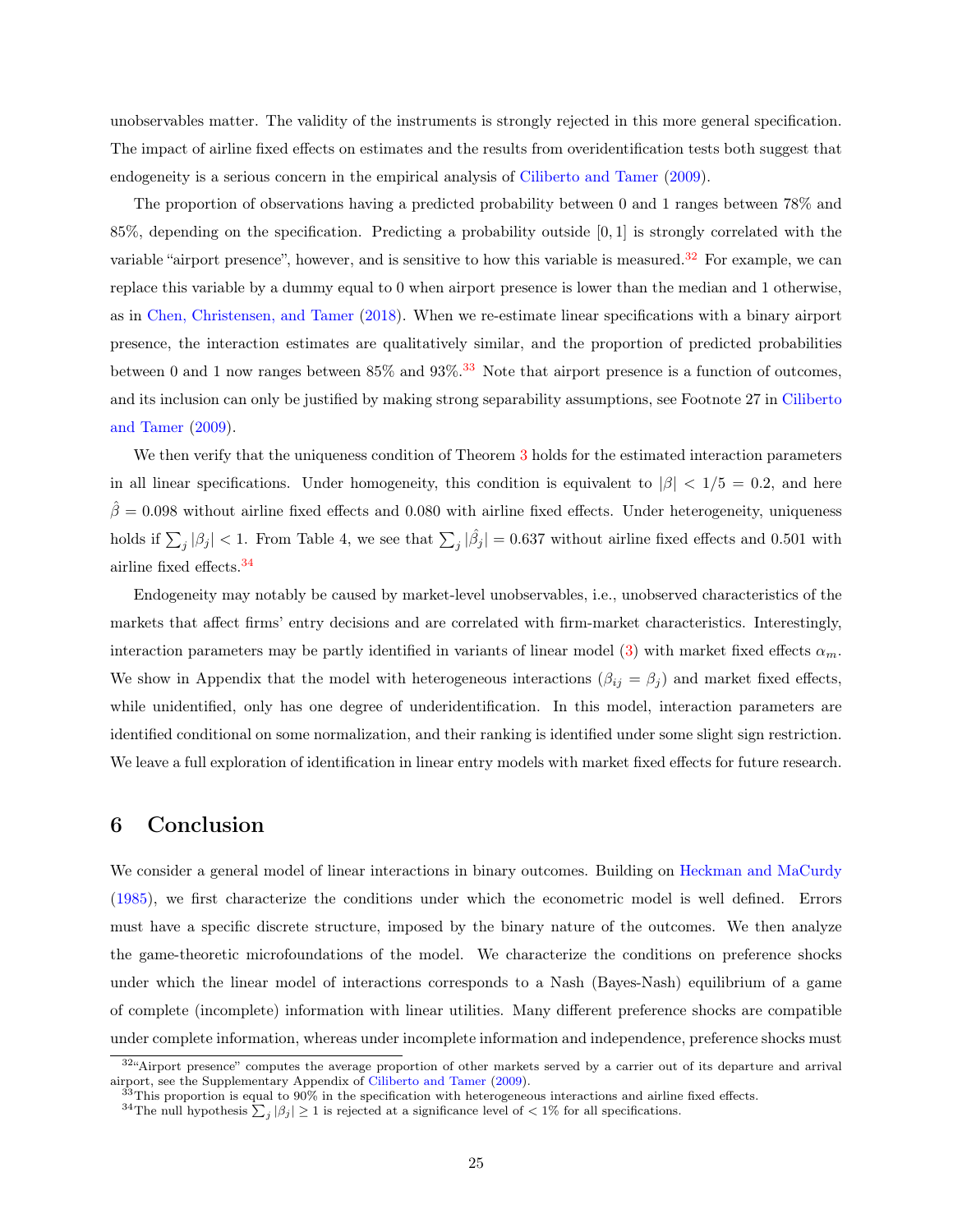be iid and uniformly distributed. We also obtain conditions that guarantee equilibrium uniqueness. Overall, this clarifies the game-theoretic microfoundations of the linear model of interactions. We then propose two simple estimators and discuss their properties. Finally, we revisit the analysis of teenage smoking and peer effects of [Lee, Li, and Lin](#page-31-0) [\(2014\)](#page-31-0) and that of entry into airline markets of [Ciliberto and Tamer](#page-29-0) [\(2009\)](#page-29-0). These reanalyses showcase the advantages of the linear framework and suggest that these previous analyses suffer from endogeneity problems.

We do not claim, of course, that data with binary outcomes are always best represented by a linear model of interactions. We do claim that linear models provide a useful benchmark that has been unduly discarded by the literature on the econometrics of games. In some contexts, controlling for unobserved heterogeneity may be more important than accounting for multiplicity. In other contexts, the data requirements of existing methods that account for multiplicity are too demanding. In all contexts, a linear framework provides a useful benchmark. Its estimation is straightforward, its data requirements are minimal, and it is well suited for exploring critical identification issues. Moreover, Theorem 2 and 3 show that the linear model of interactions can be microfounded as an equilibrium of games that can have multiple equilibria. It can thus be embedded in models with multiple equilibria. Under incomplete information and independence, in particular, the uniqueness condition is easy to verify. This uniqueness condition holds for the estimated interaction parameters in our empirical reanalysis. We thus propose to rehabilitate linear models of interactions in binary outcomes.

Our proposition and analysis raise a number of issues that could be addressed in future research. Under incomplete information, it would be interesting to know whether, and if so how, the linear model of interactions can be microfounded when reduced-form errors and preference shocks are correlated. In general, one challenge is to assess whether a linear model represents the data well or whether estimating a nonlinear model is necessary. Relatedly, we still lack tests of multiplicity that do not rely on strong parametric assumptions. Researchers often interpret the presence of bunching and clustering in the data as a sign of multiple equilibria. However, bunching and clustering can also be explained by the presence of common unobservables. Thus, a central challenge is to better understand what can be identified when both multiplicity and unobserved heterogeneity may matter and to develop appropriate estimation frameworks.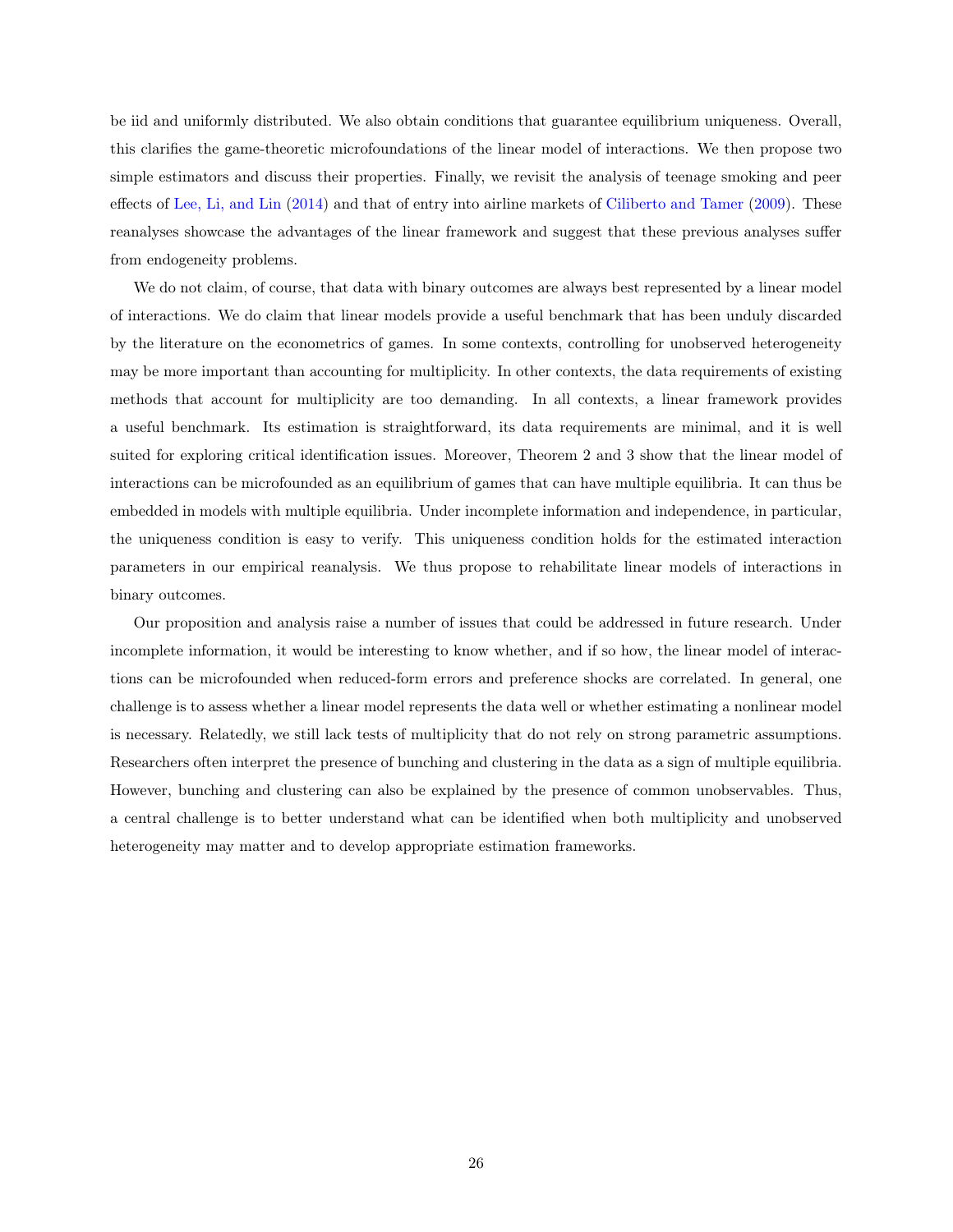## References

- <span id="page-28-6"></span>V. Aguirregabiria and P. Mira. Sequential estimation of dynamic discrete games. Econometrica, 75(1):1–53, 2007.
- <span id="page-28-8"></span>V. Aguirregabiria and P. Mira. Identification of games of incomplete information with multiple equilibria and unobserved heterogeneity. Quantitative Economics, 10(4):1659–1701, 2019.
- <span id="page-28-13"></span>T. Amemiya. Some theorems in the linear probability model. International Economic Review, 18(3):645–650, 1977.
- <span id="page-28-2"></span>D. W. Andrews, S. Berry, and P. J. Barwick. Confidence regions for parameters in discrete games with multiple equilibria, with an application to discount chain store location. Working Paper, 2004.
- <span id="page-28-3"></span>J. D. Angrist. The perils of peer effects. Labour Economics, 30:98–108, 2014.
- <span id="page-28-9"></span>J. D. Angrist and J.-S. Pischke. Mostly Harmless Econometrics: An Empiricist's Companion. Princeton university press, 2008.
- <span id="page-28-5"></span>P. Bajari, H. Hong, and S. P. Ryan. Identification and estimation of a discrete game of complete information. Econometrica, 78(5):1529–1568, 2010.
- <span id="page-28-0"></span>P. Bajari, H. Hong, and D. Nekipelov. Game theory and econometrics: A survey of some recent research. In Advances in Economics and Econometrics, 10th World Congress, volume 3, pages 3–52, 2013.
- <span id="page-28-10"></span>C. Ballester, A. Calvó-Armengol, and Y. Zenou. Who's who in networks. wanted: The key player. Econometrica, 74(5):1403–1417, 2006.
- <span id="page-28-14"></span>A. Beresteanu, I. Molchanov, and F. Molinari. Sharp identification regions in models with convex moment predictions. Econometrica, 79(6):1785–1821, 2011.
- <span id="page-28-1"></span>S. T. Berry. Estimation of a model of entry in the airline industry. Econometrica, 60(4):889–917, 1992.
- <span id="page-28-12"></span>C. A. Bester, T. G. Conley, and C. B. Hansen. Inference with dependent data using cluster covariance estimators. Journal of Econometrics, 165(2):137–151, 2011.
- <span id="page-28-4"></span>P. Bjorn and Q. Vuong. Modèles d'équations simultanées pour variables endogènes fictives: Une formulation par la théorie des jeux avec application à la participation au marché du travail. L'Actualité économique, 73(1-2-3):161–205, 1997.
- <span id="page-28-11"></span>F. Bloch and N. Quérou. Pricing in social networks. Games and Economic Behavior, 80:243–261, 2013.
- <span id="page-28-7"></span>V. Boucher and B. Fortin. Some challenges in the empirics of the effects of networks. Oxford Handbook on the Economics of Networks, Y. Bramoullé, B. Rogers and A. Galeotti (Eds.), Oxford University Press, 2015.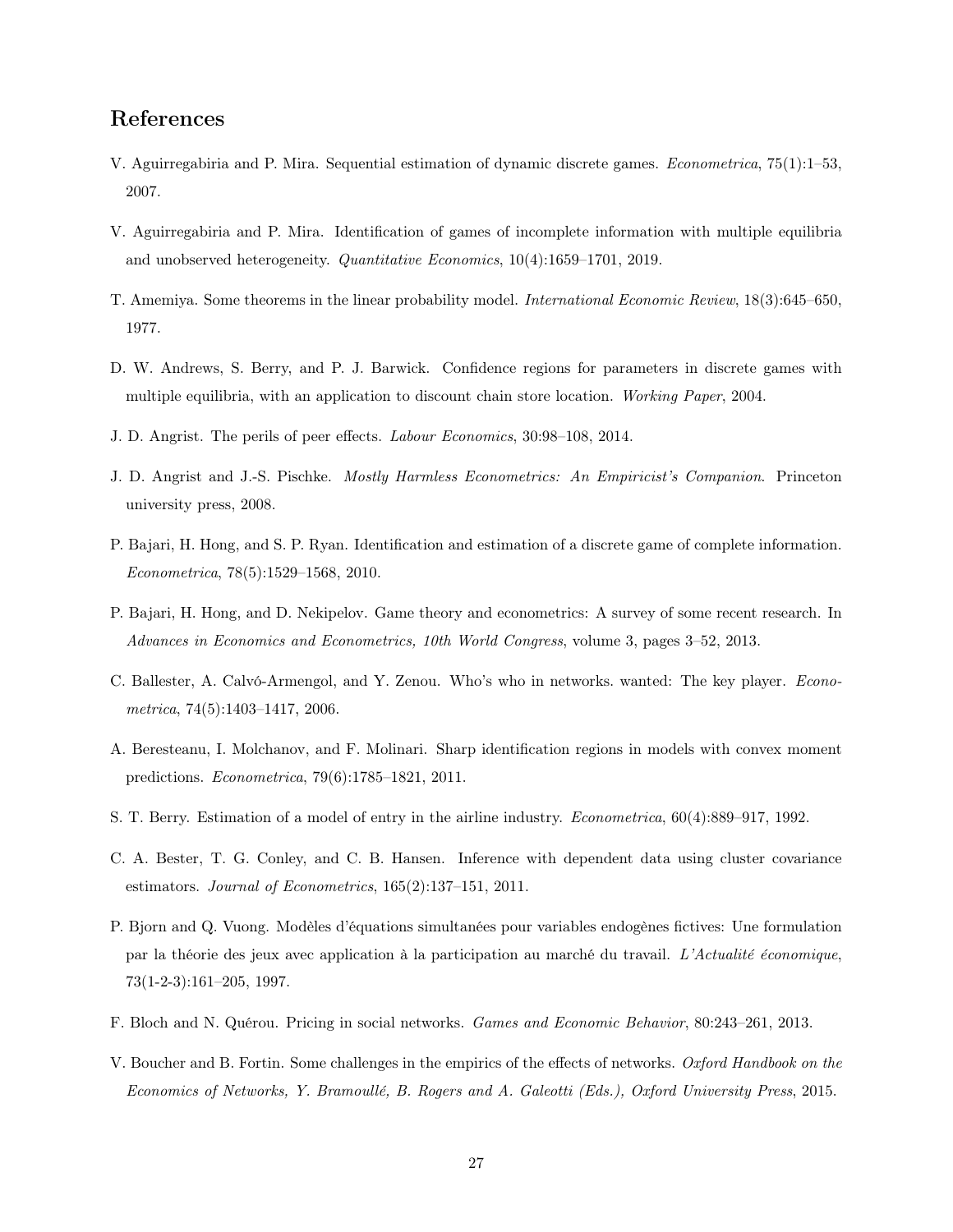- <span id="page-29-2"></span>Y. Bramoullé, H. Djebbari, and B. Fortin. Identification of peer effects through social networks. Journal of Econometrics, 150(1):41–55, 2009.
- <span id="page-29-5"></span>Y. Bramoullé, R. Kranton, and M. D'amours. Strategic interaction and networks. American Economic Review, 104(3):898–930, 2014.
- <span id="page-29-4"></span>Y. Bramoullé, H. Djebbari, and B. Fortin. Peer effects in networks: a survey. Annual Review of Economics, 12:603–629, 2020.
- <span id="page-29-1"></span>W. A. Brock and S. N. Durlauf. Discrete choice with social interactions. The Review of Economic Studies, 68(2):235–260, 2001.
- <span id="page-29-8"></span>A. C. Cameron and D. L. Miller. A practitioner's guide to cluster-robust inference. Journal of Human Resources, 50(2):317–372, 2015.
- <span id="page-29-7"></span>A. C. Cameron and P. K. Trivedi. Microeconometrics: methods and applications. Cambridge university press, 2005.
- <span id="page-29-12"></span>M. Carrasco and G. Tchuente. Efficient estimation with many weak instruments using regularization techniques. Econometric Reviews, 35(8-10):1609–1637, 2016.
- <span id="page-29-14"></span>X. Chen, T. M. Christensen, and E. Tamer. Monte carlo confidence sets for identified sets. Econometrica, 86 (6):1965–2018, 2018.
- <span id="page-29-13"></span>A. Chesher and A. M. Rosen. Simultaneous equations models for discrete outcomes: coherence, completeness, and identification. Working Paper, 2012.
- <span id="page-29-0"></span>F. Ciliberto and E. Tamer. Market structure and multiple equilibria in airline markets. Econometrica, 77(6): 1791–1828, 2009.
- <span id="page-29-9"></span>T. G. Conley. Gmm estimation with cross sectional dependence. Journal of Econometrics, 92(1):1–45, 1999.
- <span id="page-29-6"></span>L. Davezies, X. d'Haultfoeuille, and D. Fougère. Identification of peer effects using group size variation. The Econometrics Journal, 12(3):397–413, 2009.
- <span id="page-29-11"></span>R. Davidson and J. G. MacKinnon. Bootstrap tests for overidentification in linear regression models. *Econo*metrics, 3(4):825–863, 2015.
- <span id="page-29-3"></span>G. De Giorgi, M. Pellizzari, and S. Redaelli. Identification of social interactions through partially overlapping peer groups. American Economic Journal: Applied Economics, 2(2):241–75, 2010.
- <span id="page-29-10"></span>G. De Giorgi, A. Frederiksen, and L. Pistaferri. Consumption network effects. The Review of Economic Studies, 87(1):130–163, 2020.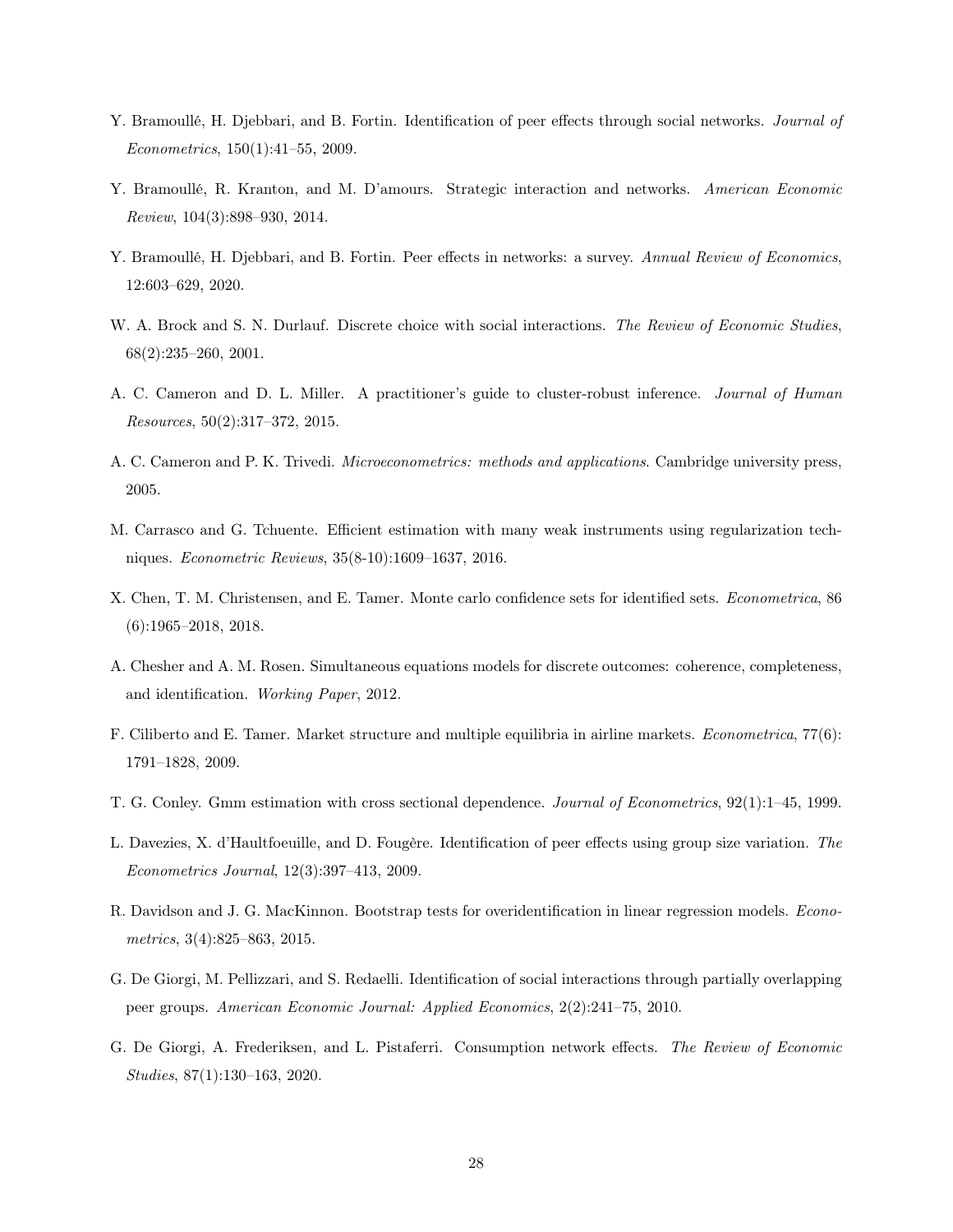- <span id="page-30-2"></span>A. De Paula. Econometric analysis of games with multiple equilibria. Annual Review of Econonomics, 5(1): 107–131, 2013.
- <span id="page-30-8"></span>A. De Paula. Econometrics of network models. In Advances in economics and econometrics: Theory and applications, eleventh world congress, pages 268–323. Cambridge University Press Cambridge, 2017.
- <span id="page-30-10"></span>R. Dieye and B. Fortin. Gender peer effects heterogeneity in obesity. Working Paper, 2017.
- <span id="page-30-4"></span>I. Fadlon and T. H. Nielsen. Family health behaviors. American Economic Review, 109(9):3162–91, 2019.
- <span id="page-30-5"></span>A. D. Foster and M. R. Rosenzweig. Learning by doing and learning from others: Human capital and technical change in agriculture. Journal of Political Economy, 103(6):1176–1209, 1995.
- <span id="page-30-14"></span>A. Galichon and M. Henry. Set identification in models with multiple equilibria. The Review of Economic Studies, 78(4):1264–1298, 2011.
- <span id="page-30-0"></span>J. J. Heckman and T. E. MaCurdy. A simultaneous equations linear probability model. Canadian Journal of Economics, pages 28–37, 1985.
- <span id="page-30-9"></span>J. J. Heckman and J. M. Snyder Jr. Linear probability models of the demand for attributes with an empirical application to estimating the preferences of legislators. The Rand Journal of Economics, 28:S142–S189, 1997.
- <span id="page-30-1"></span>M. Hlavac. stargazer: Well-Formatted Regression and Summary Statistics Tables, 2018. URL [http://CRAN.](http://CRAN.R-project.org/package=stargazer) [R-project.org/package=stargazer](http://CRAN.R-project.org/package=stargazer). R package version 5.2.2.
- <span id="page-30-3"></span>B. Jovanovic. Observable implications of models with multiple equilibria. Econometrica, 57(6):1431–1437, 1989.
- <span id="page-30-13"></span>H. H. Kelejian and G. Piras. Estimation of spatial models with endogenous weighting matrices, and an application to a demand model for cigarettes. Regional Science and Urban Economics, 46:140–149, 2014.
- <span id="page-30-11"></span>H. H. Kelejian and I. R. Prucha. A generalized spatial two-stage least squares procedure for estimating a spatial autoregressive model with autoregressive disturbances. The Journal of Real Estate Finance and Economics, 17(1):99–121, 1998.
- <span id="page-30-12"></span>H. H. Kelejian and I. R. Prucha. Hac estimation in a spatial framework. Journal of Econometrics, 140(1): 131–154, 2007.
- <span id="page-30-7"></span>B. Kline and E. Tamer. Econometric analysis of models with social interactions. The Econometric Analysis of Network Data (B. Graham and A. De Paula Editors), Forthcoming.
- <span id="page-30-6"></span>P. Kuhn, P. Kooreman, A. Soetevent, and A. Kapteyn. The effects of lottery prizes on winners and their neighbors: Evidence from the dutch postcode lottery. American Economic Review, 101(5):2226–47, 2011.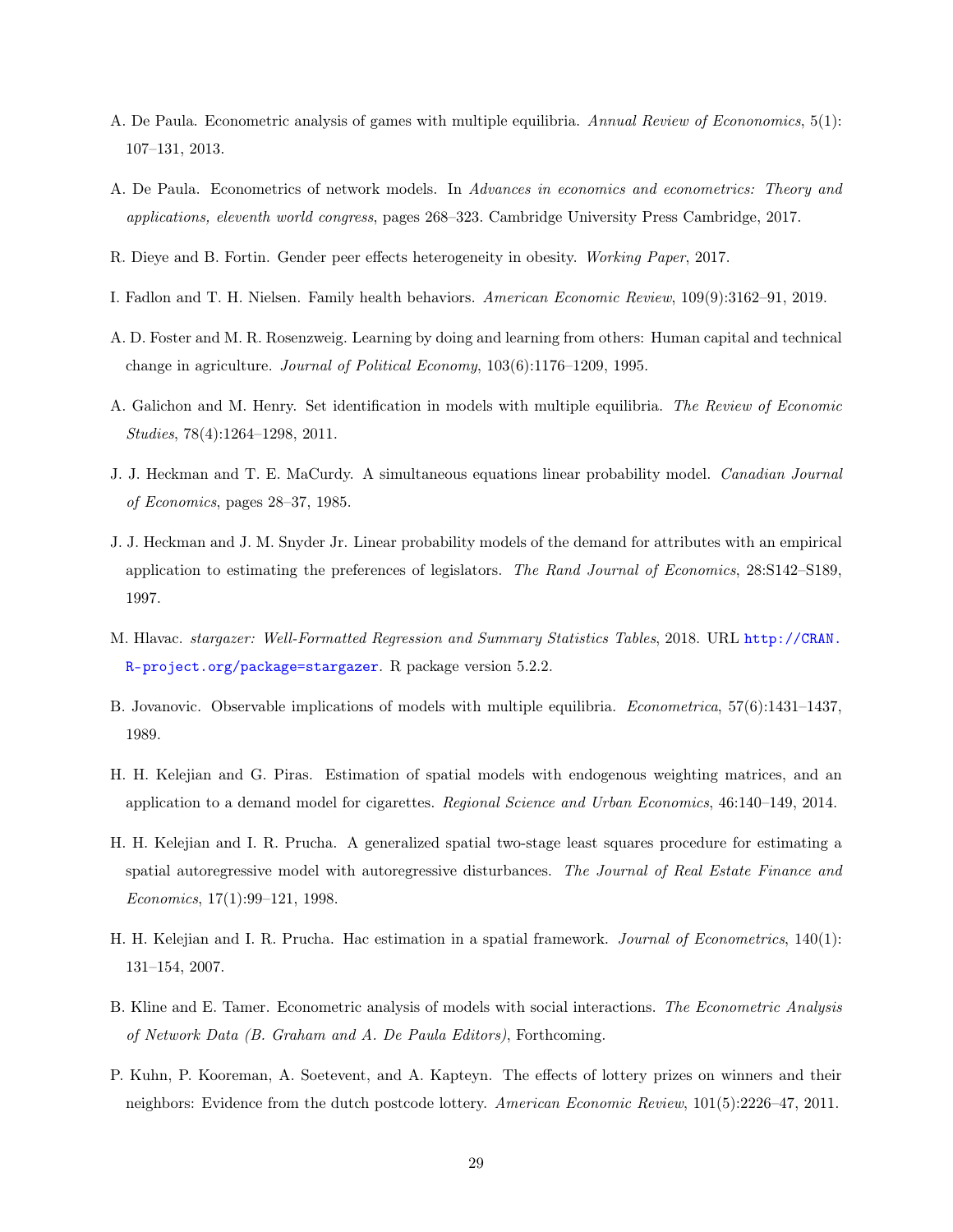- <span id="page-31-12"></span>T. Lancaster. The incidental parameter problem since 1948. Journal of Econometrics, 95(2):391–413, 2000.
- <span id="page-31-5"></span>R. Laschever. The doughboys network: Social interactions and the employment of world war i veterans. Working Paper, 2013.
- <span id="page-31-7"></span>L.-F. Lee. Asymptotic distributions of quasi-maximum likelihood estimators for spatial autoregressive models. Econometrica, 72(6):1899–1925, 2004.
- <span id="page-31-10"></span>L.-f. Lee and X. Liu. Efficient gmm estimation of high order spatial autoregressive models with autoregressive disturbances. Econometric Theory, 26(1):187–230, 2010.
- <span id="page-31-11"></span>L.-f. Lee, X. Liu, and X. Lin. Specification and estimation of social interaction models with network structures. The Econometrics Journal, 13(2):145–176, 2010.
- <span id="page-31-0"></span>L.-f. Lee, J. Li, and X. Lin. Binary choice models with social network under heterogeneous rational expectations. Review of Economics and Statistics, 96(3):402–417, 2014.
- <span id="page-31-8"></span>M. P. Leung. Treatment and spillover effects under network interference. Review of Economics and Statistics, 102(2):1–42, 2016.
- <span id="page-31-9"></span>M. P. Leung. Inference in models of discrete choice with social interactions using network data. Working Paper, 2019.
- <span id="page-31-6"></span>A. Lewbel. The identification zoo: Meanings of identification in econometrics. Journal of Economic Literature, 57(4):835–903, 2019.
- <span id="page-31-2"></span>T. Li and L. Zhao. A partial identification subnetwork approach to discrete games in large networks: An application to quantifying peer effects. Working Paper, 2016.
- <span id="page-31-4"></span>X. Lin. Identifying peer effects in student academic achievement by spatial autoregressive models with group unobservables. Journal of Labor Economics, 28(4):825–860, 2010.
- <span id="page-31-13"></span>X. Liu. Simultaneous equations with binary outcomes and social interactions. Econometric Reviews, 38(8): 921–937, 2019.
- <span id="page-31-3"></span>C. F. Manski. Identification of endogenous social effects: The reflection problem. The Review of Economic Studies, 60(3):531–542, 1993.
- <span id="page-31-1"></span>C. F. Manski. Economic analysis of social interactions. Journal of Economic Perspectives, 14(3):115–136, 2000.
- <span id="page-31-14"></span>C. F. Manski and E. Tamer. Inference on regressions with interval data on a regressor or outcome. Econometrica, 70(2):519–546, 2002.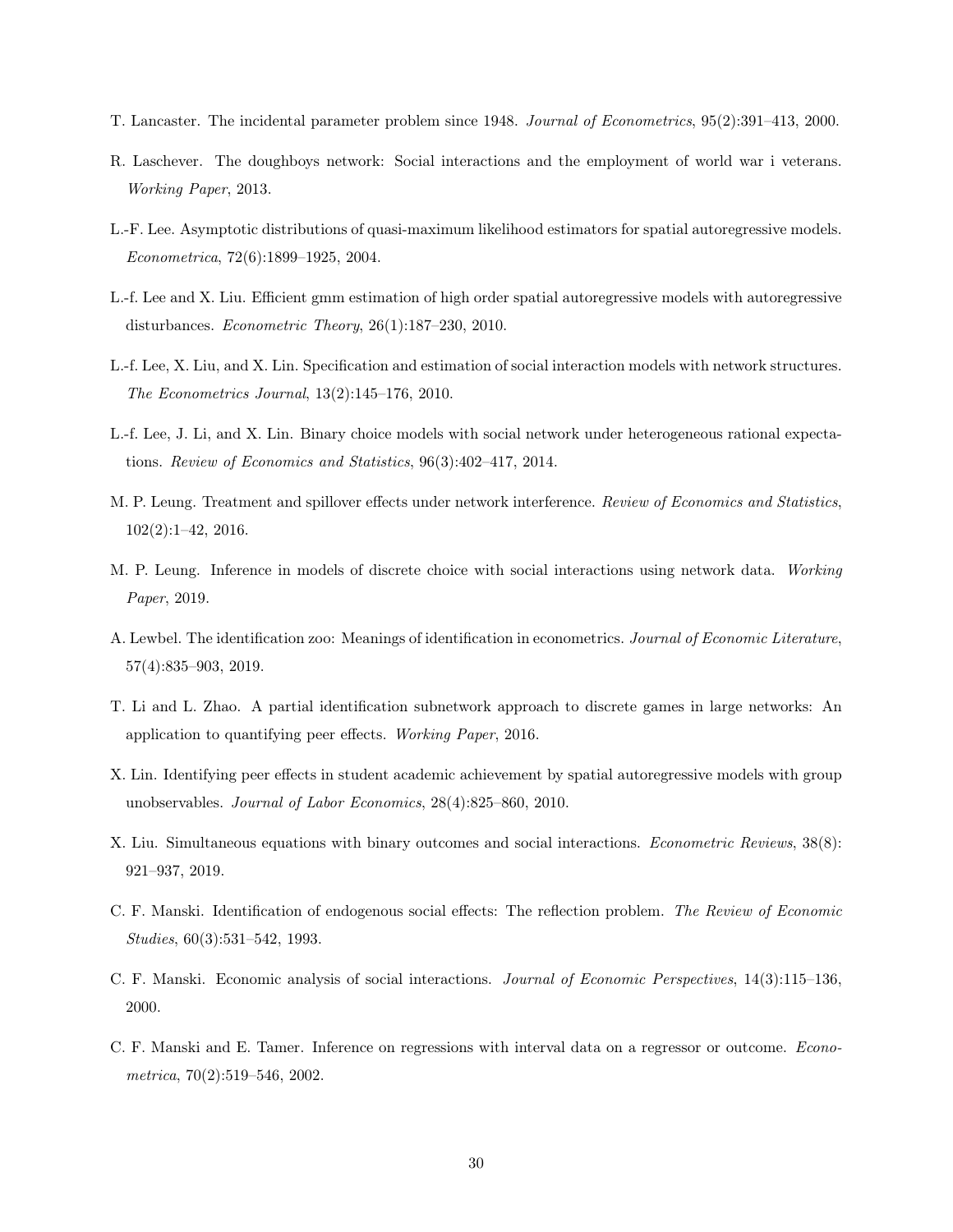- <span id="page-32-5"></span>D. McFadden. Conditional logit analysis of qualitative choice behavior. in Frontiers in Econometrics, Chapter 4, pages 105–142, 1974.
- <span id="page-32-7"></span>K. Menzel. Inference for games with many players. The Review of Economic Studies, 83(1):306–337, 2016.
- <span id="page-32-4"></span>R. Nakajima. Measuring peer effects on youth smoking behaviour. The Review of Economic Studies, 74(3): 897–935, 2007.
- <span id="page-32-9"></span>C. Nicoletti, K. G. Salvanes, and E. Tominey. The family peer effect on mothers' labor supply. American Economic Journal: Applied Economics, 10(3):206–34, 2018.
- <span id="page-32-8"></span>S. Peng. Heterogeneous endogenous effects in networks. Working Paper, 2019.
- <span id="page-32-2"></span>B. Sacerdote. Peer effects in education: How might they work, how big are they and how much do we know thus far? In Handbook of the Economics of Education, volume 3, pages 249–277. Elsevier, 2011.
- <span id="page-32-6"></span>R. Selten. Reexamination of the perfectness concept for equilibrium points in extensive games. International Journal of Game Theory, 4:25–55, 1975.
- <span id="page-32-3"></span>A. R. Soetevent and P. Kooreman. A discrete-choice model with social interactions: with an application to high school teen behavior. *Journal of Applied Econometrics*, 22(3):599–624, 2007.
- <span id="page-32-10"></span>J. H. Stock and M. Yogo. Testing for weak instruments in linear iv regression. In Identification and inference for econometric models: essays in honor of Thomas Rothenberg, pages 80–108. Cambridge University Press, 2005.
- <span id="page-32-0"></span>E. Tamer. Incomplete simultaneous discrete response model with multiple equilibria. The Review of Economic Studies, 70(1):147–165, 2003.
- <span id="page-32-11"></span>G. Tchuente. Weak identification and estimation of social interaction models. Working Paper, 2019.
- <span id="page-32-1"></span>J. M. Wooldridge. Econometric analysis of cross section and panel data. MIT press, 2010.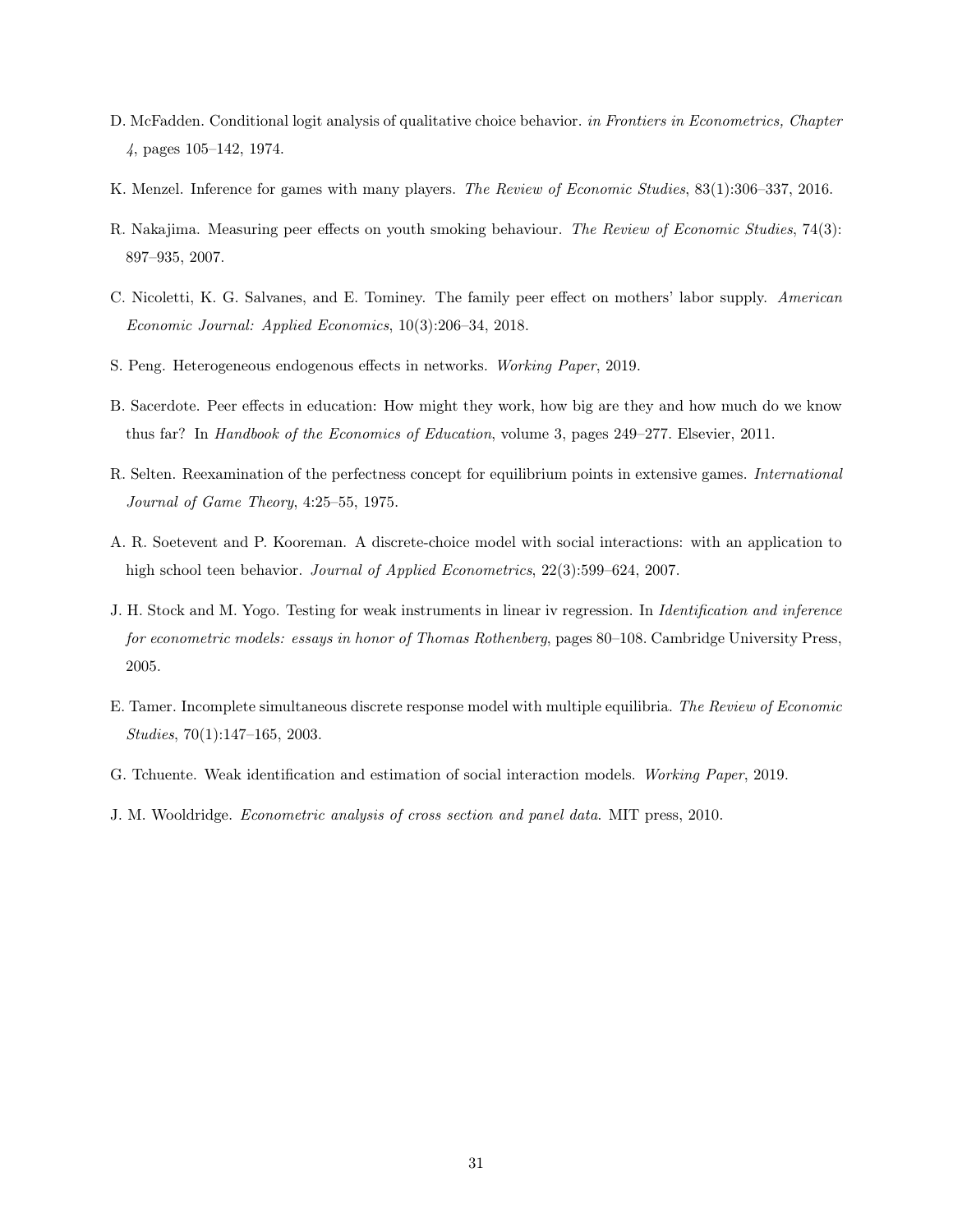## 7 Appendix

## <span id="page-33-1"></span>7.1 Tables

| High $\beta$    |         |            |                 |         |            |  |  |  |
|-----------------|---------|------------|-----------------|---------|------------|--|--|--|
|                 | $N=20$  |            |                 | $N=50$  |            |  |  |  |
| Parameters      | 2SLS    | <b>NLS</b> | Parameters      | 2SLS    | <b>NLS</b> |  |  |  |
| $\alpha=0.1$    | 0.099   | 0.099      | $\alpha=0.1$    | 0.100   | 0.100      |  |  |  |
|                 | (0.014) | (0.012)    |                 | (0.015) | (0.012)    |  |  |  |
| $\beta = 0.7$   | 0.706   | 0.701      | $\beta = 0.7$   | 0.700   | 0.699      |  |  |  |
|                 | (0.071) | (0.039)    |                 | (0.054) | (0.034)    |  |  |  |
| $\gamma = 0.05$ | 0.051   | 0.051      | $\gamma = 0.05$ | 0.050   | 0.050      |  |  |  |
|                 | (0.021) | (0.020)    |                 | (0.015) | (0.014)    |  |  |  |
| $\delta = 0.1$  | 0.094   | 0.099      | $\delta = 0.1$  | 0.101   | 0.101      |  |  |  |
|                 | (0.069) | (0.038)    |                 | (0.044) | (0.029)    |  |  |  |
|                 |         |            | Low $\beta$     |         |            |  |  |  |
|                 | $N=20$  |            |                 | $N=50$  |            |  |  |  |
| Parameters      | 2SLS    | <b>NLS</b> | Parameters      | 2SLS    | <b>NLS</b> |  |  |  |
| $\alpha=0.1$    | 0.099   | 0.099      | $\alpha=0.1$    | 0.100   | 0.100      |  |  |  |
|                 | (0.012) | (0.012)    |                 | (0.013) | (0.012)    |  |  |  |
| $\beta = 0.25$  | 0.254   | 0.252      | $\beta = 0.25$  | 0.252   | 0.251      |  |  |  |
|                 | (0.070) | (0.063)    |                 | (0.060) | (0.053)    |  |  |  |
| $\gamma=0.2$    | 0.201   | 0.201      | $\gamma = 0.2$  | 0.200   | 0.200      |  |  |  |
|                 | (0.022) | (0.022)    |                 | (0.016) | (0.016)    |  |  |  |
| $\delta = 0.3$  | 0.297   | 0.299      | $\delta = 0.3$  | 0.297   | 0.298      |  |  |  |
|                 | (0.056) | (0.050)    |                 | (0.039) | (0.036)    |  |  |  |

<span id="page-33-0"></span>Table 5: Monte Carlo Simulations – Group Sizes

Note: For each simulation,  $M = 500$  networks are generated using iid Bernoulli trials with a probability  $p = 0.1$ . Thus, the expected number of links for each individual is  $0.1(N-1)$ . Values represent the average (standard deviation) of the 1000 simulations.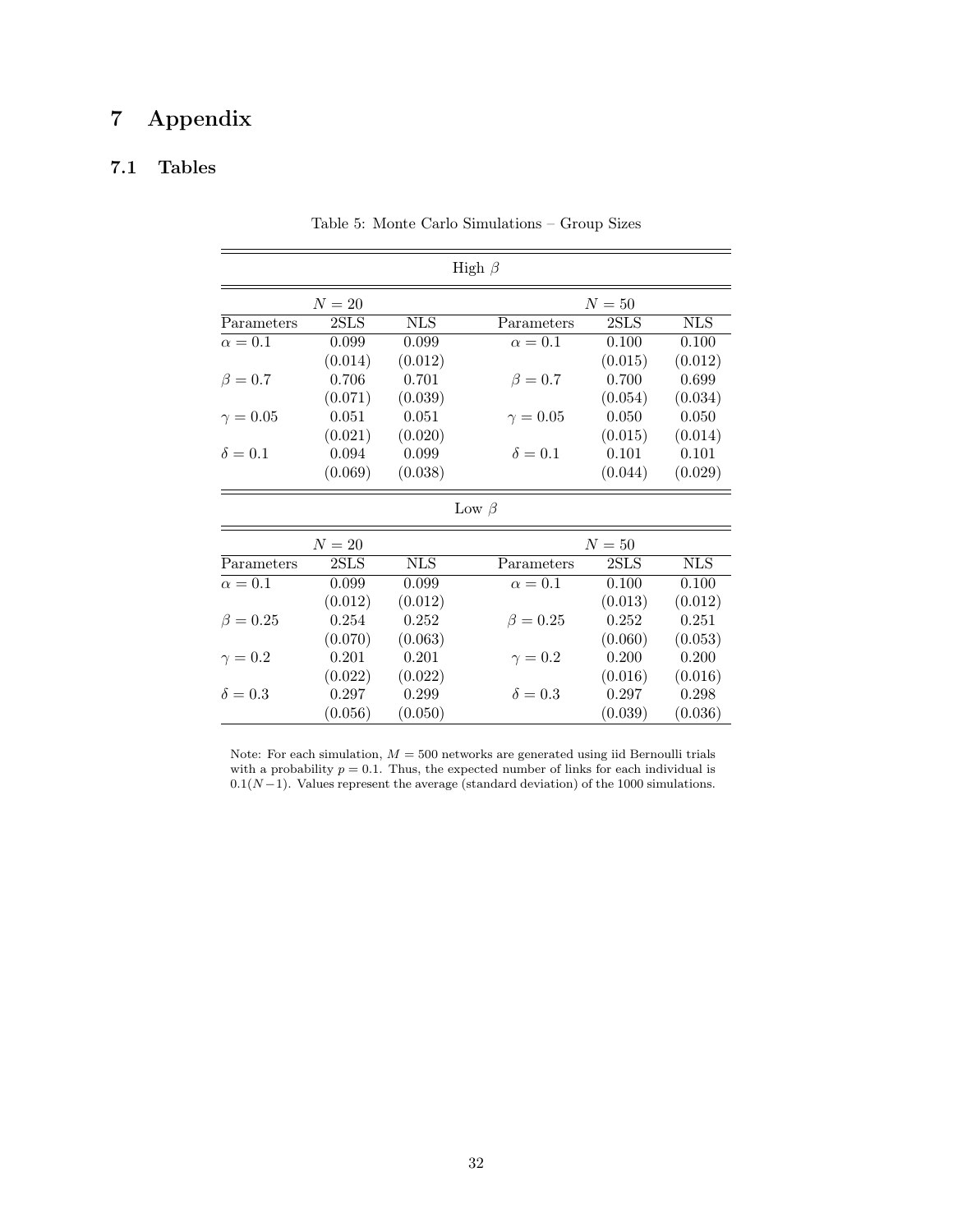| Mean   | St. Dev. | Min              | Pctl(25) | Pctl(75)         | Max |
|--------|----------|------------------|----------|------------------|-----|
| 15.068 | 1.685    | 10               | 14       | 16               | 19  |
| 2.493  | 1.407    | 1                |          | 3                | 6   |
| 0.488  | 0.500    | 0                | 0        |                  |     |
| 0.183  | 0.386    | 0                | 0        |                  |     |
| 0.066  | 0.248    | $\theta$         | 0        |                  |     |
| 0.139  | 0.346    | $\theta$         |          |                  |     |
| 0.056  | 0.230    | $\theta$         |          |                  |     |
| 0.730  | 0.444    | 0                |          |                  |     |
| 0.524  | 0.499    |                  |          |                  |     |
| 0.101  | 0.301    |                  |          |                  |     |
| 0.412  | 0.492    |                  |          |                  |     |
| 0.107  | 0.309    | $\left( \right)$ |          |                  |     |
| 0.262  | 0.440    | 0                | 0        |                  |     |
| 0.358  | 0.479    | $\Omega$         | 0        |                  |     |
| 0.009  | 0.093    | 0                | 0        |                  |     |
| 0.090  | 0.286    | 0                |          |                  |     |
| 0.231  | 0.421    | 0                | 0        | $\left( \right)$ |     |
|        |          |                  |          |                  |     |

<span id="page-34-0"></span>Table 6: Summary Statistics: Teenagers' Smoking Decisions

Note: Summary statistics using the same sample as in [Lee, Li, and Lin](#page-31-0) [\(2014\)](#page-31-0). The number of observations is 74,783, the number of schools is 127, and the number of school-grades is 532.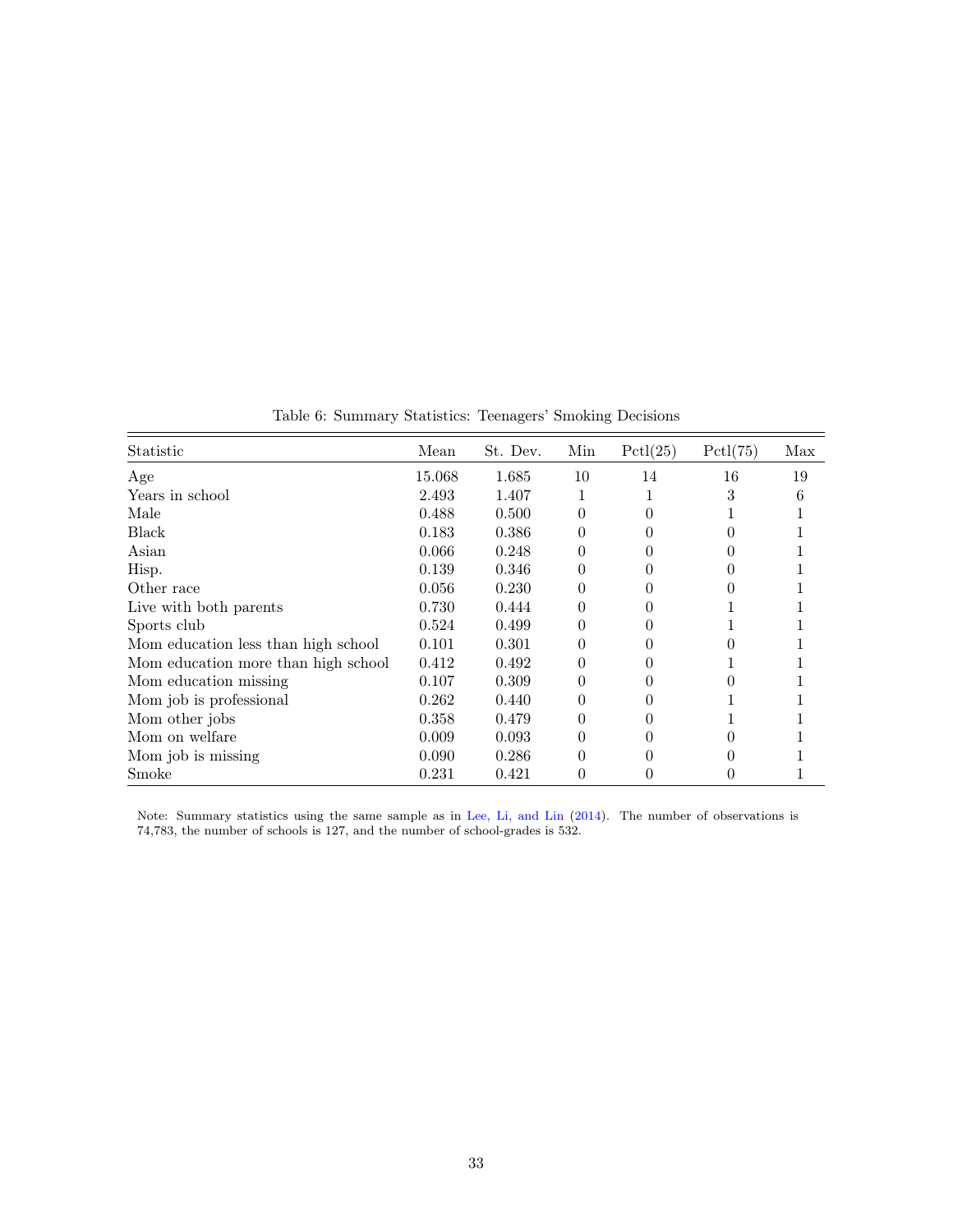| Mean  | St. Dev. | Min            | Pctl(25)         | Pctl(75)     | Max          |
|-------|----------|----------------|------------------|--------------|--------------|
|       |          |                |                  |              |              |
| 0.426 | 0.495    | $\theta$       | $\boldsymbol{0}$ | 1            | $\mathbf{1}$ |
| 0.551 | 0.497    | $\Omega$       | $\theta$         | $\mathbf{1}$ | 1            |
| 0.275 | 0.447    | $\Omega$       | $\theta$         | 1            | 1            |
| 0.548 | 0.498    | $\Omega$       | $\theta$         | 1            | 1            |
| 0.162 | 0.369    | $\theta$       | $\overline{0}$   | $\theta$     | $\mathbf{1}$ |
| 0.247 | 0.431    | $\theta$       | $\overline{0}$   | $\theta$     | 1            |
|       |          |                |                  |              |              |
| 0.422 | 0.167    | 0.000          | 0.293            | 0.548        | 0.873        |
| 0.540 | 0.181    | 0.000          | 0.406            | 0.681        | 0.987        |
| 0.265 | 0.153    | 0.000          | 0.143            | $\,0.369\,$  | 0.689        |
| 0.376 | 0.135    | 0.000          | 0.277            | 0.459        | 0.850        |
| 0.098 | 0.077    | 0.000          | 0.054            | $0.127\,$    | 0.650        |
| 0.242 | 0.176    | $\theta$       | 0.2              | 0.4          | $\mathbf{1}$ |
| 0.736 | 1.609    | 0.000          | 0.016            | 0.812        | 27.570       |
| 0.420 | 1.322    | $\theta$       | 0.01             | 0.3          | 28           |
| 0.784 | 1.476    | 0.000          | 0.021            | 0.933        | 21.096       |
| 0.229 | 0.615    | 0.000          | 0.003            | 0.191        | 11.620       |
| 0.043 | 0.174    | $\overline{0}$ | $\overline{0}$   | 0.01         | 3            |
| 0.303 | 0.860    | 0.000          | 0.001            | 0.233        | 16.180       |
|       |          |                |                  |              |              |
| 1.085 | 0.624    | 0.067          | 0.602            | 1.452        | 2.724        |
| 1.571 | 0.594    | 0.283          | 1.138            | 1.956        | 3.390        |
| 0.346 | 0.205    | 0.102          | 0.155            | 0.489        | 1.505        |
| 4.051 | 1.478    | $-0.300$       | 3.050            | 4.950        | 10.050       |
| 3.240 | 0.391    | 1.702          | 2.965            | 3.491        | 4.580        |
| 2.259 | 1.846    | 0.310          | 1.097            | 2.701        | 15.236       |
| 0.030 | 0.169    | $\theta$       | $\overline{0}$   | $\theta$     | $\mathbf{1}$ |
| 0.070 | 0.255    | $\theta$       | $\theta$         | $\theta$     | $\mathbf{1}$ |
|       |          |                |                  |              |              |

<span id="page-35-0"></span>Table 7: Summary Statistics: Market Structures in the Airline Industry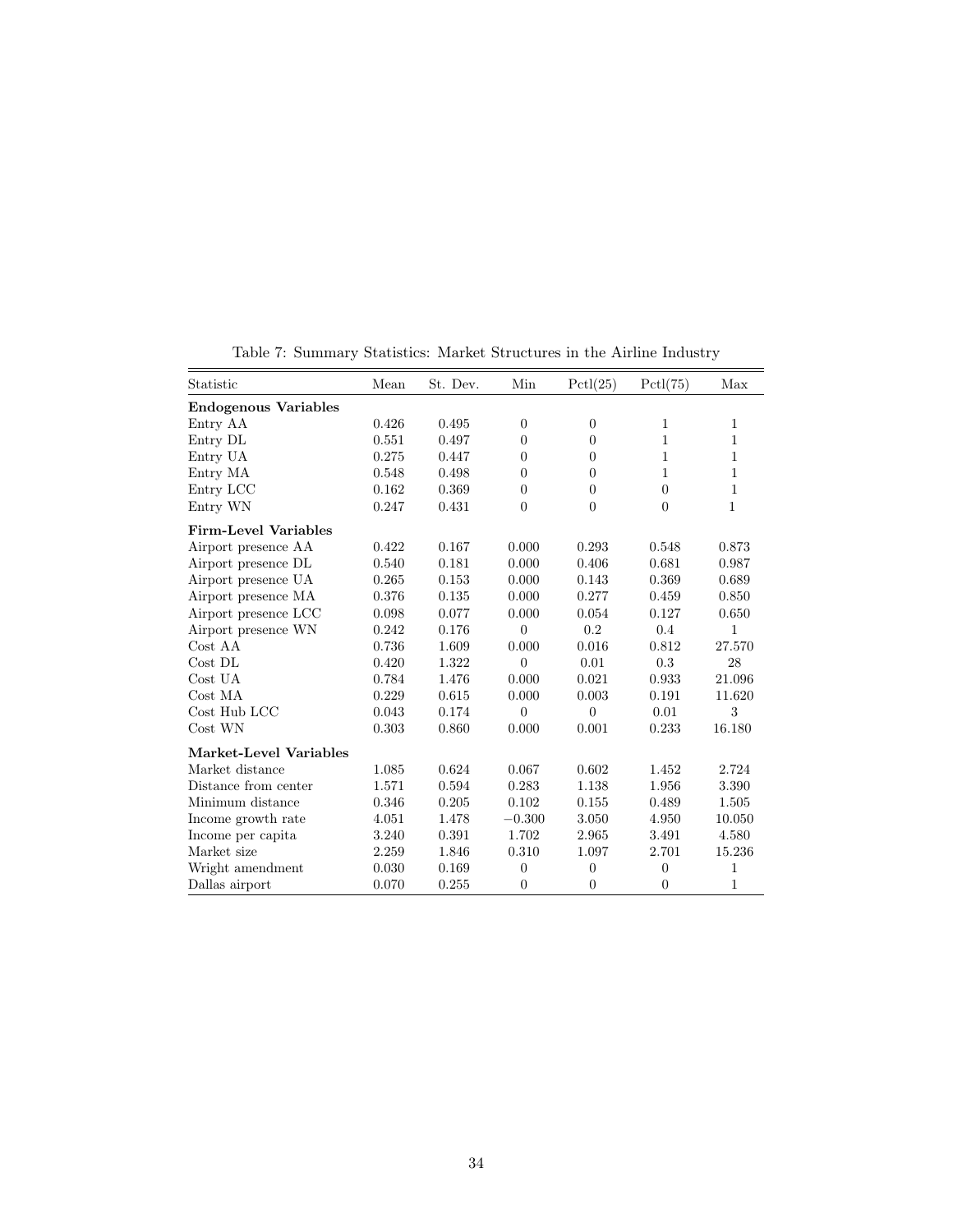#### 7.2 Proofs

#### 7.2.1 Proof of Theorem [2](#page-11-1)

Consider preference shocks  $e_i$ . We have  $v_i(1, \mathbf{y}_{-i}) - v_i(0, \mathbf{y}_{-i}) = f_i - \frac{1}{2} + \sum_j \beta_{ij} y_j + e_i$  and  $y_i^* = f_i + \sum_j \beta_{ij} y_j^* +$  $\varepsilon_i$ . Therefore,  $v_i(1, \mathbf{y}_{-i}^*) - v_i(0, \mathbf{y}_{-i}^*) = y_i^* - \frac{1}{2} + e_i - \varepsilon_i$ . If  $\nu_i > 0$ , then  $y_i^* = 1$  and  $v_i(1, \mathbf{y}_{-i}^*) - v_i(0, \mathbf{y}_{-i}^*) \ge 0$ iff  $e_i \geq \varepsilon_i - \frac{1}{2}$ . If  $\nu_i < 0$ , then  $y_i^* = 0$  and  $v_i(1, \mathbf{y}_{-i}^*) - v_i(0, \mathbf{y}_{-i}^*) \leq 0$  $v_i(1, \mathbf{y}_{-i}^*) - v_i(0, \mathbf{y}_{-i}^*) \leq 0$  $v_i(1, \mathbf{y}_{-i}^*) - v_i(0, \mathbf{y}_{-i}^*) \leq 0$  iff  $e_i \leq \varepsilon_i + \frac{1}{2}$ . By Theorem 1,  $\varepsilon_i = \nu_i - \sum_j \beta_{ij} \nu_j$  and  $\nu_i \in \{-P_i, 1 - P_i\}$ . Substituting in the inequalities yields the first part of the result, characterizing preference shocks for which  $y^*$  is a Nash equilibrium.

Next, derive a sufficient condition for uniqueness in dominant strategies. If  $\nu_i > 0$ , then  $y_i^* = 1$  $f_i + \sum_j \beta_{ij} y_j^* + \varepsilon_i$ . This implies that  $v_i(1, \mathbf{y}_{-i}) - v_i(0, \mathbf{y}_{-i}) = \frac{1}{2} + \sum_j \beta_{ij}(y_j - y_j^*) + e_i - \varepsilon_i$ . Note that  $\beta_{ij}(y_j - y_j^*) \ge -|\beta_{ij}|$ . Therefore,  $v_i(1, \mathbf{y}_{-i}) - v_i(0, \mathbf{y}_{-i}) > 0$  if  $-\sum_j |\beta_{ij}| + e_i - \varepsilon_i + \frac{1}{2} > 0$ . Here,  $y_i = 1$  is a dominant strategy for agent *i* if  $e_i > \varepsilon_i - \frac{1}{2} + \sum_j |\beta_{ij}|$ .

If  $\nu_i < 0$ , then  $y_i^* = 0 = f_i + \sum_j \beta_{ij} y_j^* + \varepsilon_i$ . This implies that  $v_i(1, \mathbf{y}_{-i}) - v_i(0, \mathbf{y}_{-i}) = \sum_j \beta_{ij} (y_j - y_j^*) + \varepsilon_i \varepsilon_i - \frac{1}{2}$ . Note that  $\beta_{ij}(y_j - y_j^*) \leq |\beta_{ij}|$ . This means that  $v_i(1, \mathbf{y}_{-i}) - v_i(0, \mathbf{y}_{-i}) < 0$  if  $\sum_j |\beta_{ij}| + e_i - \varepsilon_i - \frac{1}{2} < 0$ . This shows that  $y_i = 0$  is a dominant strategy for agent i if  $e_i < \varepsilon_i + \frac{1}{2} - \sum_j |\beta_{ij}|$ . Substituting again  $\varepsilon_i$  by its expressions yields the result. QED.

#### 7.2.2 Proof of Proposition [1](#page-12-1)

First, show that  $y^*$  is still a Nash equilibrium for preference shocks  $e'_i$ . Consider a realization of errors  $\nu$  and  $y^*$  the unique solution to equation [\(1\)](#page-7-1). Consider i such that  $\nu_i > 0$  and  $y_i^* = 1$ . Since  $y^*$  is a Nash equilibrium for shocks  $e_i$ ,  $u_i(1, \mathbf{y}_{-i}^*) - u_i(0, \mathbf{y}_{-i}^*) + e_i \ge 0$ . Since  $e'_i = e_i + L_i$  and  $L_i \ge 0$ ,  $u_i(1, \mathbf{y}_{-i}^*) - u_i(0, \mathbf{y}_{-i}^*) + e'_i \ge 0$ . Similarly, if  $\nu_i < 0$  and  $y_i^* = 0$ ,  $u_i(1, \mathbf{y}_{-i}^*) - u_i(0, \mathbf{y}_{-i}^*) + e_i \leq 0$ . Since  $e'_i = e_i - M_i$  and  $M_i \geq 0$ , then  $u_i(1, \mathbf{y}_{-i}^*) - u_i(0, \mathbf{y}_{-i}^*) + e_i \leq 0$ . And hence  $\mathbf{y}^*$  is a Nash equilibrium for shocks  $e'_i$ .

Next, assume that

$$
L_i > -e_i - \min_{\mathbf{y}_{-i}} u_i(1, \mathbf{y}_{-i}) - u_i(0, \mathbf{y}_{-i}),
$$
  

$$
M_i > e_i + \max_{\mathbf{y}_{-i}} u_i(1, \mathbf{y}_{-i}) - u_i(0, \mathbf{y}_{-i}).
$$

The right-hand sides of these inequalities are well defined because  $y_{-i}$  takes a finite number of values.

From the first inequality, we have for every  $y_{-i}$ ,  $L_i > -u_i(1, y_{-i}) + u_i(0, y_{-i}) - e_i$ . If  $\nu_i > 0$ , then  $e'_i = e_i + L_i$  and  $u_i(1, \mathbf{y}_{-i}) - u_i(0, \mathbf{y}_{-i}) + e'_i > 0$ . Playing 1 is a dominant strategy for agent *i*. From the second inequality, we have for every  $y_{-i}$ ,  $M_i > u_i(1, y_{-i}) - u_i(0, y_{-i}) + e_i$ . If  $\nu_i < 0$ , then  $e'_i = e_i - M_i$  and hence  $u_i(1, \mathbf{y}_{-i}) - u_i(0, \mathbf{y}_{-i}) + e'_i < 0$ . Playing 0 is a dominant strategy for player *i*. QED.

#### 7.2.3 Proof of Theorem [3](#page-14-2)

Suppose that the  $\nu_i$ 's are uncorrelated and recall that  $P_i = [(\mathbf{I} - \boldsymbol{\beta})^{-1} \mathbf{f}]_i = \mathbb{P}(y_i = 1 | \mathbf{x})$ . Consider preference shocks  $e_i$ , that are independent and independent of observables, and let  $F_i$  denote the cdf of  $e_i$ . A strategy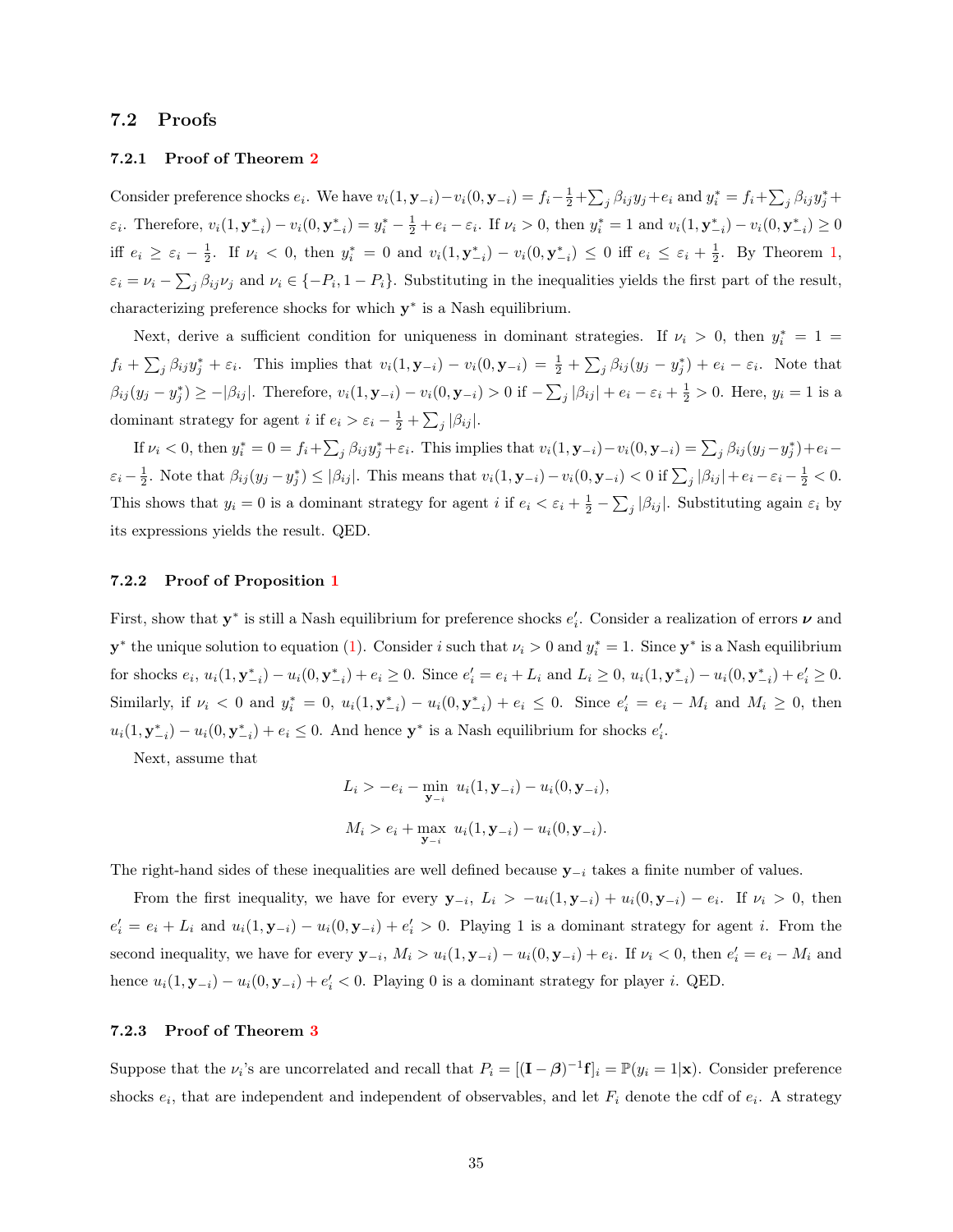is a function of an agent's shock into their action set, i.e.,  $y_i(e_i) \in \{0,1\}$ . Payoffs are given by the agent's expected utilities:

$$
\mathbb{E}u_i(1|e_i) - \mathbb{E}u_i(0|e_i) = f_i - \frac{1}{2} + e_i + \sum_j \beta_{ij} \mathbb{P}(y_j = 1|e_i).
$$

By independence,  $\mathbb{P}(y_j = 1 | e_i) = \mathbb{P}(y_j = 1)$ . Then, agent i with private information  $e_i$  chooses  $y_i = 1$  iff

$$
f_i - \frac{1}{2} + e_i + \sum_j \beta_{ij} \mathbb{P}(y_j = 1) \ge 0.
$$

Introduce  $\bar{e}_i$  such that

$$
f_i - \frac{1}{2} + \bar{e}_i + \sum_j \beta_{ij} \mathbb{P}(y_j = 1) = 0.
$$

Then,  $y_i = 1 \Leftrightarrow e_i \ge \overline{e}_i$  and  $\mathbb{P}(y_i = 1) = \mathbb{P}(e_i \ge \overline{e}_i) = 1 - F_i(\overline{e}_i)$ .

(1) Assume, first, that the profile  $y_i = 1$  with probability  $P_i$  and 0 with probability  $1 - P_i$  is a Bayes-Nash equilibrium, where  $P_i = [(\mathbf{I} - \boldsymbol{\beta})^{-1} \mathbf{f}]_i$  for every possible f and  $\boldsymbol{\beta}$ . This means that  $P_i = \mathbb{P}(y_i = 1) = 1 - F_i(\bar{e}_i)$ . Since  $P_i = f_i + \sum_j \beta_{ij} P_j$ ,  $1 - F_i(\bar{e}_i) = f_i + \sum_j \beta_{ij} P_j$ . By the definition of  $\bar{e}_i$ ,  $f_i + \sum_j \beta_{ij} P_j = \frac{1}{2} - \bar{e}_i$  and hence

$$
F_i(\bar{e}_i) = \bar{e}_i + \frac{1}{2}.
$$

As **f** and  $\beta$  take all possible values,  $\bar{e}_i$  takes all values in  $\left[-\frac{1}{2},\frac{1}{2}\right]$ . This shows that  $F_i$  is the cdf of the uniform distribution on  $\left[-\frac{1}{2},\frac{1}{2}\right]$ .

(2) Conversely, assume that  $\forall i, e_i$  is uniformly distributed on  $[-\frac{1}{2}, \frac{1}{2}]$ . Then,  $F_i(e) = \min\{\max\{e +$  $\frac{1}{2}$ , 0, 1, 1. This implies that  $\mathbb{P}(y_i = 1) = \min{\max\{0, (1/2 - \bar{e}_i)\}\text{, }1}.$  Next, consider a situation where for every  $i, \bar{e}_i \in [-\frac{1}{2}, \frac{1}{2}]$ . This corresponds to the following fixed-point equation:

$$
\bar{\mathbf{e}} = -\mathbf{f} + \frac{1}{2}\mathbf{1} - \frac{1}{2}\boldsymbol{\beta}\mathbf{1} + \boldsymbol{\beta}\bar{\mathbf{e}},
$$

or

$$
\bar{\mathbf{e}} = -(\mathbf{I} - \boldsymbol{\beta})^{-1} [\mathbf{f} - \frac{1}{2}\mathbf{1} + \frac{1}{2}\boldsymbol{\beta}\mathbf{1}],
$$

and this yields

$$
\bar{\mathbf{e}} = -(\mathbf{I} - \boldsymbol{\beta})^{-1}\mathbf{f} + \frac{1}{2}\mathbf{1}.
$$

Since  $P_i = [(\mathbf{I} - \boldsymbol{\beta})^{-1} \mathbf{f}]_i \in [0, 1]$ , we indeed have  $\bar{e}_i \in [-1/2, 1/2]$  and hence

$$
\mathbb{P}(y_i = 1) = \mathbb{P}(e_i \ge \bar{e}_i) = \frac{1}{2} + [(\mathbf{I} - \boldsymbol{\beta})^{-1}\mathbf{f}]_i - \frac{1}{2} = P_i,
$$

and hence the stochastic profile  $y_i = 1$  with probability  $P_i$  and 0 with probability  $1 - P_i$  is a Bayes-Nash equilibrium.